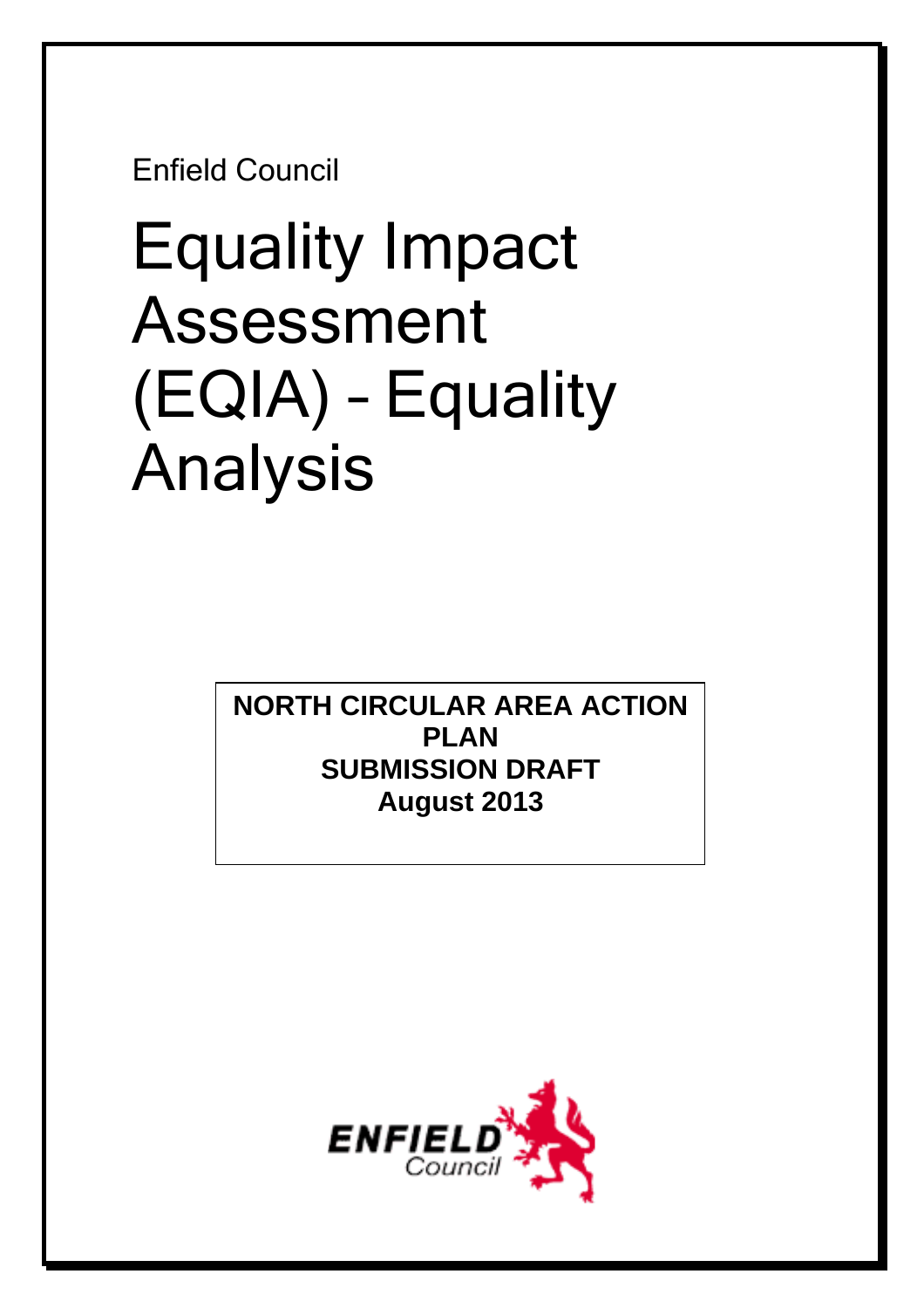| Proposed change to service/policy   | <b>North Circular Area Action Plan</b><br><b>Submission Draft</b><br><b>Part of Enfield's Local Plan</b><br>August 2013 |
|-------------------------------------|-------------------------------------------------------------------------------------------------------------------------|
| Officer completing the assessment   | <b>Ismail Mulla</b><br><b>Principal Planning Policy Officer</b>                                                         |
| <b>Extension Number</b>             | 3490                                                                                                                    |
| <b>Service</b>                      | <b>Strategic Planning and Design</b>                                                                                    |
| <b>Department</b>                   | <b>Regeneration, Leisure and Culture</b>                                                                                |
| Date impact assessment<br>completed | August 2013                                                                                                             |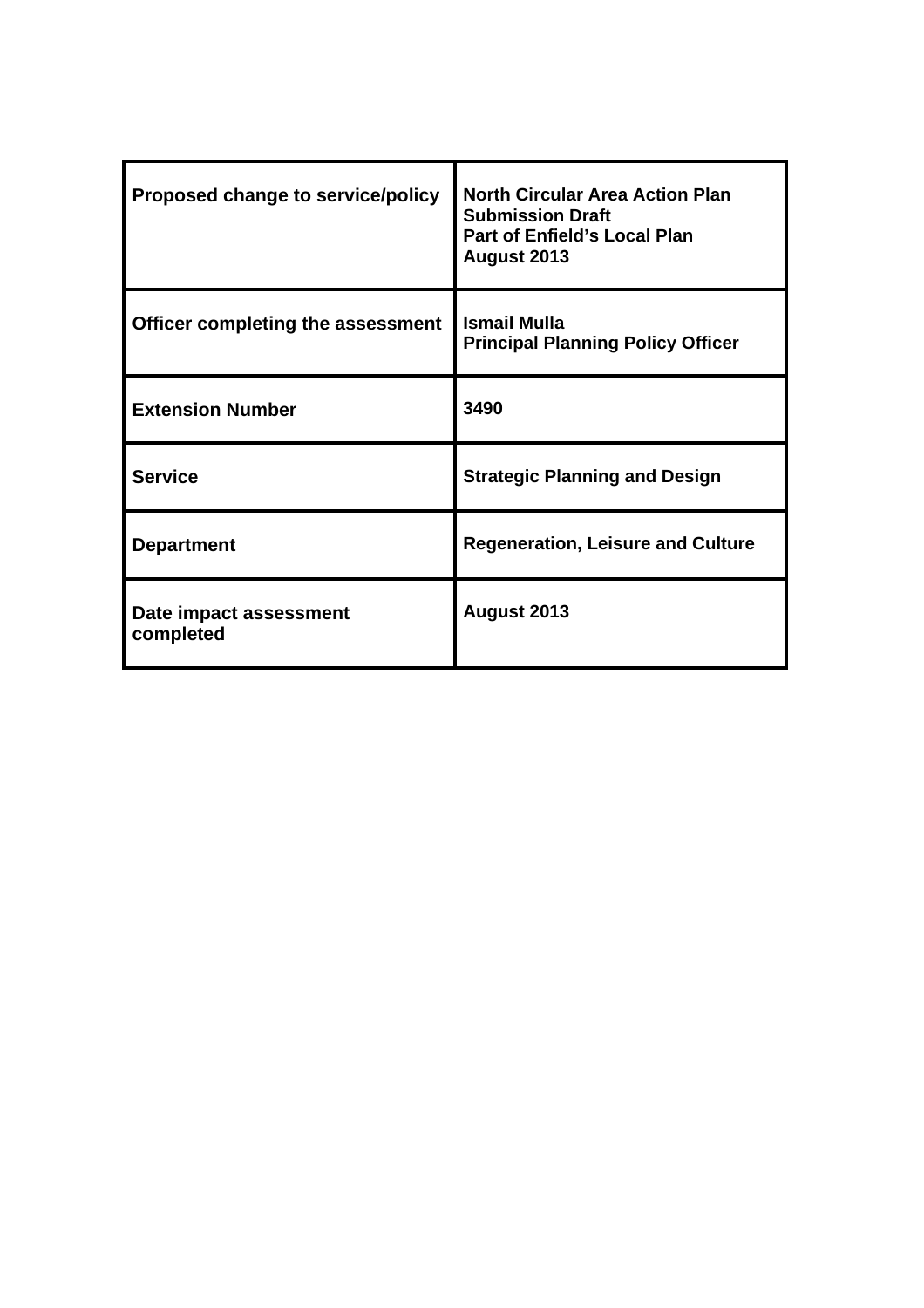# **Section 1 – About the service, policy and proposed change**

#### **Q1. Please provide a brief description of the service and policy**

The Area Action Plan for the North Circular area is a statutory planning document that will form part of the Enfield Local Development Plan. It is specifically designed to:

- Stimulate regeneration or enhancement;
- Guide both public and private investment that will see significant change for communities within a specific area;
- Protect areas sensitive to change;
- Resolve conflicting objectives in an area to development pressures, and
- Provide robust policies to help ensure that future development and investment meets the needs of existing and communities.

The AAP sets out a regeneration framework for the North Circular area including, how much new housing will be built and what type, the potential employment generation, new community facilities and services and improvements to roads, walking and cycling routes.

#### **Q2. Please provide a brief description of the proposed change(s) to the service and policy**

The NCAAP provides a more detailed and area-specific planning policy and development framework for this part of the borough. It informs adopted Core Strategy Policies 44 North Circular Area/45 New Southgate and the New Southgate Masterplan Supplementary Planning Document (SPD).

New development proposals coming forward within the NCAAP area will be expected to accord with the policies and proposals contained within the NCAAP unless other material planning considerations indicate otherwise.

The AAP aims to create sustainable communities of the future and provided specific planning and regeneration guidance for development proposals such as where new housing and jobs should be located, as well as improvements to open spaces and public transport connections and additions to community facilities and local services.

It is a new document and therefore does not change an existing policy or service.

**Q3. Does equalities monitoring of your service show that the beneficiaries in terms of the recipients of the service, policy and the proposed change, include people from the following groups?** 

> The North Circular Area Action Plan is intended to benefit all members of the community. The area was identified as a regeneration priority on account of the comparatively high levels of deprivation and the opportunities for change. The AAP aims to create a more sustainable community with better quality housing, new jobs, an attractive environment, more local services and community facilities and improved walking and cycling links.

> At the start of the AAP process, demographic data was collected in relation to the residents of the area as part of the Sustainability Appraisal. This determined which groups to target for community engagement and to also help assess the equalities considerations that the AAP proposals should account for. These are summarised under the protected characteristics set out below.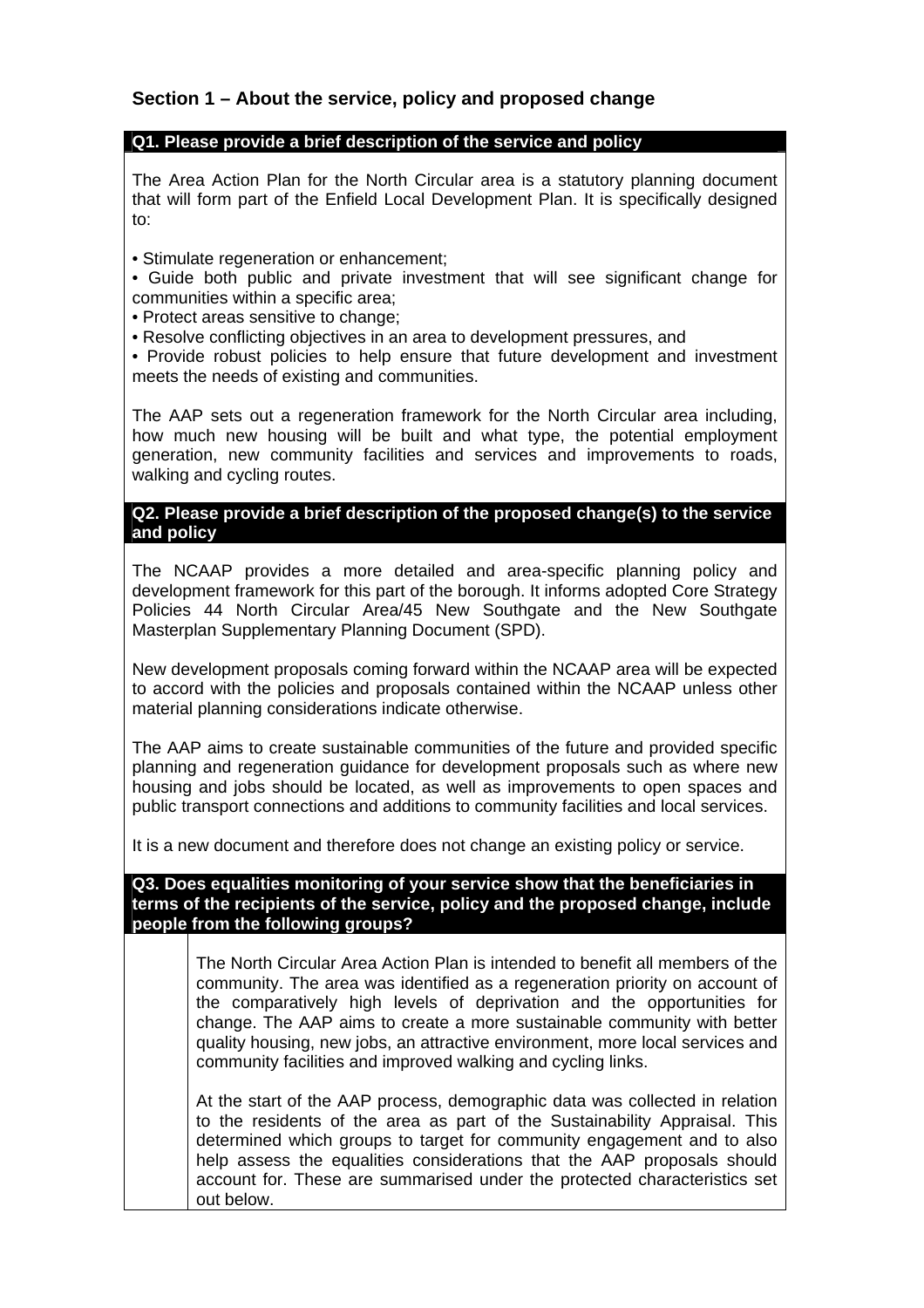|    | See Appendix 1 for detailed information on the policies of the AAP and<br>their potential impact on different equalities groups.                                                                                                                                                                                                                                                                                                                                                                                                                                                                                                  |  |
|----|-----------------------------------------------------------------------------------------------------------------------------------------------------------------------------------------------------------------------------------------------------------------------------------------------------------------------------------------------------------------------------------------------------------------------------------------------------------------------------------------------------------------------------------------------------------------------------------------------------------------------------------|--|
| R. | <b>YES</b>                                                                                                                                                                                                                                                                                                                                                                                                                                                                                                                                                                                                                        |  |
|    | Certain ethnic groups may also have specific requirements that need to be<br>addressed in the NCAAP. For example larger family groups may choose to<br>live in the same household so larger houses with gardens are sought in the<br>area.                                                                                                                                                                                                                                                                                                                                                                                        |  |
|    | The AAP aims to improve residents' access to employment opportunities<br>however the types of jobs created in the area may also affect different ethnic<br>groups. If English is not the first language of some residents this will impact<br>on the type of jobs they are eligible for.                                                                                                                                                                                                                                                                                                                                          |  |
|    | New community facilities will also need to consider the particular<br>requirements of ethnic groups such as existing and new religious premises,<br>particular childcare needs of some ethnic minorities and care for the elderly,<br>as it is acknowledged needs will vary between groups.                                                                                                                                                                                                                                                                                                                                       |  |
| D  | <b>YES</b>                                                                                                                                                                                                                                                                                                                                                                                                                                                                                                                                                                                                                        |  |
|    | There are a higher proportion of disabled people and residents with long-<br>term illnesses in parts of the AAP area than in the borough as a whole. The<br>type of new housing provided will need to account for this and ensure that<br>wheelchair accessible homes are provided with easy access to car parking<br>spaces. The affordability of new housing also needs to be considered for<br>disabled people as the earning potential of some residents may be reduced<br>if they are unable to work due to their disability.                                                                                                |  |
|    | The NCAAP will account for the needs of disabled residents when<br>considering improvements to pedestrian links in the area. Wheelchair<br>accessible venues will be selected for consultation events and meetings with<br>the local community.                                                                                                                                                                                                                                                                                                                                                                                   |  |
| G  | <b>YES</b>                                                                                                                                                                                                                                                                                                                                                                                                                                                                                                                                                                                                                        |  |
|    | Some women, particularly those from certain ethnic groups, may feel unsafe<br>walking around the area, especially at night. Current crime and fear of crime<br>data shows that most incidences occur around Arnos Grove station,<br>Ladderswood, Red Brick and Highview Estate. The NCAAP will need to<br>address these issues by improving the design of public realm and within new<br>developments to increase natural surveillance, lighting and encourage more<br>legible and open routes. This can be achieved by creating a community focal<br>points and encouraging more evening activity such as cafes and restaurants. |  |
|    | Public realm improvements such as street lighting and better designed<br>pedestrian routes can also help to reduce crime and fear of crime. The types<br>of jobs created in the area will also need to account for the needs of women<br>who may have childcare responsibilities during the day and subsequently<br>require more flexible working options.                                                                                                                                                                                                                                                                        |  |
| А  | <b>YES</b>                                                                                                                                                                                                                                                                                                                                                                                                                                                                                                                                                                                                                        |  |
|    | Current data shows that there are less people in younger and older age<br>groups that in the rest of the borough and that there are a higher number of                                                                                                                                                                                                                                                                                                                                                                                                                                                                            |  |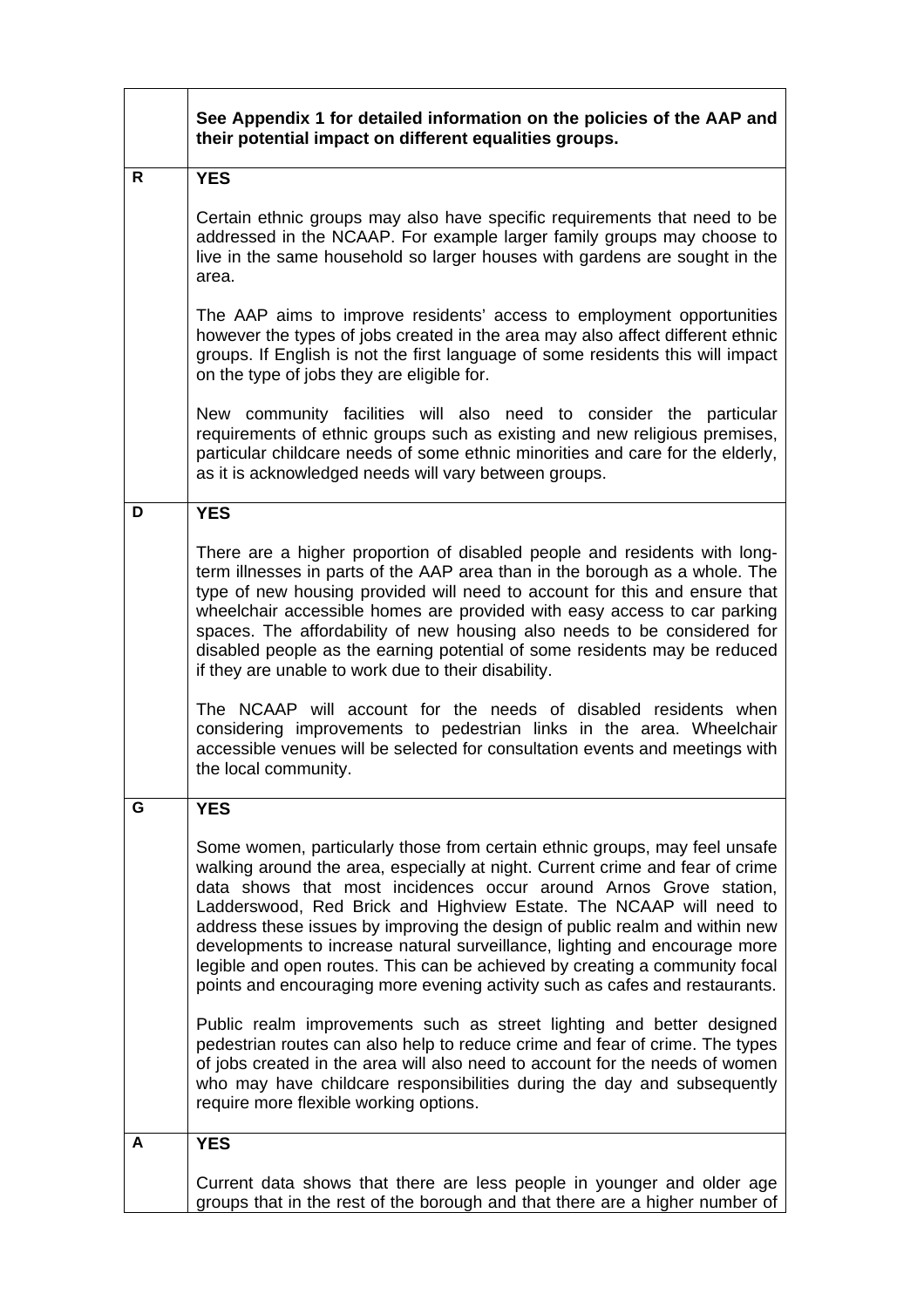|     | 16-44 year olds. The type of housing provided in the area will need to<br>consider the needs of the elderly population particularly in relation to<br>accessibility of homes.                                                                                                                                                                                                 |
|-----|-------------------------------------------------------------------------------------------------------------------------------------------------------------------------------------------------------------------------------------------------------------------------------------------------------------------------------------------------------------------------------|
|     | Public transport, pedestrian and cycle routes will also need to be considered<br>as both younger and older people may be less likely to drive. The need for<br>facilities for young people will also be addressed in the NCAAP as the area<br>is currently lacking provision for young people.                                                                                |
| F   | <b>YES</b>                                                                                                                                                                                                                                                                                                                                                                    |
|     | The faith of some people may impact on their housing needs as certain<br>residents may choose to live with extended family members. There is a<br>general need for larger family housing units within the AAP area as<br>recognised the adopted Core Strategy 2010. Certain faith groups may also<br>require community facilities to meet their needs such as faith premises. |
| S   | <b>YES</b>                                                                                                                                                                                                                                                                                                                                                                    |
|     | Members of the Lesbian, Gay, Bisexual (LGB) community may often feel<br>vulnerable in certain situations, in particular relating to public transport and<br>walking around the area.                                                                                                                                                                                          |
|     | The NCAAP can help to reduce this vulnerability by making the area more<br>pedestrian friendly to walk around, creating community hubs and increasing<br>natural surveillance through design.                                                                                                                                                                                 |
| T   | <b>YES</b>                                                                                                                                                                                                                                                                                                                                                                    |
|     | Members of the transgender community may often feel vulnerable in certain<br>situations, in particular relating to public transport and walking around the<br>area.                                                                                                                                                                                                           |
|     | The NCAAP can help to reduce this vulnerability by making the area more<br>pedestrian friendly to walk around, creating community hubs and increasing<br>natural surveillance through design.                                                                                                                                                                                 |
| Μ   | <b>YES</b>                                                                                                                                                                                                                                                                                                                                                                    |
|     | The NCAAP can help to reduce this vulnerability by making the area more<br>pedestrian and family friendly to walk around, creating community hubs and<br>increasing natural surveillance through design.                                                                                                                                                                      |
| P   | <b>YES</b>                                                                                                                                                                                                                                                                                                                                                                    |
|     | The NCAAP will account for the needs of pregnant women when considering<br>improvements to pedestrian links in the area. Accessible venues will be<br>selected for consultation events and meetings.                                                                                                                                                                          |
|     | Q4. If you answered 'no' to any of the groups listed in Q3, please state why?                                                                                                                                                                                                                                                                                                 |
| N/A |                                                                                                                                                                                                                                                                                                                                                                               |
|     | Q5. How will the proposed change eliminate discrimination, promote equality                                                                                                                                                                                                                                                                                                   |
|     | of opportunity, or promote good relations between groups in the community?                                                                                                                                                                                                                                                                                                    |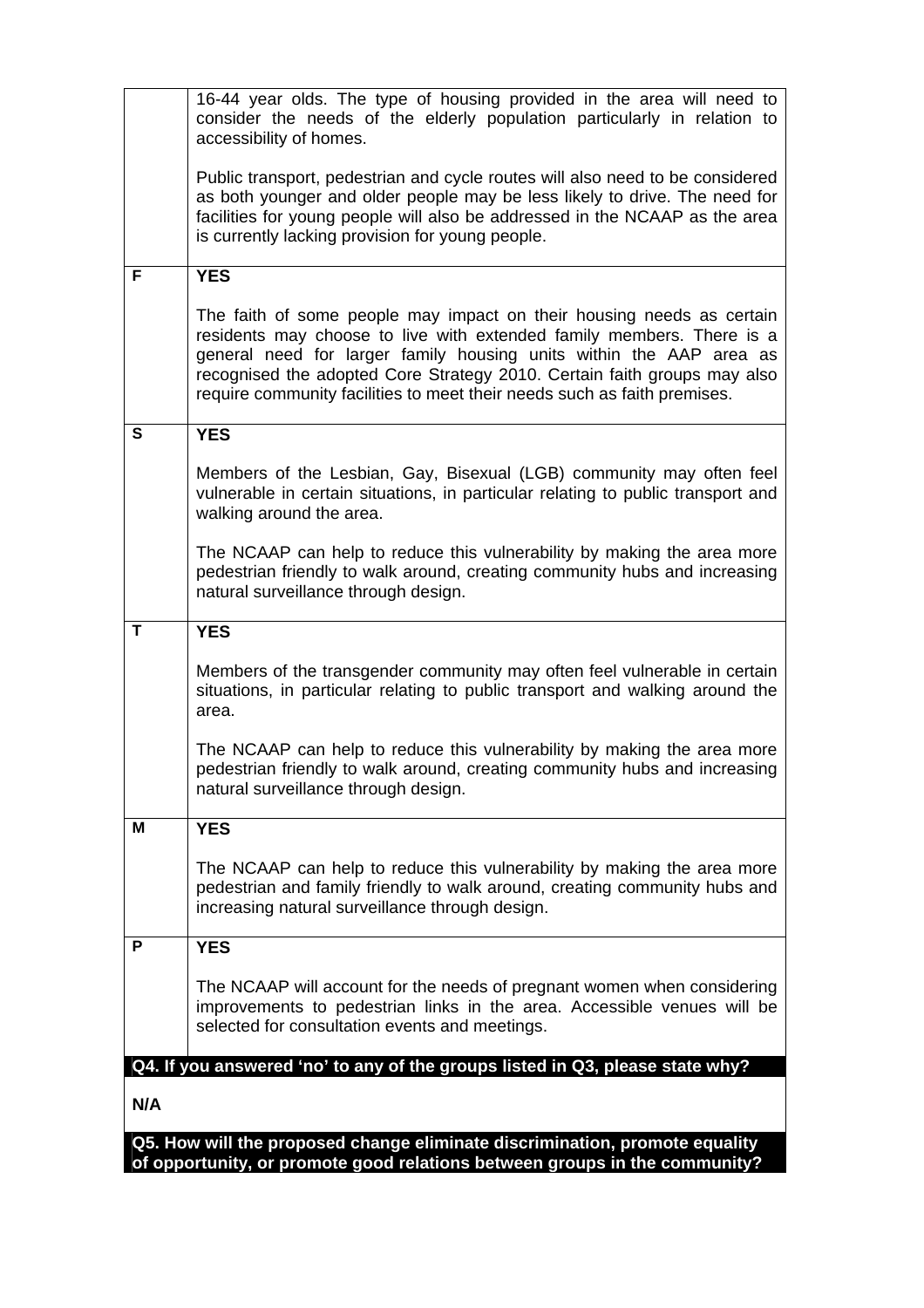The vision and spatial strategy recognise the diversity within the communities in the North Circular Road area and the need to reduce inequalities that exist and deliver new housing, jobs and community infrastructure. The approach is closely linked to Enfield's Sustainable Community Strategy in promoting social inclusion, tackling deprivation.

The cumulative impact of delivering the policies of the NCAAP aims to ensure equitable outcomes for all groups in the community through coordinated delivery of social, economic, health educational, physical and environmental infrastructure.

#### **Section 2 – Consultation and communication**

| Q6. Please list any recent consultation activity with disadvantaged groups |
|----------------------------------------------------------------------------|
| carried out in relation to this proposal                                   |

|    | A key community event was held in the North Circular Area Action Plan<br>(NCAAP) area to launch the Council's formal publication of Proposed<br>Submission draft NCAAP document and raise awareness in the community<br>as to the Council's future regeneration objectives for the area. (Saturday 9 <sup>th</sup><br>March 2013). The event was publiscised via a leaflet drop to all property<br>addresses within the wards of Southgate Green, Bowes and Palmers Green,<br>with the intention to outreach to all sections of the communities that live and<br>work within the Plan's boundary, and to widest possible audience that may<br>be impacted by its proposals. |  |
|----|-----------------------------------------------------------------------------------------------------------------------------------------------------------------------------------------------------------------------------------------------------------------------------------------------------------------------------------------------------------------------------------------------------------------------------------------------------------------------------------------------------------------------------------------------------------------------------------------------------------------------------------------------------------------------------|--|
|    | The Regulation 22 Consultation Statement that accompanies the Plan's<br>submission details the event and all responses received through this final<br>stage of consultation. The Statement also highlights the various stages of<br>consultation undertaken leading to the preparation of the submission draft<br>NCAAP.                                                                                                                                                                                                                                                                                                                                                    |  |
| R. | Enfield Racial Equality Council Workshop - Community House - 2nd July<br>2012 and thereafter through community-wide engagement activity such as:                                                                                                                                                                                                                                                                                                                                                                                                                                                                                                                            |  |
|    | Bowes, Palmers Green and Southgate Green Area Forum 7th<br>$\bullet$<br>December 2011.<br>SWEP Health Group Presentation 16 <sup>th</sup> January 2012<br>$\bullet$<br>Community Lunch 4 <sup>th</sup> February 2012<br>Bowes, Palmers Green and Southgate Green Area Forum 29 <sup>th</sup><br>January 2013.<br>New Southgate Residents Panel 12 <sup>th</sup> February 2013<br>$\bullet$                                                                                                                                                                                                                                                                                  |  |
| D  | Through community-wide consultation no specific targeted activity<br>undertaken                                                                                                                                                                                                                                                                                                                                                                                                                                                                                                                                                                                             |  |
| G  | Through community-wide consultation no specific targeted activity<br>undertaken                                                                                                                                                                                                                                                                                                                                                                                                                                                                                                                                                                                             |  |
| A  | Over 50s Forum Newsletter and presentations 12 <sup>th</sup> February 2012 and 19 <sup>th</sup><br><b>July 2012</b><br>George Spicer School Presentation 7th February 2012<br>Youth Panel                                                                                                                                                                                                                                                                                                                                                                                                                                                                                   |  |
| F  | Meeting at St Pauls New Southgate 21 <sup>st</sup> January 2012<br>Meeting with Jehovah's Witnesses Ritz Parade 1 <sup>st</sup> February 2012                                                                                                                                                                                                                                                                                                                                                                                                                                                                                                                               |  |
| S  | Through community-wide consultation no specific targeted activity<br>undertaken                                                                                                                                                                                                                                                                                                                                                                                                                                                                                                                                                                                             |  |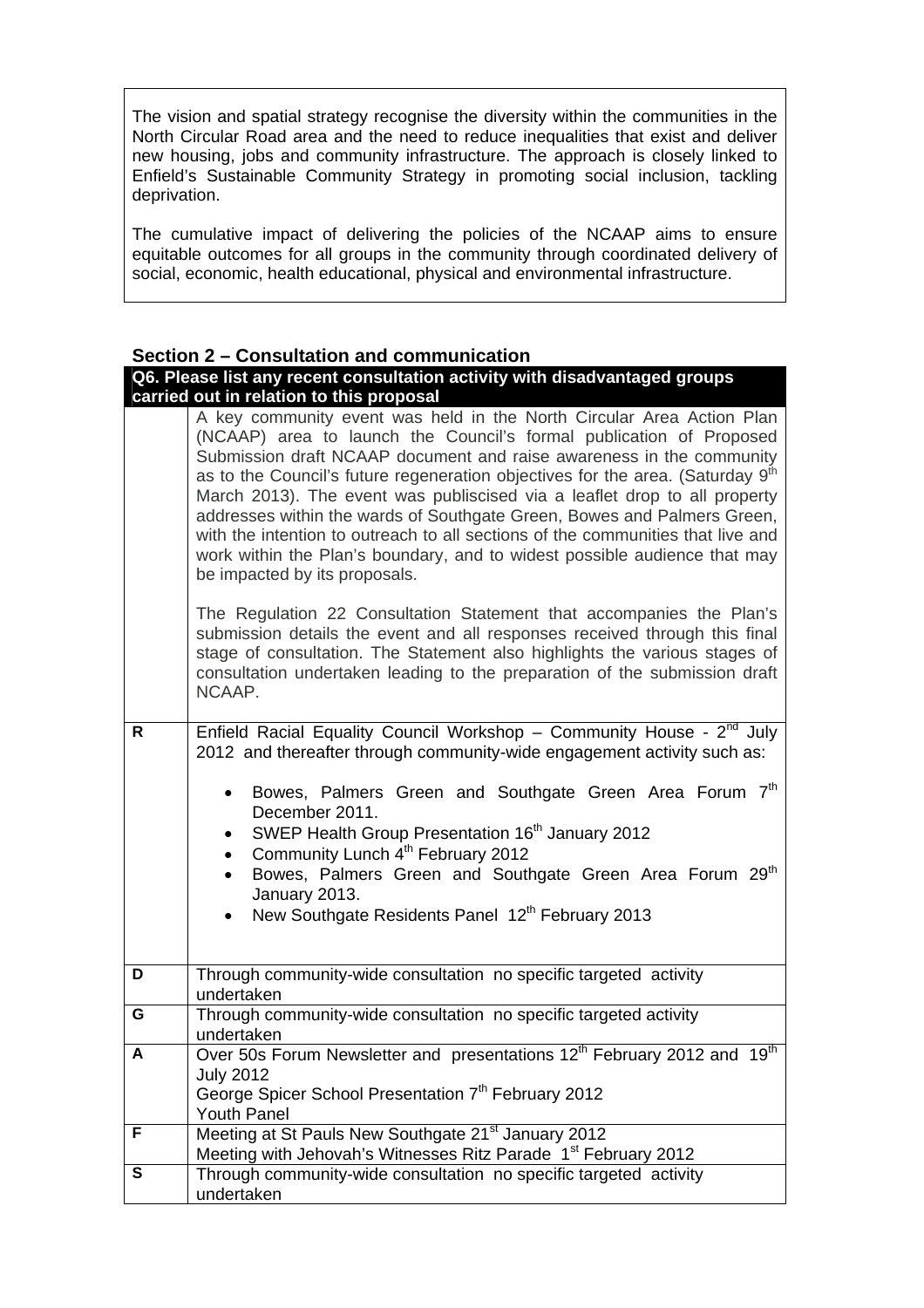| $\overline{\mathsf{T}}$ | Through community-wide consultation no specific targeted activity                                                               |
|-------------------------|---------------------------------------------------------------------------------------------------------------------------------|
|                         | undertaken                                                                                                                      |
| м                       | Through community-wide consultation no specific targeted activity                                                               |
|                         | undertaken                                                                                                                      |
| P                       | Through community-wide consultation no specific targeted activity                                                               |
|                         | undertaken                                                                                                                      |
|                         | Q7. Please state how you have publicised the results of these consultation                                                      |
|                         | exercises, and what action you have taken in response                                                                           |
| R                       | Consultation events have been publicised on the Council's website, Our                                                          |
|                         | Enfield, individual newsletters of representative organisations such and                                                        |
|                         | Enfield Voluntary Action, and all Registered Social Landlords with properties                                                   |
|                         | in the area. A door to door leaflet drop of every business and residential                                                      |
|                         | property within the action plan area. A Consultation Statement publicising a                                                    |
|                         | summary of the comments received during the Towards Pre-submission<br>stage is also available to view on the Council's website. |
| D                       | As above                                                                                                                        |
|                         |                                                                                                                                 |
| G                       | As above                                                                                                                        |
| A                       | As above                                                                                                                        |
|                         |                                                                                                                                 |
| F                       | As above                                                                                                                        |
|                         |                                                                                                                                 |
| S                       | As above                                                                                                                        |
| T                       | As above                                                                                                                        |
|                         |                                                                                                                                 |
| М                       | As above                                                                                                                        |
|                         |                                                                                                                                 |
| P                       | As above                                                                                                                        |
|                         |                                                                                                                                 |

# **Section 3 – Assessment of impact**

#### **Q8. Please describe any other relevant research undertaken to determine any possible impact of the proposed change**

The extensive amount of community engagement work carried out on the draft and Proposed Submission NCAPP helped to assess the potential impact of the policies and proposals on different groups and the results of the consultation on the draft and Proposed Submission plan have supported the content of the Submission Draft NCAAP.

We also prepared a Sustainability Appraisal of the NCAAP which is a process to assess the potential economic, social and environmental impacts of the proposals.

As different proposals and projects come forward in the NCAAP it will be necessary to asses their impact on different equalities groups and local residents. Individual project EQIAs may also be required.

**See Appendix 1 for detailed information on the NCAAP policies and proposals and their potential impact on different equalities groups.** 

| Q9. Please list any other evidence you have that the proposed change may<br>have an adverse impact on different disadvantaged groups in the community |                                                                                                                                           |  |
|-------------------------------------------------------------------------------------------------------------------------------------------------------|-------------------------------------------------------------------------------------------------------------------------------------------|--|
| R.                                                                                                                                                    | See Appendix 1 for detailed information on the NCAAP policies and<br>proposals and their potential impact on different equalities groups. |  |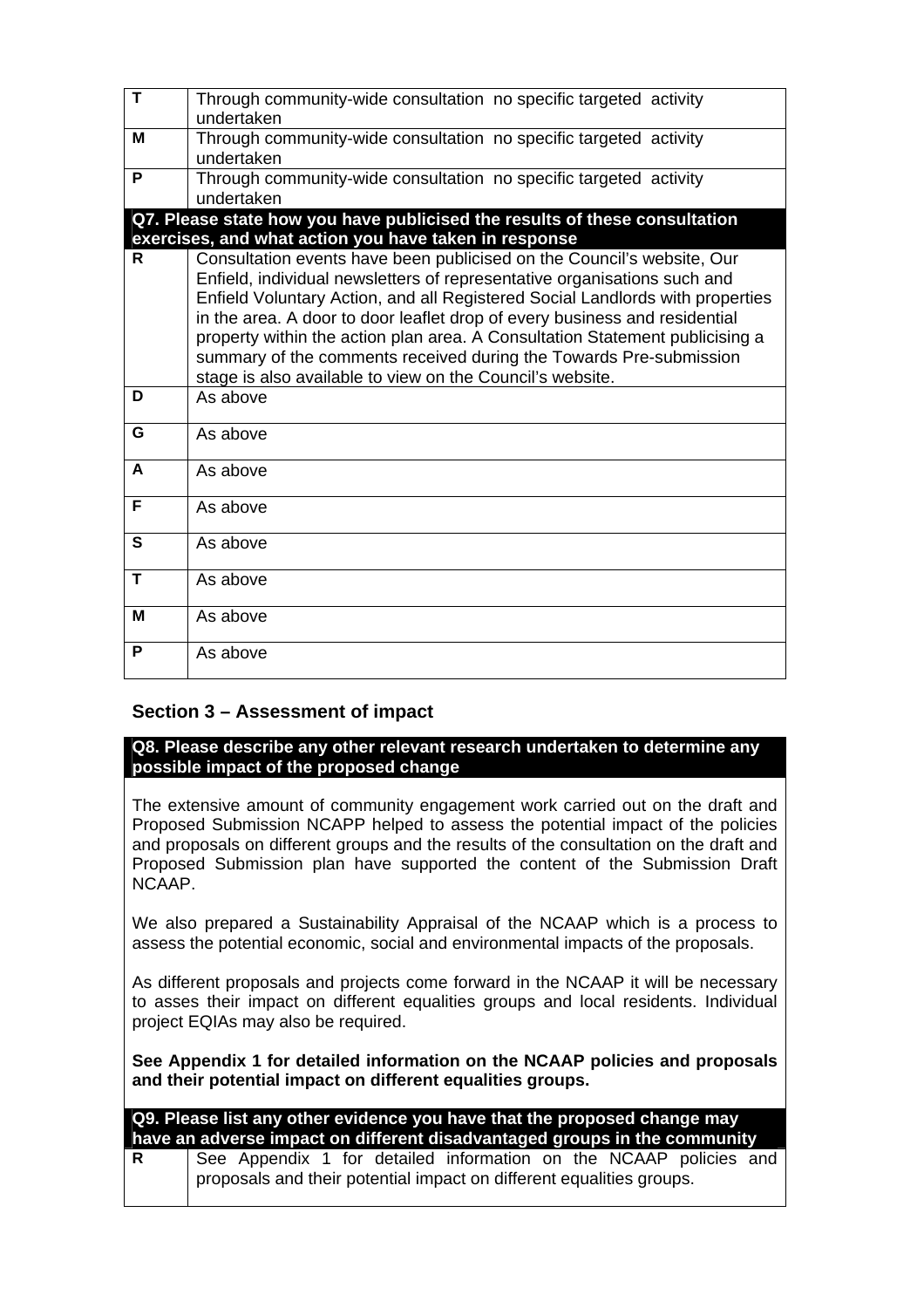| $\overline{\mathsf{D}}$ | As above |
|-------------------------|----------|
| $\overline{G}$          | As above |
| $\overline{A}$          | As above |
| $\overline{F}$          | As above |
| $\overline{\mathbf{s}}$ | As above |
| $\overline{\mathsf{T}}$ | As above |
| $\overline{\mathsf{M}}$ | As above |
| $\overline{P}$          | As above |

### **Q10. Could the proposal discriminate, directly or indirectly, and if so, is it justifiable under legislation?**

The policy structure of the NCAAP is designed to be inclusive of all equality groups in the area. However there is the possibility of potential indirect discrimination through individual project proposals that come forward. This will be addressed through close monitoring and evaluation on a site by site proposal basis.

**Q11. Could the proposal have an adverse impact on relations between different groups? If so, please describe** 

The policy structure of the NCAAP is designed to be inclusive of all equality groups in the area. There are no immediate adverse impacts from the proposals. However this will be monitored through the delivery and implementation process of individual projects.

|                                                                              | Q12. How could this proposal affect access to your service by different groups |  |  |
|------------------------------------------------------------------------------|--------------------------------------------------------------------------------|--|--|
| in the community?                                                            |                                                                                |  |  |
| R                                                                            | NCAAP has been prepared to be an accessible document for all members of        |  |  |
|                                                                              | the community. The consultation process on the document has made the           |  |  |
|                                                                              | service area become more accessible to different equality groups.              |  |  |
|                                                                              |                                                                                |  |  |
|                                                                              | See Appendix 1 for detailed information on the NCAAP policies and              |  |  |
|                                                                              | proposals and their potential impact on different equalities groups.           |  |  |
| D                                                                            |                                                                                |  |  |
|                                                                              | As above                                                                       |  |  |
| G                                                                            | As above                                                                       |  |  |
|                                                                              |                                                                                |  |  |
| A                                                                            | As above                                                                       |  |  |
|                                                                              |                                                                                |  |  |
| F                                                                            | As above                                                                       |  |  |
| S                                                                            | As above                                                                       |  |  |
|                                                                              |                                                                                |  |  |
| T                                                                            | As above                                                                       |  |  |
|                                                                              |                                                                                |  |  |
| M                                                                            | As above                                                                       |  |  |
| P                                                                            | As above                                                                       |  |  |
|                                                                              |                                                                                |  |  |
| Q13. How could this proposal affect access to information about your service |                                                                                |  |  |
| by different groups in the community?                                        |                                                                                |  |  |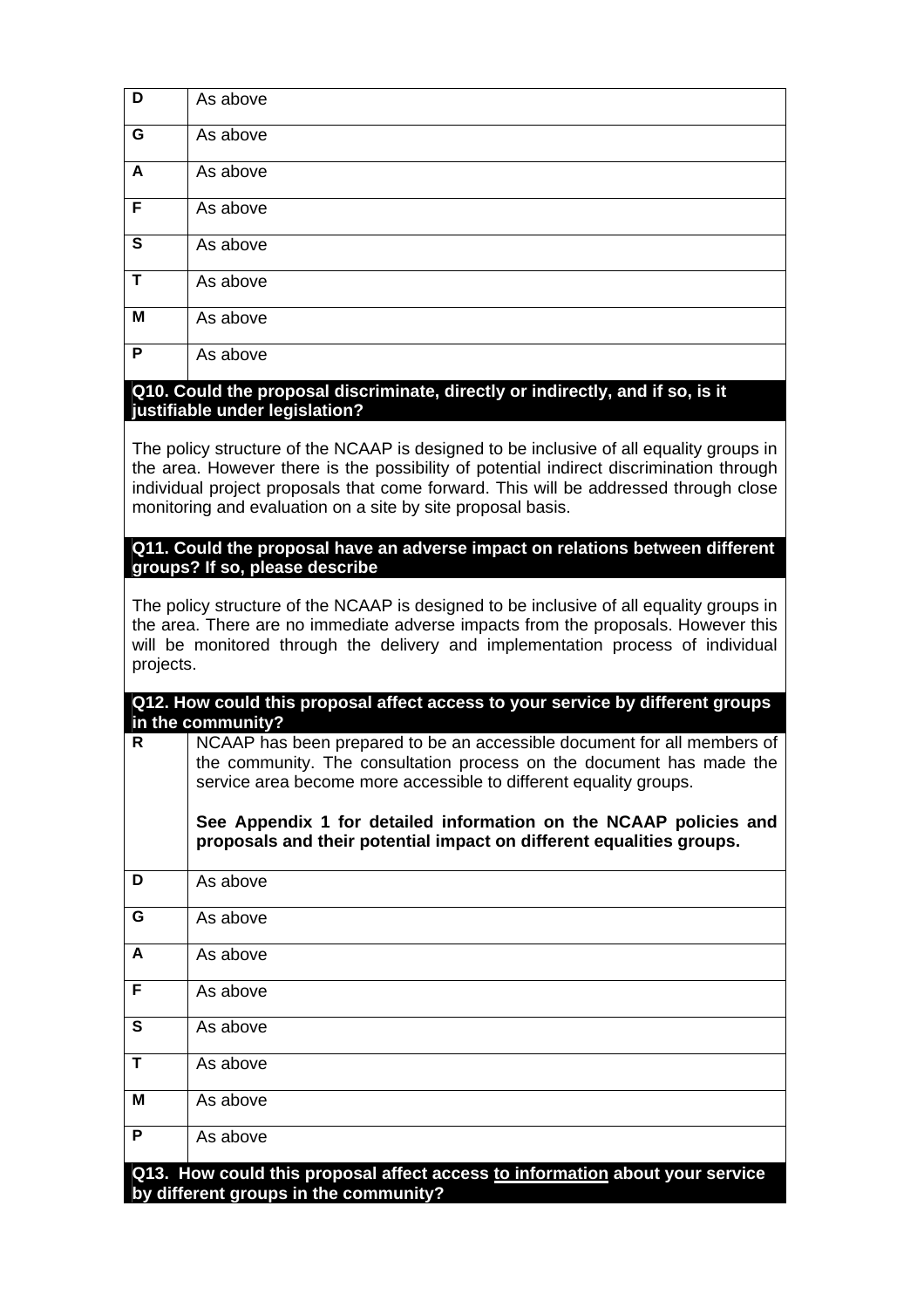| $\overline{\mathsf{R}}$ | The demographic data showed that there are large numbers of Turkish and<br>Somali residents in the area. In terms of consultation on the previous draft<br>NCAAP, we held community language forums to ensure residents were able<br>to participate in the consultation.<br>NCAAP has been prepared to be an accessible document for all members of<br>the community. The consultation process on the document has made the<br>service area become more accessible to different equality groups. |
|-------------------------|--------------------------------------------------------------------------------------------------------------------------------------------------------------------------------------------------------------------------------------------------------------------------------------------------------------------------------------------------------------------------------------------------------------------------------------------------------------------------------------------------|
| D                       | Wheelchair accessible venues were selected for consultation events and                                                                                                                                                                                                                                                                                                                                                                                                                           |
|                         | meetings with the local community at the previous stage of consultation.                                                                                                                                                                                                                                                                                                                                                                                                                         |
|                         | NCAAP has been prepared to be an accessible document for all members of<br>the community. The consultation process on the document has made the<br>service area become more accessible to different equality groups.                                                                                                                                                                                                                                                                             |
| G                       | NCAAP has been prepared to be an accessible document for all members of<br>the community. The consultation process on the document has made the<br>service area become more accessible to different equality groups.                                                                                                                                                                                                                                                                             |
| A                       | NCAAP has been prepared to be an accessible document for all members of<br>the community. The consultation process on the document has made the<br>service area become more accessible to different equality groups.<br>We held engagement activities aimed specifically at young people through<br>schools and youth groups and elderly people through community groups.                                                                                                                        |
| F                       | NCAAP has been prepared to be an accessible document for all members of<br>the community. The consultation process on the document has made the                                                                                                                                                                                                                                                                                                                                                  |
|                         | service area become more accessible to different equality groups.                                                                                                                                                                                                                                                                                                                                                                                                                                |
|                         | The consultation on the previous draft was publicised with the various faith<br>groups in the area.                                                                                                                                                                                                                                                                                                                                                                                              |
| S                       | NCAAP has been prepared to be an accessible document for all members of<br>the community. The consultation process on the document has made the<br>service area become more accessible to different equality groups.                                                                                                                                                                                                                                                                             |
| T                       | NCAAP has been prepared to be an accessible document for all members of<br>the community. The consultation process on the document has made the<br>service area become more accessible to different equality groups.                                                                                                                                                                                                                                                                             |
| M                       | NCAAP has been prepared to be an accessible document for all members of<br>the community. The consultation process on the document has made the<br>service area become more accessible to different equality groups.                                                                                                                                                                                                                                                                             |
| P                       | NCAAP has been prepared to be an accessible document for all members of<br>the community. The consultation process on the document has made the<br>service area become more accessible to different equality groups.                                                                                                                                                                                                                                                                             |

# **Section 4 – Tackling socio-economic inequality**

**Q14. Will the proposal in any way specifically impact on communities disadvantaged through the following socio-economic factors? Please explain below.** If it does not, please state how you intend to remedy this (if applicable to your service), and include it in the action plan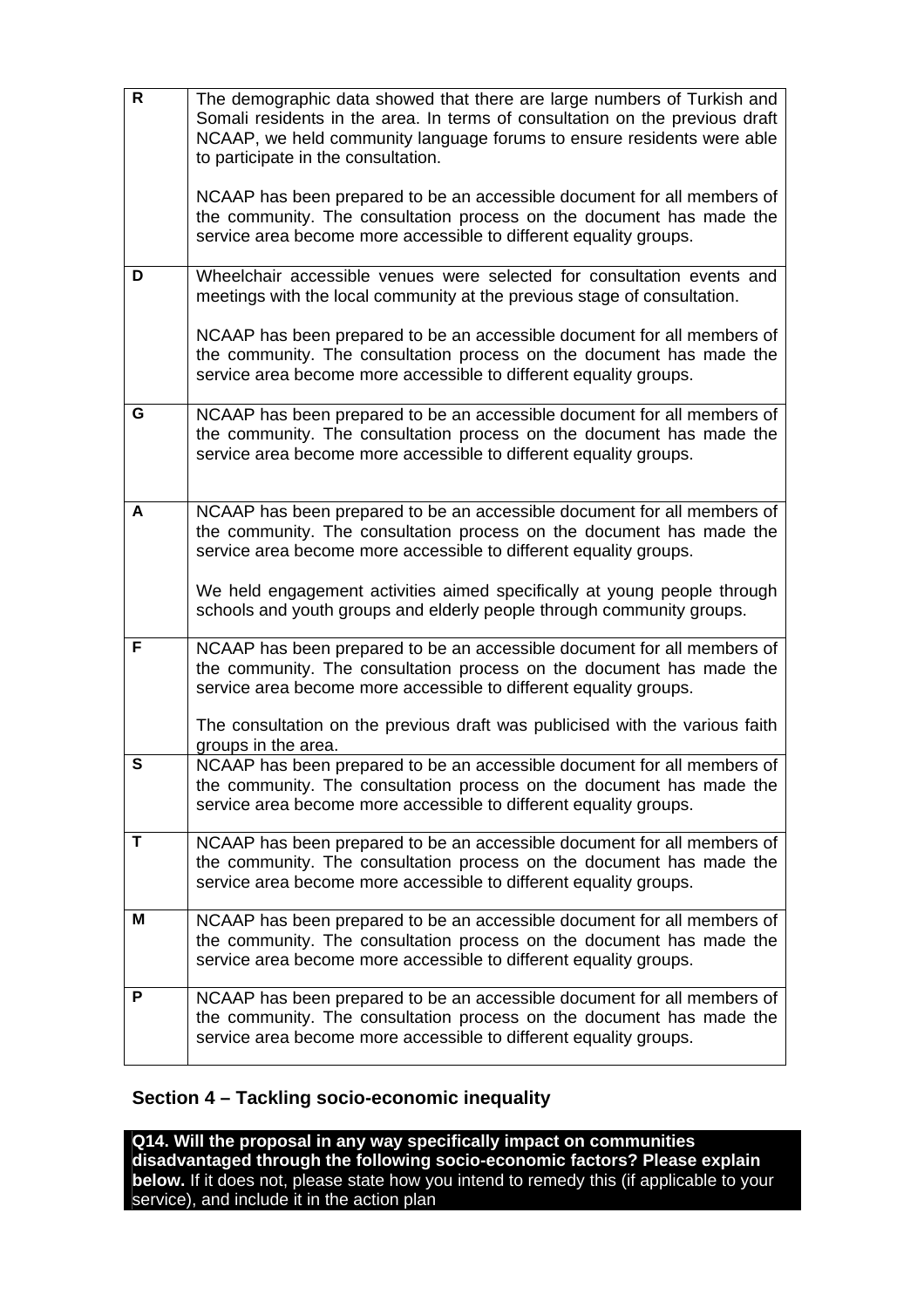#### **Communities living in deprived wards/areas**

The NCAAP policy approach is inclusive and recognises the key elements of the vision to create sustainable communities of the future in the North Circular area.

Addressing the years of blight and poor environment in parallel with tacking deprivation issues in the area will bring positive impacts for equality groups.

The spatial framework will allow comprehensive delivery of new development that meets the needs of the demographic in the area.

There is recognition of strengthening the area's three neighbourhood places of Arnos Grove/New Southgate, Bowes Road, and Green Lanes, each of which are centred on clusters of commercial activity which provide sustainable locations for higher density new developments that will bring with them the opportunity to provide new local facilities and employment.

#### **People not in employment, education or training**

The NCAAP policy approach recognises that the future economic prosperity and diversity of the area is vital. By identifying the potential opportunity sites for development will enable a strong economy to develop that can provide employment opportunities for all sections of the community including all equalities groups.

The AAP identifies a range of mixed use development sites across the NCAAP and highlights the prospect of significant job creation opportunities for local residents. Improving economic opportunities within the NCAAP area will particularly help those of working age currently on Job Seekers Allowance and the younger population seeking job opportunities close to home. These wide ranging opportunities are considered important to help mitigate against the potential loss of floorspace for more traditional manufacturing based activities in the area.

**People with low academic qualifications** 

Improvements in educational infrastructure, creating a positive learning environment and improving the overall quality of life in the area will help achieve higher educational attainment levels.

The policy approach of the NCAAP is consistent with the Council's Core Policy and is intended to meet the range of identified educational needs of children and young people. The policy will positively impact the lives of children and young people and those on low incomes.

The policy approach ensures appropriate provision is made for additional school places required to meet increased demand as sites are developed and families move in.

#### **People living in social housing**

The overall policy approach of the NCAAP will ensure a positive cumulative impact for people in social housing by providing a range of services that will improve the quality of life in the area.

Meeting the future housing needs in the borough is a Council priority. The NCAAP policy approach seeks to identify potential refurbishment and new residential/mixed use development opportunities in the area. The approach is inclusive to all groups and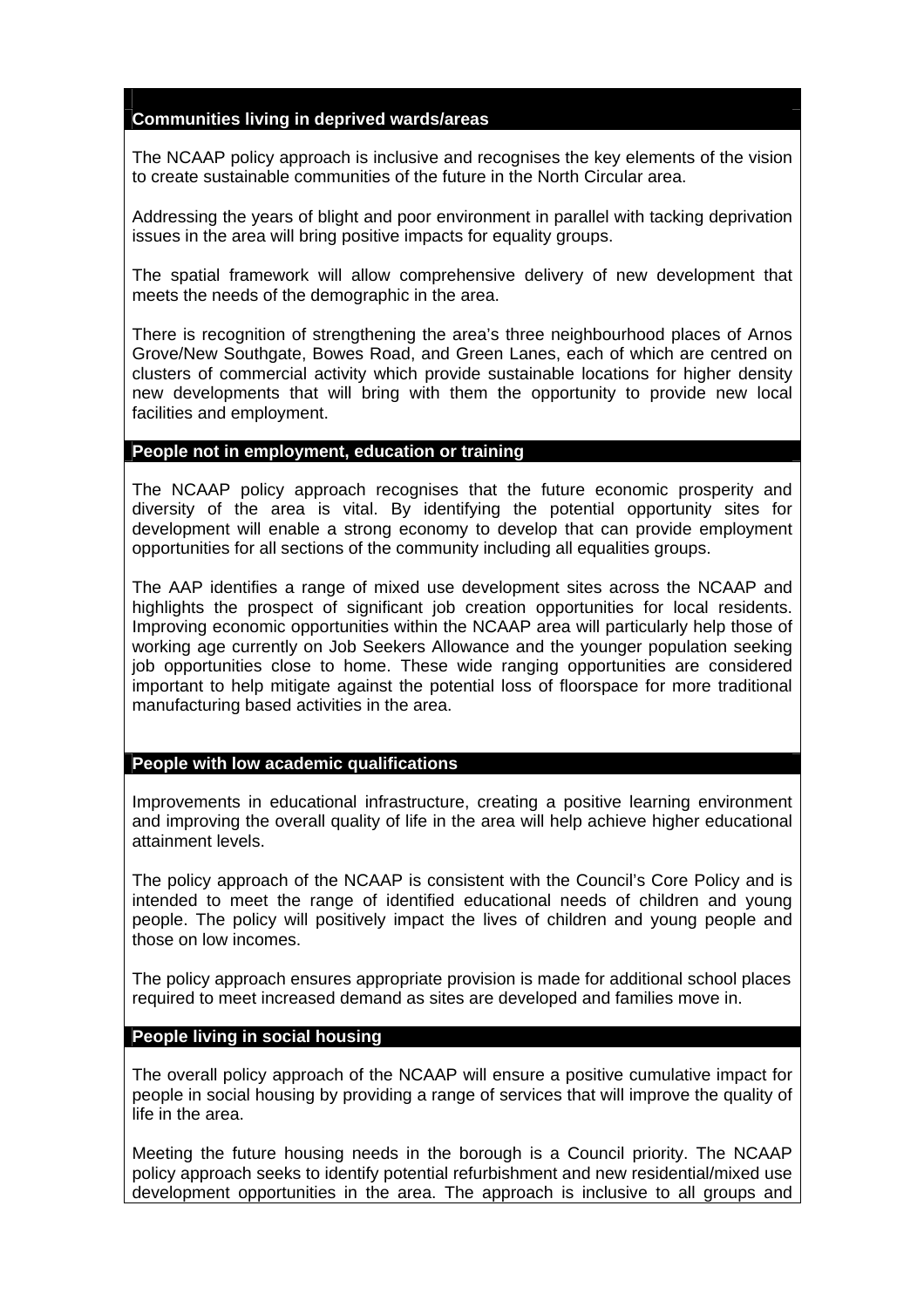communities and seeks to create a balanced approach to future residential development by matching new housing with existing and projected household profiling.

Developers will have to take full account of the Core Strategy policy requirement to provide 40% affordable housing across the housing sites within the AAP area and the need to provide sufficient larger units that can meet the needs of family housing.

#### **Lone parents**

The NCAAP policies are inclusive of all groups in the area. The cumulative impact of policies on lone parent families will be positive with improvements to a range of social infrastructure.

#### **People on low incomes**

The cumulative impact of the NCAAP objectives will ensure equitable outcomes for people on low incomes in the community through coordinated delivery of social, economic, educational, physical and environmental infrastructure.

The vision and spatial strategy recognise the diversity within the communities in the North Circular Road area and the need to reduce inequalities that exist and deliver new housing and jobs. The approach is closely linked to Enfield's Sustainable Community Strategy in promoting social inclusion and tackling deprivation.

#### **People in poor health**

The NCAAP policy approach seeks to ensure that there is adequate healthcare provision appropriate to the need and location and will have a positive impact on all equality groups in the area. Particularly the elderly and disabled groups who require good access to primary care services.

Through the early stages of consultation of NCAAP the potential detrimental impact of new development and its corresponding additional draw on local health services was highlighted.

The Proposed Submission Draft NCAAP has responded by identifying suitable sites to deliver healthcare facilities and the Council will work with service providers to enable delivery of such facilities in conjunction with new development that will improve the overall health of people in this area.

#### **Any other socio-economic factor**

**NO** 

#### **Section 5 – Impact on staff**

**Q15. How have you consulted, or otherwise engaged with, all relevant staff about this proposal (including any staff on sickness or maternity leave)?** 

The NCAAP has been available for comment to all relevant departments/staff throughout the various stages of preparation.

A dedicated NCAPP officer steering group was set up with representation from a number of Council departments as required.

**Q.16 If your proposal involves a staff restructuring, how have you discussed**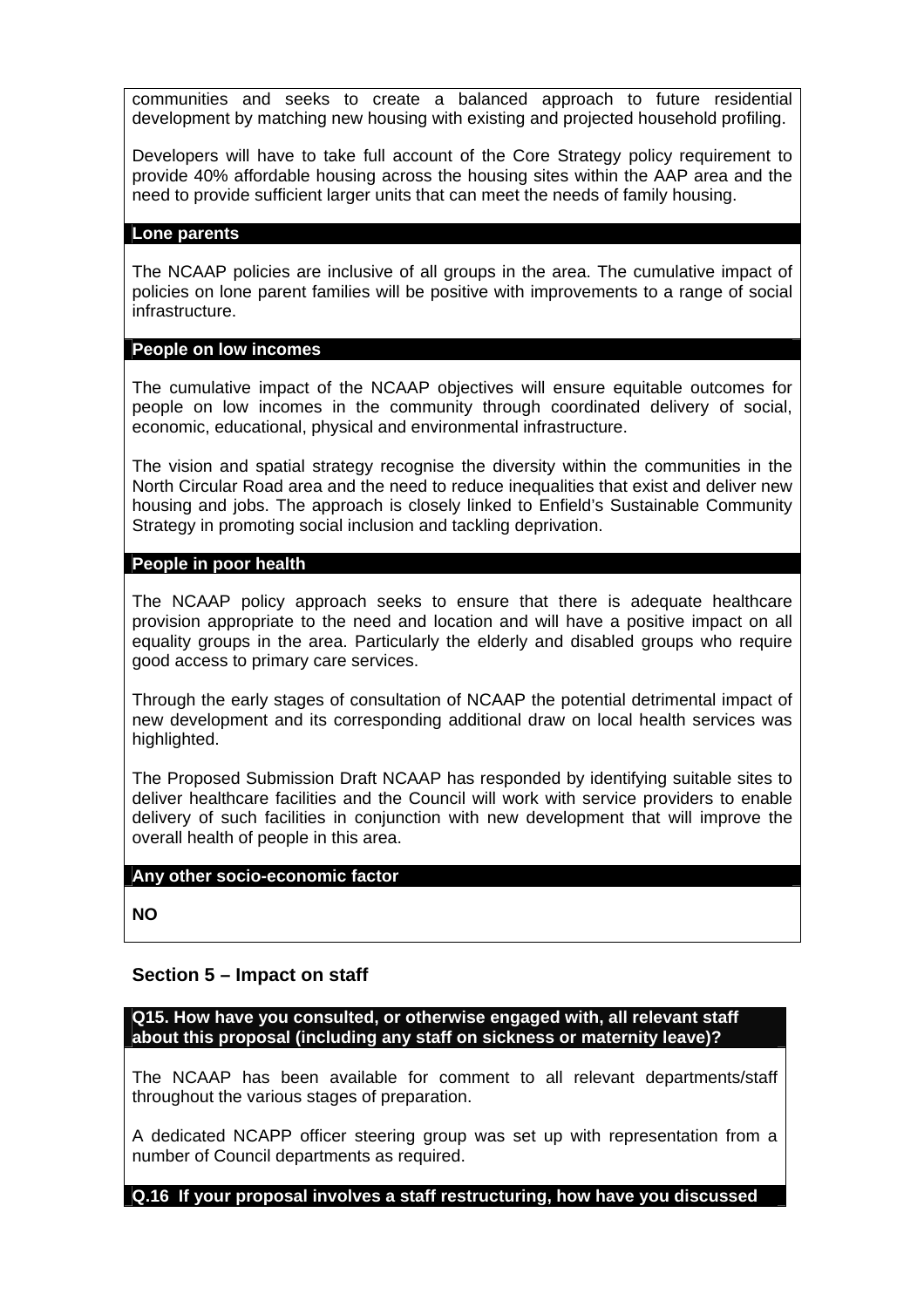### **this with relevant trade unions?**

Not Applicable

| Q17. Does job matching of existing staff against the new proposed staff |                                                                                                                                         |  |
|-------------------------------------------------------------------------|-----------------------------------------------------------------------------------------------------------------------------------------|--|
|                                                                         | structure, following any assimilation process, indicate that any particular<br>groups of staff are adversely affected more than others? |  |
| R                                                                       | <b>NO</b>                                                                                                                               |  |
| D                                                                       | <b>NO</b>                                                                                                                               |  |
| G                                                                       | <b>NO</b>                                                                                                                               |  |
| A                                                                       | <b>NO</b>                                                                                                                               |  |
| $\overline{F}$                                                          | <b>NO</b>                                                                                                                               |  |
| S                                                                       | <b>NO</b>                                                                                                                               |  |
| Т                                                                       | <b>NO</b>                                                                                                                               |  |
| м                                                                       | <b>NO</b>                                                                                                                               |  |
| P                                                                       | <b>NO</b>                                                                                                                               |  |
|                                                                         | Q.18 Are there any proposed changes to working hours, work locations or                                                                 |  |
|                                                                         | duties likely to have a negative impact on particular groups of staff?                                                                  |  |
| R                                                                       | $\overline{NO}$                                                                                                                         |  |
| D                                                                       | <b>NO</b>                                                                                                                               |  |
| G                                                                       | <b>NO</b>                                                                                                                               |  |
| A                                                                       | <b>NO</b>                                                                                                                               |  |
| F                                                                       | <b>NO</b>                                                                                                                               |  |
| $\mathbf{s}$                                                            | <b>NO</b>                                                                                                                               |  |
| T                                                                       | <b>NO</b>                                                                                                                               |  |
| М                                                                       | <b>NO</b>                                                                                                                               |  |
| P                                                                       | <b>NO</b>                                                                                                                               |  |

#### **Section 6 - Miscellaneous**

**Q19. Do you plan to publicise the results of this assessment? Please describe how you plan to do this** 

The results of this assessment will be published alongside the NCAAP and made available on the Council's website.

#### **Q20. How and when will you monitor and review the effects of this proposal?**

The implementation and success of NCAAP policies will be monitored through the Local Plan Monitoring process.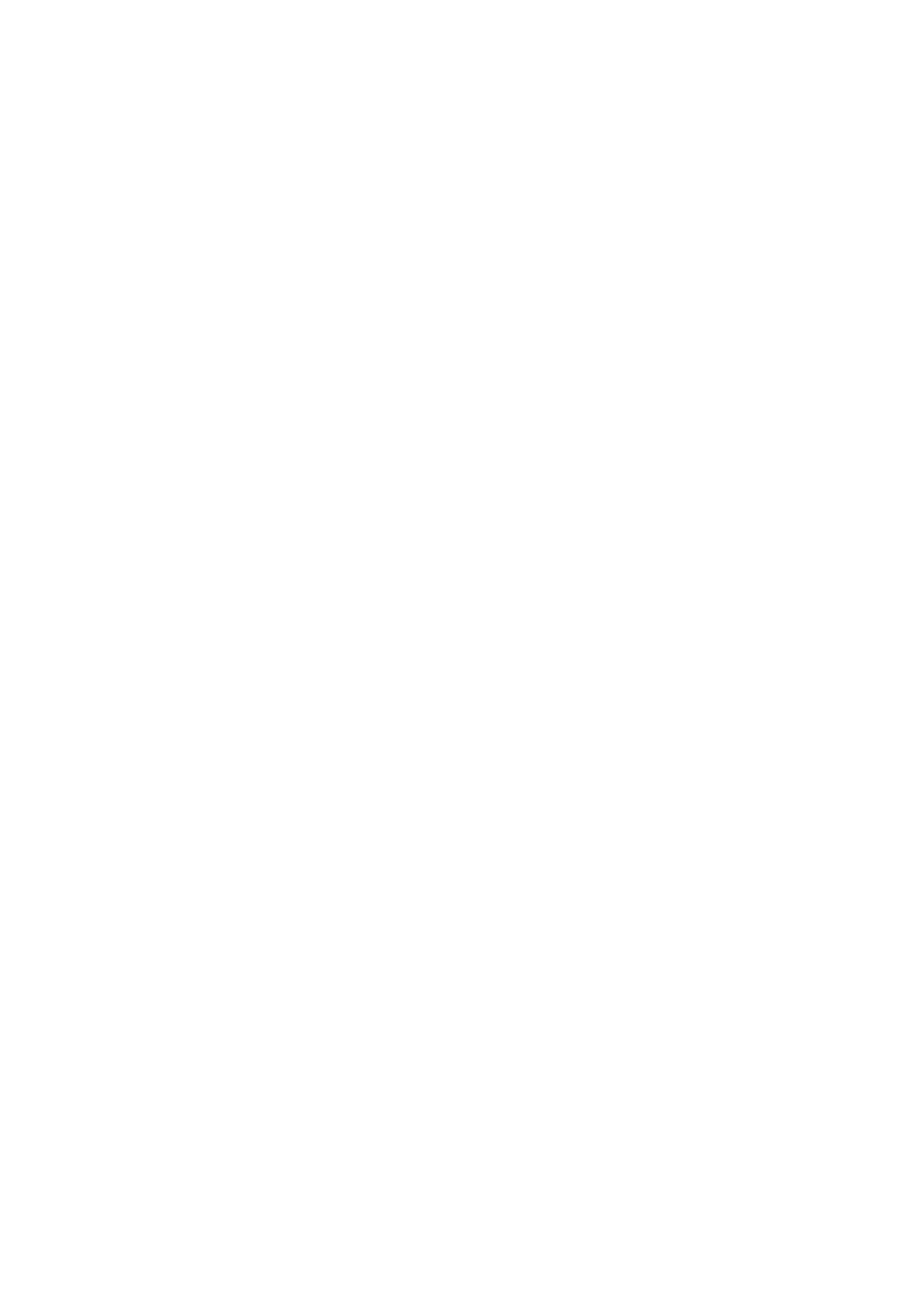# **Action plan template for proposed changes to service, policy**

Proposed change to, or new, service, policy: **North Circular Area Action Plan (NCAAP) Proposed Submission Draft, February 2013**

Team: **Strategic Planning and Design** Department: **Regeneration, Leisure and Culture (RLC)**

| Service manager: Joanne Woodward |
|----------------------------------|
|                                  |

| <b>Issue</b>                                                                                 | <b>Action required</b>                                                                                                         | <b>Lead officer</b>                                        | <b>Timescale</b>       | <b>Costs</b>                             | <b>Comments</b>                                                                                                                                                                                                                                                                                                                                                                                                  |
|----------------------------------------------------------------------------------------------|--------------------------------------------------------------------------------------------------------------------------------|------------------------------------------------------------|------------------------|------------------------------------------|------------------------------------------------------------------------------------------------------------------------------------------------------------------------------------------------------------------------------------------------------------------------------------------------------------------------------------------------------------------------------------------------------------------|
| Cabinet/Council<br>approvals - six-week<br>statutory consultation                            | Following approval of<br>this version of the AAP<br>targeted consultation<br>with stakeholders in the<br>area will be arranged | Neeru Kareer - Principal<br><b>Planning Policy Officer</b> | March 2013 - May 2013  | Strategic Planning and<br>Design budget. | Public consultation on<br>the Proposed<br><b>Submission Draft North</b><br>Circular Area Action Plan<br>ran from Wednesday<br>10th April until 5.00pm<br>until Wednesday 29th<br>May 2013.<br>A community event was<br>held in the AAP area to<br>launch the document and<br>raise awareness in the<br>community as to the<br>Council's future<br>regeneration objectives<br>for the area. $(9th March$<br>2013) |
| Further proposed<br>recommended changes<br>to the Area Action Plan<br>following consultation | Following consultation<br>any significant changes<br>will be set out in a<br>separate document                                 | Neeru Kareer - Principal<br><b>Planning Policy Officer</b> | May 2013 - August 2013 | Strategic Planning and<br>Design budget. | Following the six- week<br>public consultation,<br>minor typographical and<br>update changes have<br>been made to the<br><b>Proposed Submission</b><br>Draft that are presented<br>as a schedule of Post                                                                                                                                                                                                         |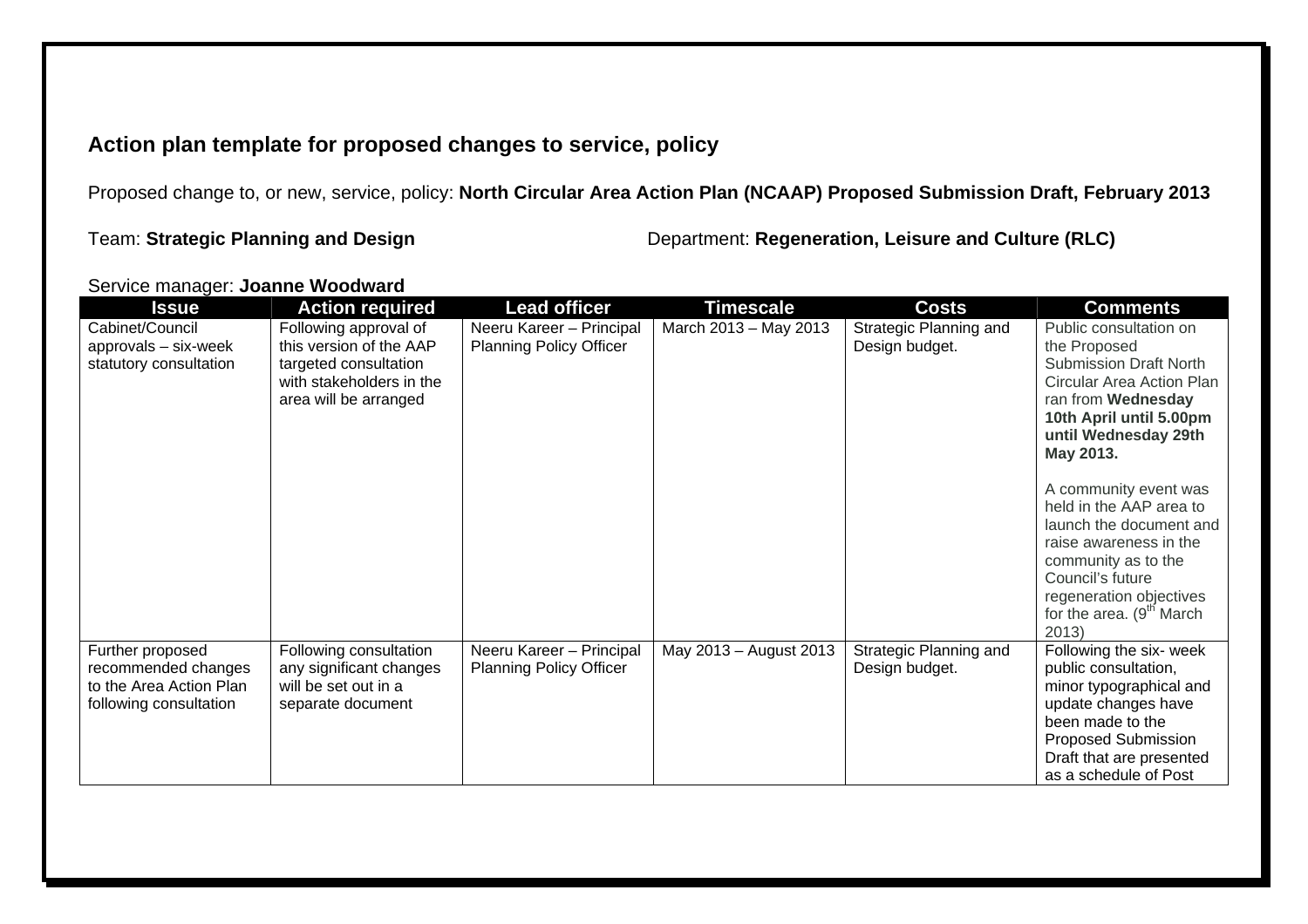|                                                                             |                                                                                                                                                                      |                                                            |             |                                          | Publication Changes that<br>will form part of the<br>submission documents.<br>There are no material<br>changes to the Predictive<br>EqIA assessment carried<br>out in February 2013.                                                                                                                                                                                                                                                                                                                                             |
|-----------------------------------------------------------------------------|----------------------------------------------------------------------------------------------------------------------------------------------------------------------|------------------------------------------------------------|-------------|------------------------------------------|----------------------------------------------------------------------------------------------------------------------------------------------------------------------------------------------------------------------------------------------------------------------------------------------------------------------------------------------------------------------------------------------------------------------------------------------------------------------------------------------------------------------------------|
| Submission to the<br>Secretary of State and<br><b>Examination in Public</b> | The AAP with all<br>supporting<br>documentation will be<br>submitted and tested<br>through examination.<br>This may involve<br>representations from<br>third parties | Neeru Kareer - Principal<br><b>Planning Policy Officer</b> | August 2013 | Strategic Planning and<br>Design budget. | The Predictive EqIA of<br>February 2013 has been<br>reviewed following public<br>consultation on the<br><b>Proposed Submission</b><br>draft. There are no<br>material changes to the<br>to the EqIA assessment<br>to report just updates to<br>consultation carried out<br>and informing Action<br>Plan.<br>This final EqIA will be<br>submitted alongside the<br>Submission NCAAP for<br>Independent<br>Examination and will be<br>made available on the<br>Council's website,<br>Libraries and Civic<br>Centre for inspection. |
| Inspector's Report -<br>potential changes and<br><b>Adoption Process</b>    | The report will draw<br>conclusions from the<br>examination process and<br>make recommendations.<br>The AAP will be finalised<br>taking account of                   | Neeru Kareer - Principal<br><b>Planning Policy Officer</b> |             | Strategic Planning and<br>Design budget. |                                                                                                                                                                                                                                                                                                                                                                                                                                                                                                                                  |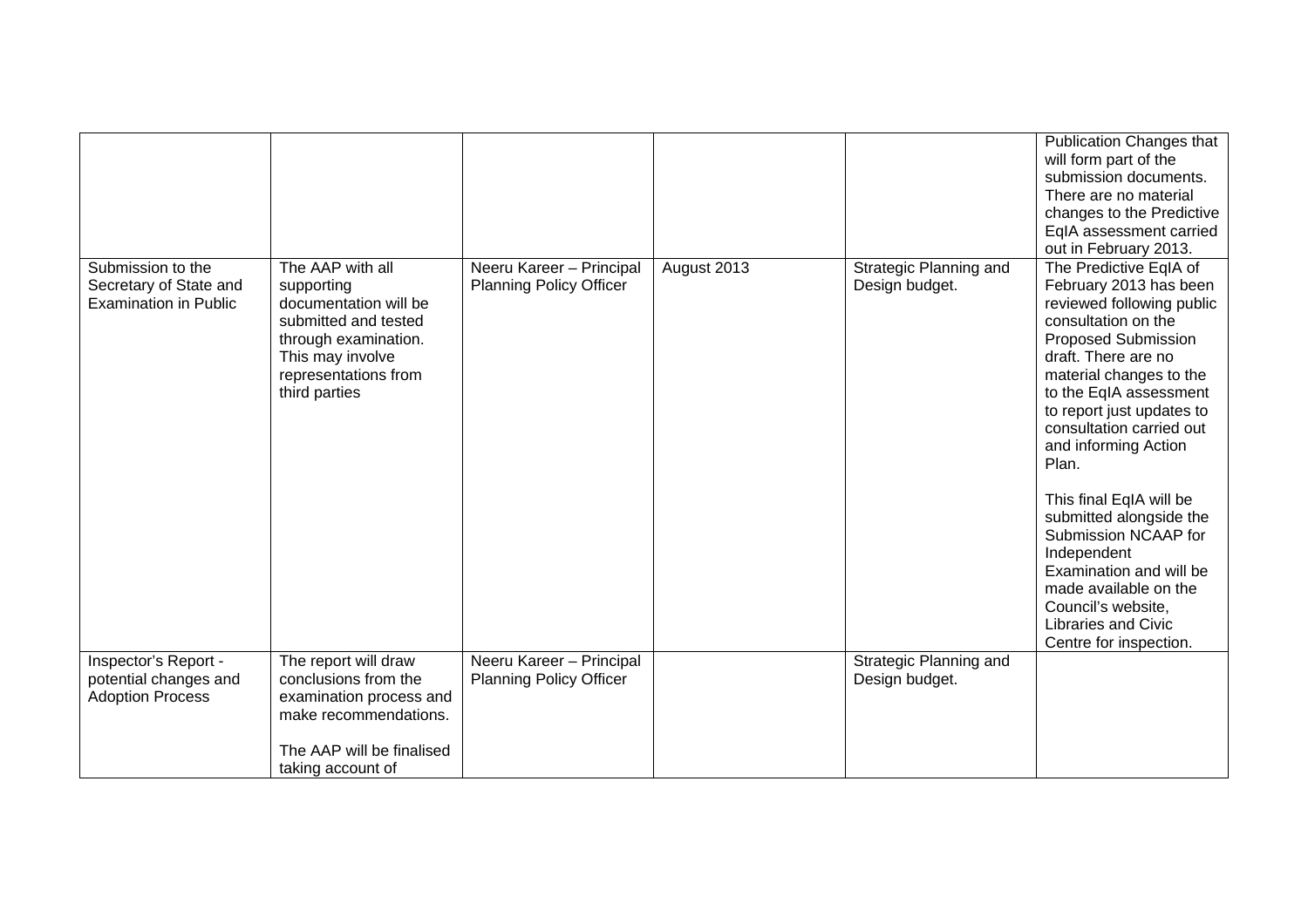|                                                                                  | recommendations and<br>then taken through the<br>Council adoption process |                                                            |                                              |  |
|----------------------------------------------------------------------------------|---------------------------------------------------------------------------|------------------------------------------------------------|----------------------------------------------|--|
| Monitoring the delivery of<br>individual projects and<br>assessing the impact of | Individual projects will be<br>progressed working with<br>landowners and  | Neeru Kareer - Principal<br><b>Planning Policy Officer</b> | <b>Regeneration Capital</b><br><b>Budget</b> |  |
| proposals                                                                        | developers taking<br>account of the adopted<br>AAP policies.              | Lovelace Poku<br>Neighbourhood<br>Regeneration             |                                              |  |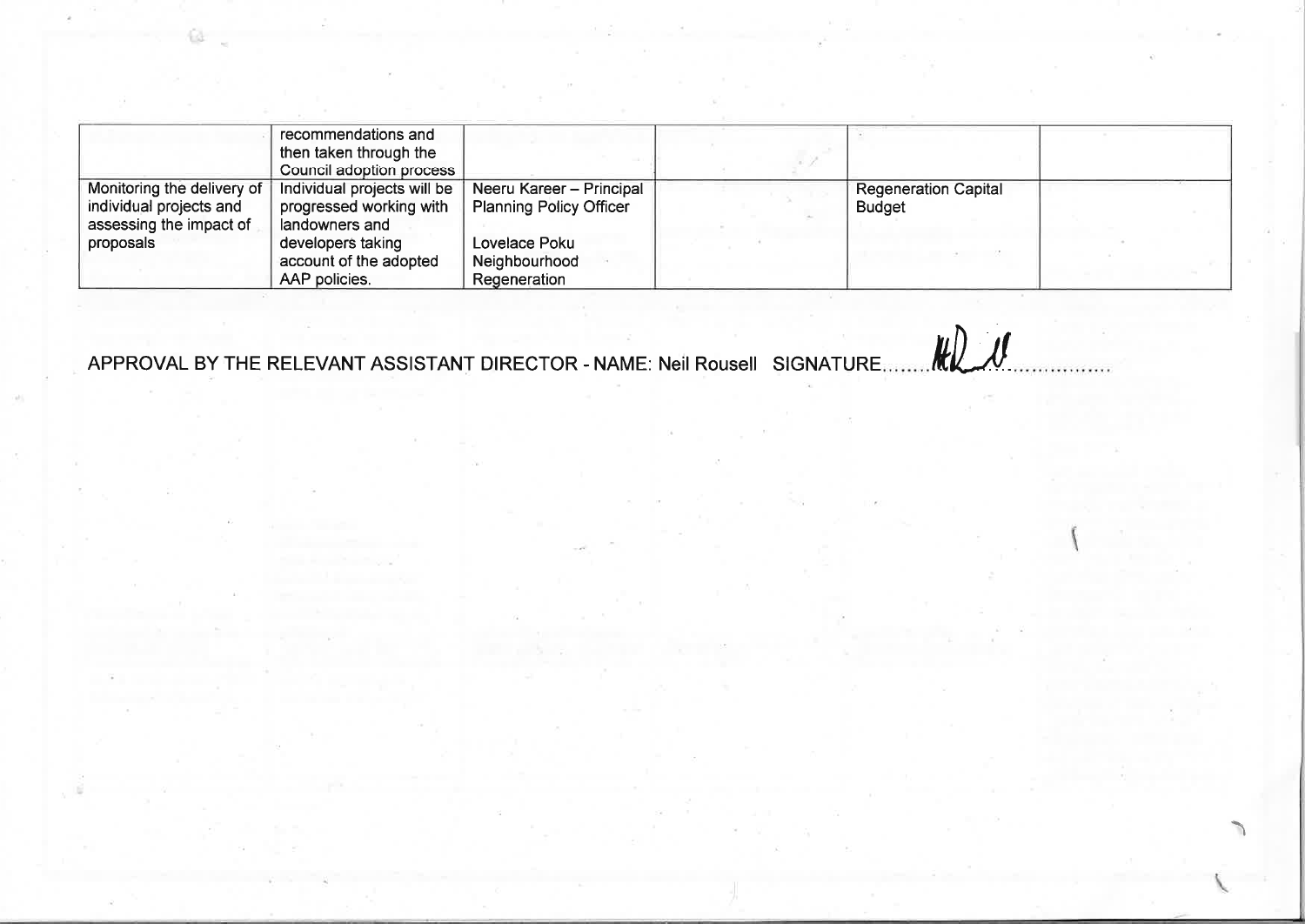# Appendix 1: Assessment of North Circular Area Action Plan Vision, Spatial Strategy and Policies

| <b>Section 2</b>                                                                                                                                                                                                                                                                                                                                                                                                                                                                               |       |                   |        |       |       |                                     |             |                 |           |  |
|------------------------------------------------------------------------------------------------------------------------------------------------------------------------------------------------------------------------------------------------------------------------------------------------------------------------------------------------------------------------------------------------------------------------------------------------------------------------------------------------|-------|-------------------|--------|-------|-------|-------------------------------------|-------------|-----------------|-----------|--|
| <b>Vision and Spatial Strategy</b>                                                                                                                                                                                                                                                                                                                                                                                                                                                             | Race  | <b>Disability</b> | Gender | Age   | Faith | <b>Sexual</b><br><b>Orientation</b> | Transgender | <b>Marriage</b> | Pregnancy |  |
| By 2026 the North Circular area will be transformed from one<br>disconnected by an unforgiving road corridor and dominated<br>by derelict housing to one characterised by strong and thriving<br>local communities, high quality new and refurbished housing<br>areas connected by streets better designed to meet the needs<br>of all users and modes of transport. These local communities<br>will be serviced by a network of vibrant local commercial<br>centres and community facilities. |       |                   |        |       |       |                                     |             |                 |           |  |
| The Ladderswood Estate and wider New Southgate area will<br>be comprehensively redeveloped to create a new community<br>of high quality homes with a wide and balanced range of types<br>and tenures served by a new local commercial centre and<br>improved community facilities.                                                                                                                                                                                                             |       |                   |        |       |       |                                     |             |                 |           |  |
| New and improved pedestrian and cycle routes that are safe<br>and attractive will provide important links to the commercial<br>and community clusters and create an accessible network of<br>green spaces. These spaces will help provide better linkages<br>between communities currently divided by the North Circular<br>Road.                                                                                                                                                              | $Y +$ | $Y +$             | $Y +$  | $Y +$ | $Y +$ | $Y +$                               | $Y +$       | $Y +$           | $Y +$     |  |
| The North Circular corridor will be an exemplar of how<br>sustainable communities can live alongside one of London's<br>principal distributor roads with the benefit of carefully designed<br>new development and environmental measures.                                                                                                                                                                                                                                                      |       |                   |        |       |       |                                     |             |                 |           |  |
| These neighbourhoods will be desirable places to live, will<br>support the general health and well being of their residents<br>and provide existing and new communities with high quality<br>new and improved housing, supported by local services and<br>jobs, improved transport and access to high quality open<br>spaces.                                                                                                                                                                  |       |                   |        |       |       |                                     |             |                 |           |  |
| Objectives:                                                                                                                                                                                                                                                                                                                                                                                                                                                                                    |       |                   |        |       |       |                                     |             |                 |           |  |
| -Neighbourhoods<br>-Housing and Jobs<br>-Movement<br>-Environment<br>-Infrastructure<br>-Phasing and Delivery                                                                                                                                                                                                                                                                                                                                                                                  |       |                   |        |       |       |                                     |             |                 |           |  |
|                                                                                                                                                                                                                                                                                                                                                                                                                                                                                                |       |                   |        |       |       |                                     |             |                 |           |  |

#### Analysis

The vision and spatial strategy recognise the diversity within the communities in the North Circular Road area and the need to reduce inequalities that exist and deliver new housing and jobs. The approach is closely linked to Enfield's Sustainable Community Strategy in promoting social inclusion, tackling deprivation.

The cumulative impact of the objectives aims to ensure equitable outcomes for all groups in the community through coordinated delivery of social, economic, educational, health, physical and environmental infrastructure.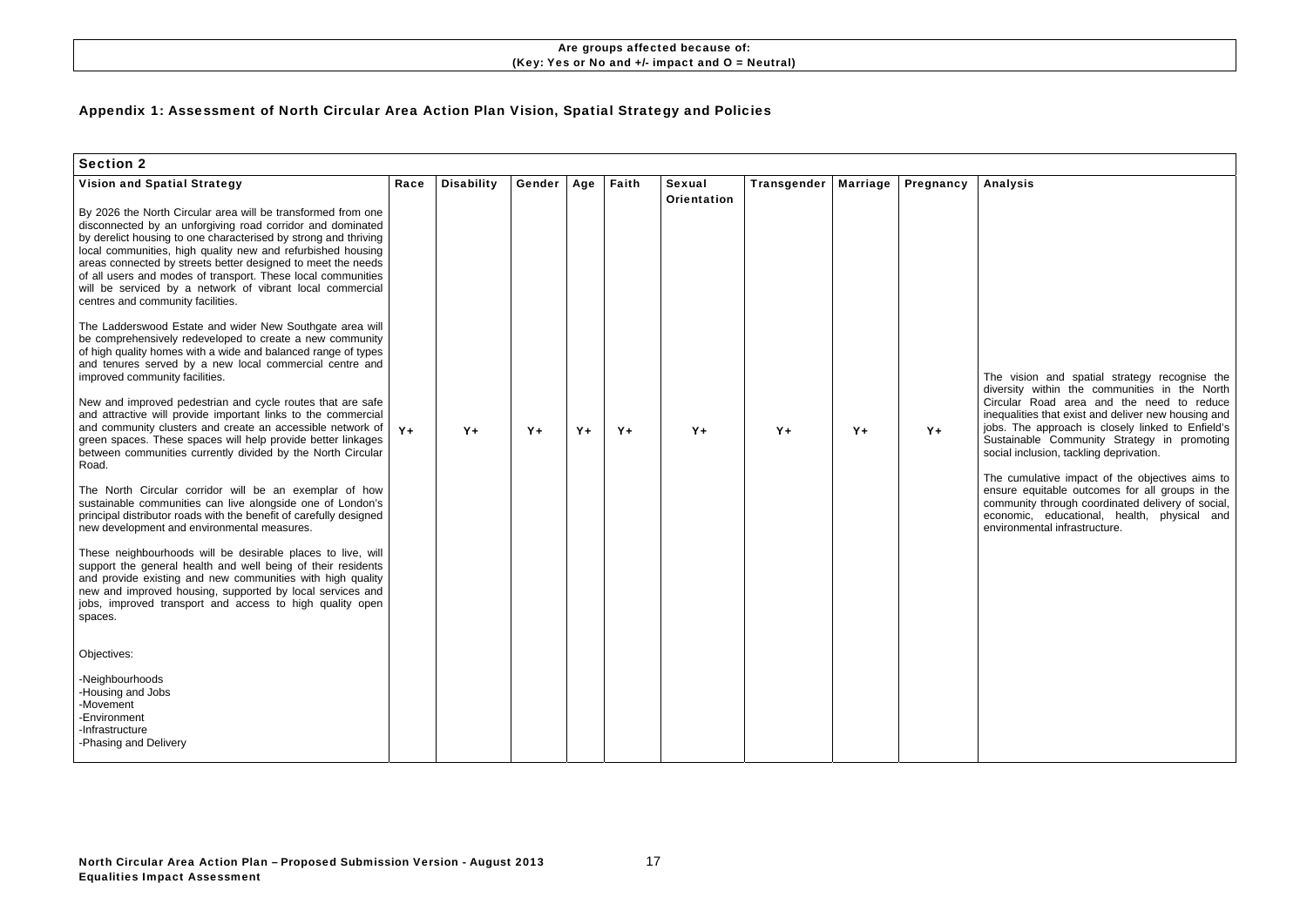The policy approach is inclusive and recognises he key elements of the vision to create sustainable communities of the future in the North Circular area.

| <b>Policy</b><br>POLICY 1 NORTH CIRCULAR AREA ACTION PLAN AREA                                                                                                                                                                                                                                               | Race  | <b>Disability</b> | Gender  | Age     | Faith   | Sexual<br><b>Orientation</b> | Transgender | Marriage | Pregnancy |  |
|--------------------------------------------------------------------------------------------------------------------------------------------------------------------------------------------------------------------------------------------------------------------------------------------------------------|-------|-------------------|---------|---------|---------|------------------------------|-------------|----------|-----------|--|
| The North Circular Area will comprise attractive sustainable<br>neighbourhoods where people will choose to live in<br>communities that enjoy a high quality environment, new and<br>refurbished homes and excellent transport links. Existing and<br>new residents will support the network of centres which |       |                   |         |         |         |                              |             |          |           |  |
| provide for the day to day retail and community needs of the<br>area.                                                                                                                                                                                                                                        | $Y +$ | $Y_{+}$           | $Y_{+}$ | $Y_{+}$ | $Y_{+}$ | $Y_{+}$                      | $Y_{+}$     | $Y +$    | $Y_{+}$   |  |
| New development should contribute towards achieving the<br>vision and objectives for the area. The Council will seek to<br>ensure new development within the area contributes positively<br>to the delivery of the spatial framework and development<br>principles set out in this AAP.                      |       |                   |         |         |         |                              |             |          |           |  |
|                                                                                                                                                                                                                                                                                                              |       |                   |         |         |         |                              |             |          |           |  |
|                                                                                                                                                                                                                                                                                                              |       |                   |         |         |         |                              |             |          |           |  |
|                                                                                                                                                                                                                                                                                                              |       |                   |         |         |         |                              |             |          |           |  |

The spatial framework will allow comprehensive delivery of new development that meets the needs of the demographic profile of residents in the area.

There is recognition of identifying and strengthening the area's three neighbourhood places of Arnos Grove/New Southgate, Bowes Road, and Green Lanes, each of which aim to serve as a community hub of social and commercial activity and provide sustainable ocations to their respective neighbourhoods.

#### Analysis

Addressing the years of blight and poor environment in parallel with tacking deprivation ssues in the area will bring positive impacts for equality groups.

| Race                                                                                                                                                                                                          | <b>Disability</b> |   |              | Faith | <b>Sexual</b> | Transgender | <b>Marriage</b> | Pregnancy |
|---------------------------------------------------------------------------------------------------------------------------------------------------------------------------------------------------------------|-------------------|---|--------------|-------|---------------|-------------|-----------------|-----------|
|                                                                                                                                                                                                               |                   |   |              |       |               |             |                 |           |
| $Y_{+}$<br>potential to deliver approximately 1,300 new homes within the<br>plan period to 2026. In addition to this, existing vacant housing<br>along the North Circular corridor is currently being brought | $Y_{+}$           | 0 | $\mathbf{o}$ | $Y +$ | $\mathbf 0$   | $\mathbf 0$ | $Y +$           | $Y +$     |
|                                                                                                                                                                                                               |                   |   |              |       |               |             |                 |           |
|                                                                                                                                                                                                               |                   |   |              |       |               |             |                 |           |
|                                                                                                                                                                                                               |                   |   | Gender       |       | Age           | Orientation |                 |           |

#### Analysis

The policy approach seeks to identify potential refurbishment and new residential/mixed use development opportunities in the area. The approach is inclusive to all groups and communities and seeks to create a balanced approach to future residential development by matching new housing with existing and projected household profiling.

Taking full account of the requirement to provide 40% affordable housing across the housing sites within the AAP area and the need to provide sufficient larger units that can meet the needs of family housing. This is likely to impact some sections of the equality groups more positively, such a Marriage, pregnancy and some faith groups and ethnic groups that require larger homes. Others groups will see a neutral impact.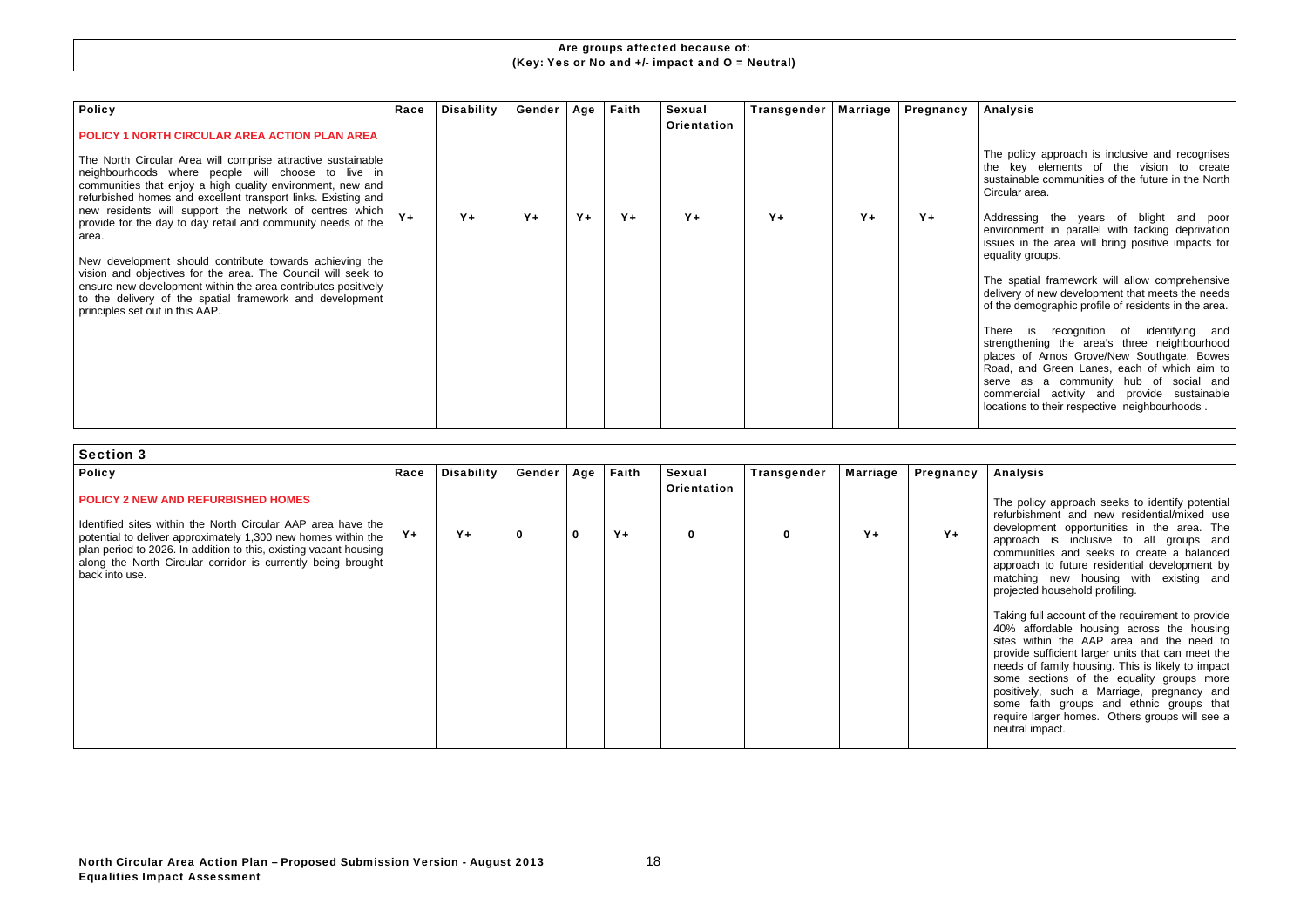#### Analysis

The future economic prosperity and diversity of the area is vital. By recognising potential opportunity sites will enable a strong economy to develop that provides employment opportunities for all sections of the community including all equalities groups.

The AAP identifies a range of mixed use development sites across the NCAAP and highlights the prospect of significant job creation opportunities for local residents. Improving economic opportunities within the NCAAP area will particularly help those of working age currently on Job Seekers Allowance and the younger population seeking job opportunities close to home. These wide ranging opportunities are considered important to help mitigate against the potential loss of floorspace for more traditional manufacturing based activities in the area.

| <b>Policy</b>                                                                                                                                                                                                                                                                                                                                                                                                                                         | Race        | <b>Disability</b> | Gender        | Age     | Faith       | <b>Sexual</b>                       | Transgender        | <b>Marriage</b> | Pregnancy |
|-------------------------------------------------------------------------------------------------------------------------------------------------------------------------------------------------------------------------------------------------------------------------------------------------------------------------------------------------------------------------------------------------------------------------------------------------------|-------------|-------------------|---------------|---------|-------------|-------------------------------------|--------------------|-----------------|-----------|
| POLICY 3 CREATING AND PROTECTING LOCAL JOBS IN<br>THE NORTH CIRCULAR AREA                                                                                                                                                                                                                                                                                                                                                                             |             |                   |               |         |             | <b>Orientation</b>                  |                    |                 |           |
| The Council would support the redevelopment of the former<br>Labour Exchange site on the south-east corner of the junction<br>between the North Circular Road and Green Lanes. The site is<br>considered suitable for a range of commercial uses including<br>office and other business uses and the creation of new jobs<br>for local people will be an important consideration.                                                                     | $\mathbf 0$ | $Y +$             | $Y +$         | $Y_{+}$ | $Y +$       | $\mathbf 0$                         | 0                  | $Y +$           |           |
|                                                                                                                                                                                                                                                                                                                                                                                                                                                       |             |                   |               |         |             |                                     |                    |                 |           |
| <b>Policy</b>                                                                                                                                                                                                                                                                                                                                                                                                                                         | Race        | <b>Disability</b> | Gender        | Age     | Faith       | <b>Sexual</b><br><b>Orientation</b> | <b>Transgender</b> | <b>Marriage</b> | Pregnancy |
| <b>POLICY 4 LOCAL EDUCATION</b>                                                                                                                                                                                                                                                                                                                                                                                                                       |             |                   |               |         |             |                                     |                    |                 |           |
| The development of new homes within the NCAAP area will<br>be expected to contribute towards the provision of primary and<br>secondary school places commensurate with the expected<br>additional demand on school places, as set out in the<br>Council's S106 Supplementary Planning Document.                                                                                                                                                       |             |                   |               |         |             |                                     |                    |                 |           |
| The creation of additional pupil places at Garfield Primary   0<br>School and Broomfield Secondary School will be supported.<br>The Council will continue to coordinate the provision of school<br>places with neighbouring boroughs and the potential to<br>increase capacity in other nearby schools will be explored as<br>the need arises. The Council will keep under review its<br>Primary and Secondary School stratigies.                     |             | 0                 | 0             | $Y +$   | $\mathbf 0$ | $\mathbf 0$                         | $\mathbf{o}$       | $Y_{+}$         | $Y_{+}$   |
| <b>Policy</b>                                                                                                                                                                                                                                                                                                                                                                                                                                         | Race        | <b>Disability</b> | <b>Gender</b> | Age     | Faith       | <b>Sexual</b><br><b>Orientation</b> | Transgender        | <b>Marriage</b> | Pregnancy |
| PROVISION OF MODERN HEALTHCARE<br><b>POLICY 5</b><br><b>FACILITIES</b>                                                                                                                                                                                                                                                                                                                                                                                |             |                   |               |         |             |                                     |                    |                 |           |
| Development of 10 residential units or more will be expected<br>to contribute towards the provision of health facilities within the<br>NCAAP area, and financial contributions will be calculated<br>using the NHS Healthy Urban Development Unit Model, as set<br>out in the Council's S106 Supplementary Planning Document.<br>Health uses are appropriate in district and local centre<br>locations and areas with good levels of public transport | $Y +$       | $Y +$             | $Y +$         | $Y +$   | $Y_{+}$     | Y+                                  | $Y_{+}$            | $Y_{+}$         | $Y_{+}$   |
| accessibility. The development of a new Walk-In Centre at<br>Coppicewood Lodge will be supported, as would a new                                                                                                                                                                                                                                                                                                                                      |             |                   |               |         |             |                                     |                    |                 |           |

#### Analysis

The policy approach is consistent with the Council's Core Policy and is intended to meet the range of identified educational needs of children and young people. The policy will positively impact the lives of children and young people and those in marriage and pregnancy.

The policy approach ensures appropriate provision is made for additional school places required to meet increased demand as sites are developed and families move in to the area.

#### Analysis

The policy approach seeks to ensure that there is adequate healthcare provision appropriate to the need and location and will have a positive impact on all equality groups in the area. Particularly the elderly and disabled groups who require good access to primary care services.

Through the early stages of consultation of NCAAP the potential detrimental impact of new development and its corresponding additional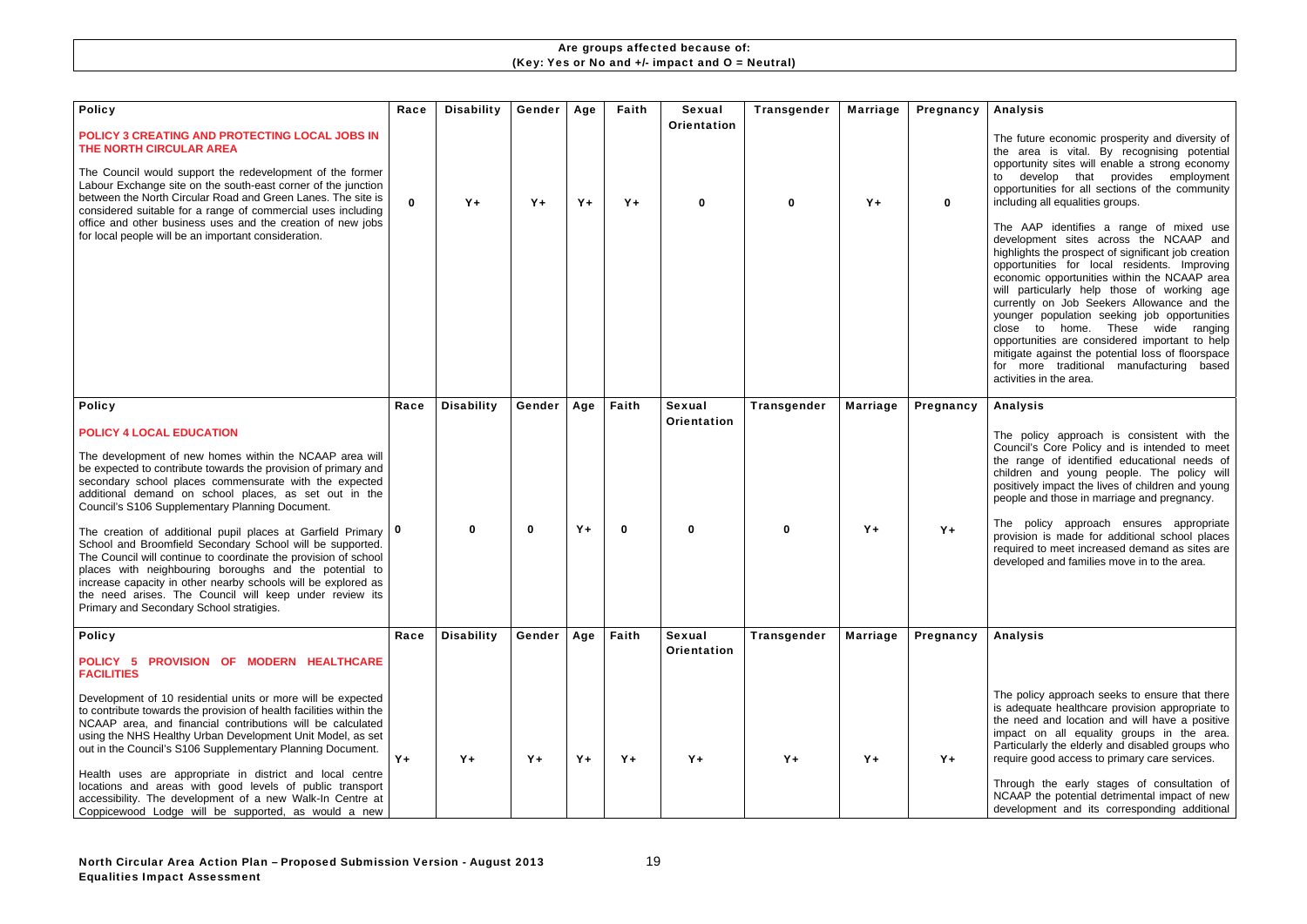#### draw on local health services was highlighted.

The Proposed Submission Draft NCAAP has responded by identifying suitable sites to deliver healthcare facilities and the Council will work with service providers to enable delivery of such facilities in conjunction with new development.

#### Analysis

The policy approach aims to improve and maintain the quality of the built environment through encouraging innovation in building design and the public realm, particularly where this contributes to community cohesion and local distinctiveness. Responding to the harsh environment of the NCR is seen as key design consideration.

Strengthening local community distinctiveness and improving environmental conditions will positively contribute to the living conditions of most deprived areas of the community.

| medical centre as part of the redevelopment and reuse of the<br>Southgate Town Hall site. In addition, the potential of a new<br>shared health facility on the ground floor of Bowes Road<br>Library for Sexual Health/Physiotherapy services is also under<br>consideration subject to feasibility testing, and access and<br>parking arrangements.                                                                                                                                                                                                                                                                                                                                                                                                                                                                                                                                                          |         |                   |             |              |             |                                     |                    |                 |           |
|---------------------------------------------------------------------------------------------------------------------------------------------------------------------------------------------------------------------------------------------------------------------------------------------------------------------------------------------------------------------------------------------------------------------------------------------------------------------------------------------------------------------------------------------------------------------------------------------------------------------------------------------------------------------------------------------------------------------------------------------------------------------------------------------------------------------------------------------------------------------------------------------------------------|---------|-------------------|-------------|--------------|-------------|-------------------------------------|--------------------|-----------------|-----------|
| <b>Policy</b>                                                                                                                                                                                                                                                                                                                                                                                                                                                                                                                                                                                                                                                                                                                                                                                                                                                                                                 | Race    | <b>Disability</b> | Gender      | Age          | Faith       | <b>Sexual</b><br><b>Orientation</b> | <b>Transgender</b> | <b>Marriage</b> | Pregnancy |
| <b>QUALITY</b><br><b>DESIGN</b><br><b>NEW</b><br><b>POLICY</b><br><b>HIGH</b><br><b>OF</b><br>6<br><b>DEVELOPMENT</b>                                                                                                                                                                                                                                                                                                                                                                                                                                                                                                                                                                                                                                                                                                                                                                                         |         |                   |             |              |             |                                     |                    |                 |           |
| New development and public realm interventions within the<br>NCAAP area will be high quality and design led in their<br>approach, taking careful account of urban context and<br>reinforcing local distinctiveness. Of particular importance is<br>that new development on sites along the North Circular Road<br>must address the road directly with doors, windows and<br>balconies and appropriate boundary treatment which responds<br>positively to the route and treats it as a 'front'.                                                                                                                                                                                                                                                                                                                                                                                                                | $Y_{+}$ | $Y +$             | $Y +$       | $Y_{+}$      | $Y_{+}$     | $Y_{+}$                             | $Y_{+}$            | $Y_{+}$         | $Y_{+}$   |
| <b>Policy</b>                                                                                                                                                                                                                                                                                                                                                                                                                                                                                                                                                                                                                                                                                                                                                                                                                                                                                                 | Race    | <b>Disability</b> | Gender      | Age          | Faith       | <b>Sexual</b>                       | Transgender        | <b>Marriage</b> | Pregnancy |
| POLICY 7 BUILDING HEIGHTS AND DEVELOPMENT<br><b>DENSITIES</b>                                                                                                                                                                                                                                                                                                                                                                                                                                                                                                                                                                                                                                                                                                                                                                                                                                                 |         |                   |             |              |             | Orientation                         |                    |                 |           |
| Building heights should generally respect and respond<br>positively to local context. Taller buildings are generally only<br>considered appropriate within identified centres across the<br>AAP area as these locations are considered more sustainable.<br>Taller buildings should positively support the legibility and<br>economic vibrancy of these centres and the area generally<br>whilst protecting the amenities of existing residents and<br>businesses. There are also a number of points of transition<br>across the AAP area where taller building would help aid<br>legibility and could, if carefully planned, help mitigate the<br>environmental impact on existing communities of the road<br>corridor. Away from these appropriate locations, new<br>development should not exceed the predominant building<br>height in the local vicinity, and in most cases this will be two<br>storeys. | 0       | 0                 | $\mathbf 0$ | $\mathbf{o}$ | $\mathbf 0$ | $\mathbf{O}$                        | $\mathbf{o}$       | $\mathbf 0$     | 0         |
| <b>Policy</b>                                                                                                                                                                                                                                                                                                                                                                                                                                                                                                                                                                                                                                                                                                                                                                                                                                                                                                 | Race    | <b>Disability</b> | Gender      | Age          | Faith       | <b>Sexual</b><br><b>Orientation</b> | <b>Transgender</b> | <b>Marriage</b> | Pregnancy |
| POLICY 8 TRANSPORT AND MOVEMENT IN THE NCAAP<br><b>AREA</b>                                                                                                                                                                                                                                                                                                                                                                                                                                                                                                                                                                                                                                                                                                                                                                                                                                                   |         |                   |             |              |             |                                     |                    |                 |           |
| The Council will continue to work closely with Transport for<br>London on assessing the efficiency of the strategic road<br>network in the area and the traffic impact of the A406 on the<br>immediate and nearby secondary road network. With the<br>recent Safety and Environment scheme now successfully                                                                                                                                                                                                                                                                                                                                                                                                                                                                                                                                                                                                   |         |                   |             |              |             |                                     |                    |                 |           |
|                                                                                                                                                                                                                                                                                                                                                                                                                                                                                                                                                                                                                                                                                                                                                                                                                                                                                                               | $Y_{+}$ |                   |             |              |             |                                     |                    |                 |           |

#### Analysis

The policy approach seeks to create a balance between the existing environment and new development with appropriate densities and tall buildings in locations that improve the character and legibility of the area.

There is the potential that new development will help mitigate the environmental impact of the road corridor on existing communities. The policy impact is most likely be neutral.

#### Analysis

The policy approach is positive towards embracing any future opportunities that may arise through development to improve the public realm.

Removing the blight created by the historical safeguarding of lane now allows for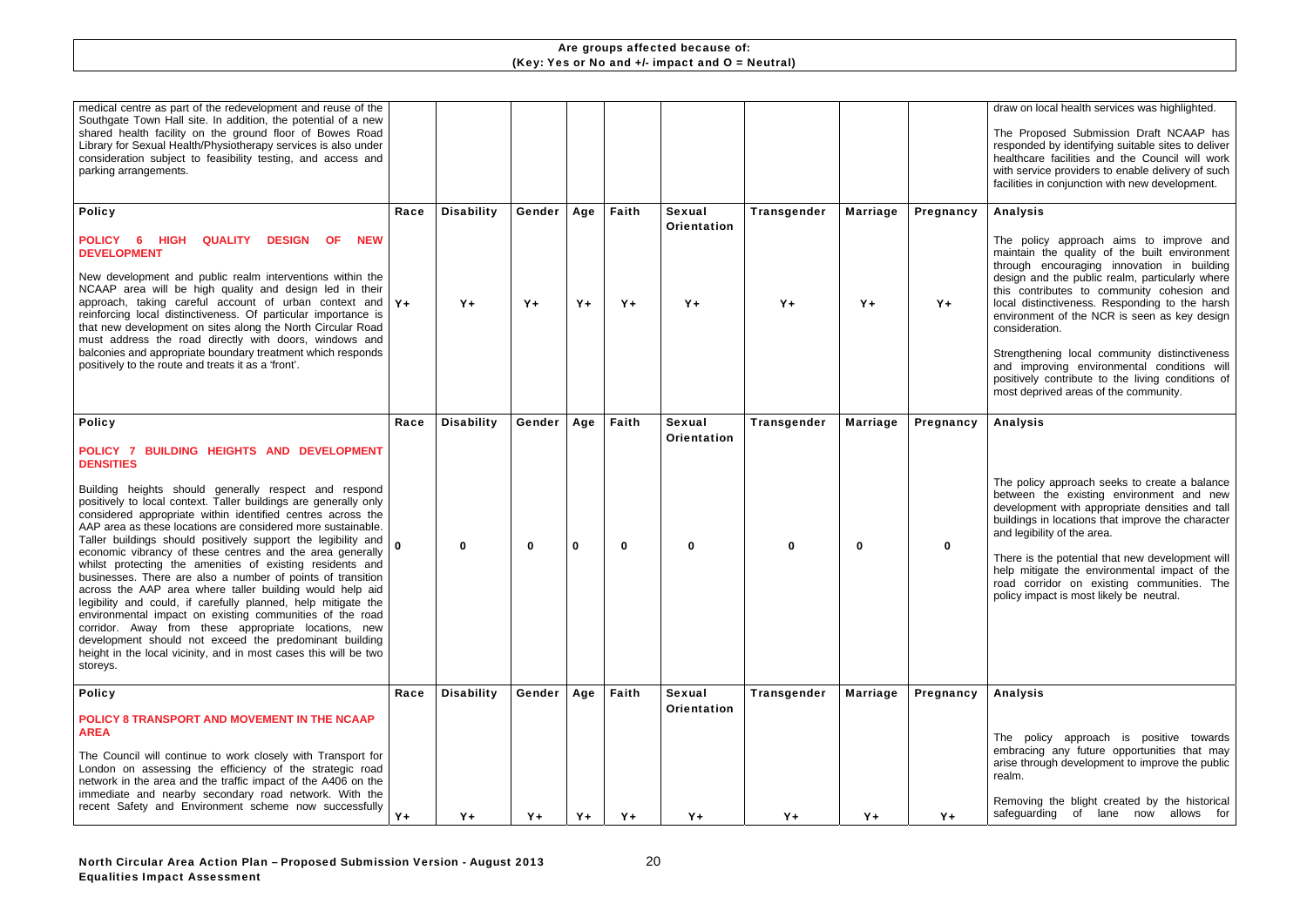regeneration opportunities to take place and environmental conditions improved for all.

Accessibility in the NCAAP area has been improved recently by Transport for London's safety and environment scheme along the North Circular Road which has delivered improved facilities for pedestrians, cyclists, and introduced bus priority measures. All groups aim should be positively impacted by these improvements, particularly those that are less car-dependent and rely on safe passage by foot, cycle and public transport such as young people and the elderly.

| Race  | <b>Disability</b>                                               | Gender | Age   | Faith | <b>Sexual</b><br><b>Orientation</b> | <b>Transgender</b> | <b>Marriage</b> | Pregnancy |
|-------|-----------------------------------------------------------------|--------|-------|-------|-------------------------------------|--------------------|-----------------|-----------|
| $Y +$ | $Y_{+}$                                                         | $Y +$  | $Y +$ | $Y +$ | $Y_{+}$                             | $Y_{+}$            | $Y_{+}$         | $Y_{+}$   |
| Race  | <b>Disability</b>                                               | Gender | Age   | Faith | <b>Sexual</b><br><b>Orientation</b> | <b>Transgender</b> | <b>Marriage</b> | Pregnancy |
|       |                                                                 |        |       |       |                                     |                    |                 |           |
| $Y +$ | $Y +$                                                           | $Y +$  | $Y +$ | $Y +$ | $Y +$                               | $Y +$              | $Y +$           | $Y +$     |
|       | encourage natural ventilation so that cleaner air is drawn into |        |       |       |                                     |                    |                 |           |

#### Analysis

The policy approach is positive towards dealing with air quality and noise pollution issues of the North Circular Road through future development opportunities.

Improvements to the internal design of buildings, landscape and biodiversity will have a positive impact on the health and environment of the whole population including all the equality groups within existing and future communities in the area.

#### Analysis

The policy approach is positive towards maximising the natural environment for recreation. Accessible provision will reduce the need for people to travel, making it easier for those with disabilities, the young and elderly groups, and those on low incomes.

Section 4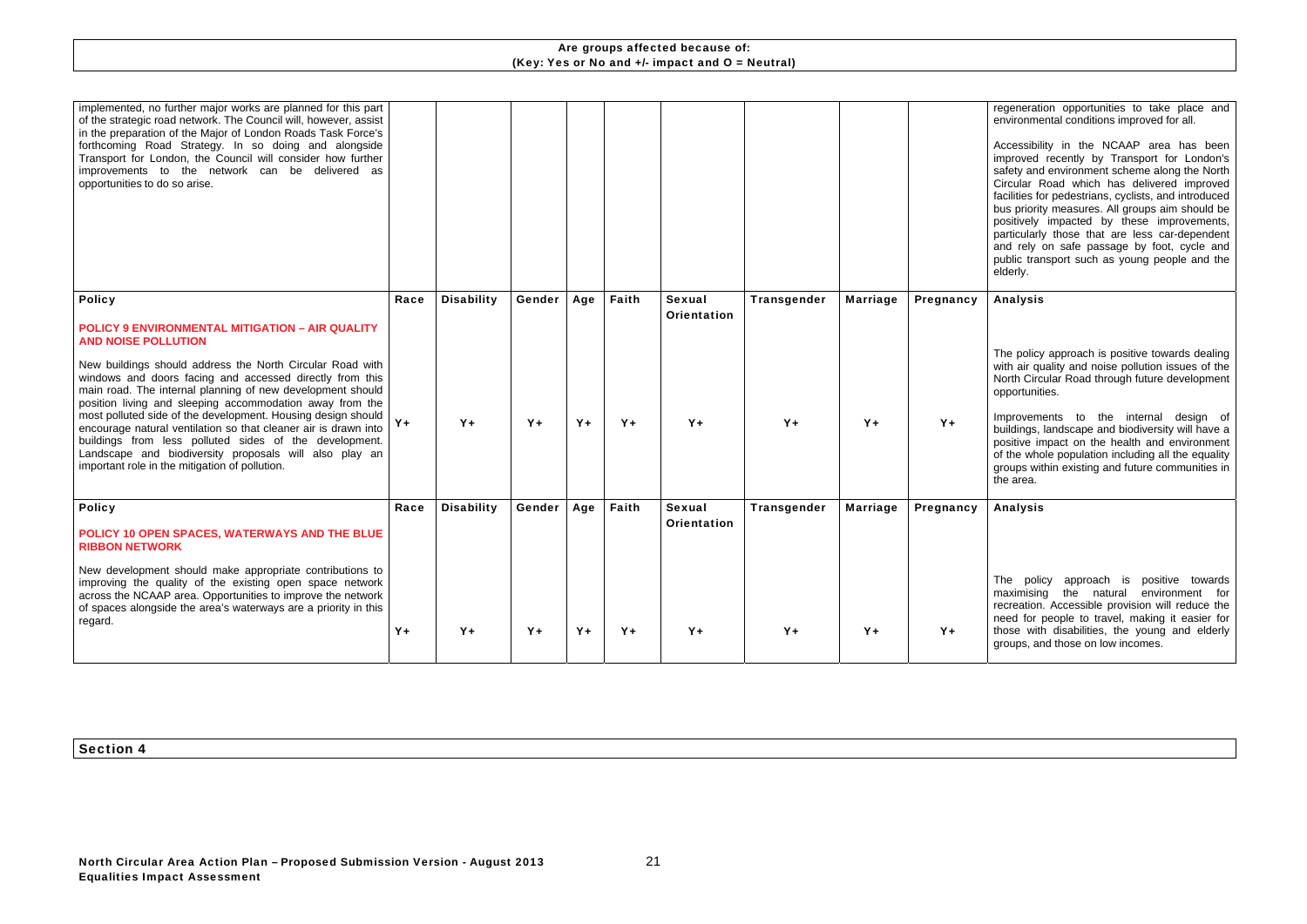It will tackle social exclusion to some degree by providing new homes, new jobs, services and improvements to transport and the public realm.

#### Analysis

| <b>Policy</b>                                                                                                                                                                                                                                                                                                                                                                                                                                                                                                                                                                                                       | Race    | <b>Disability</b> | Gender  | Age     | Faith | <b>Sexual</b> | <b>Transgender</b> | <b>Marriage</b> | Pregnancy |
|---------------------------------------------------------------------------------------------------------------------------------------------------------------------------------------------------------------------------------------------------------------------------------------------------------------------------------------------------------------------------------------------------------------------------------------------------------------------------------------------------------------------------------------------------------------------------------------------------------------------|---------|-------------------|---------|---------|-------|---------------|--------------------|-----------------|-----------|
| POLICY 11 THREE NEIGHBOURHOOD PLACES                                                                                                                                                                                                                                                                                                                                                                                                                                                                                                                                                                                |         |                   |         |         |       | Orientation   |                    |                 |           |
| Within the North Circular AAP there are three 'neighbourhood<br>places', each serving their respective local communities. The<br>three neighbourhood places and the key priorities for them are<br>as follows:                                                                                                                                                                                                                                                                                                                                                                                                      |         |                   |         |         |       |               |                    |                 |           |
| 1 Arnos Grove/New Southgate - neighbourhood place - where<br>the priority is the delivery of the New Southgate masterplan<br>SPD which is focussed around the regeneration of the<br>Ladderswood Estate in partnership with local residents;                                                                                                                                                                                                                                                                                                                                                                        | Y+      | $Y +$             | $Y +$   | $Y +$   | $Y +$ | $Y +$         | $Y +$              | $Y +$           | $Y_{+}$   |
| 2 Bowes Road neighbourhood place - where redevelopment<br>will be focussed on sites no longer set aside for a road<br>widening scheme. There are two key opportunities in this<br>area. Firstly, to strengthen the Telford Road/ Bowes Road<br>junction where significant land is available for redevelopment.<br>Secondly there is scope to bring forward mixed use<br>development in the Ritz Parade area to seek to ensure it<br>better meets some of the everyday shopping and community<br>needs of local people. Further revisions to the boundary of the<br>defined Bowes Road Larger Local Centre are made. |         |                   |         |         |       |               |                    |                 |           |
| 3 Green Lanes neighbourhood place - the focus of<br>opportunity is on the north side of the junction with the A406<br>where mixed use higher density development could help<br>strengthen this key junction on this important commercial<br>spine.                                                                                                                                                                                                                                                                                                                                                                  |         |                   |         |         |       |               |                    |                 |           |
| <b>Policy</b>                                                                                                                                                                                                                                                                                                                                                                                                                                                                                                                                                                                                       | Race    | <b>Disability</b> | Gender  | Age     | Faith | <b>Sexual</b> | Transgender        | <b>Marriage</b> | Pregnancy |
| <b>SOUTHGATE</b><br>POLICY 12 ARNOS GROVE /<br><b>NEW</b><br><b>NEIGHBOURHOOD AREA</b>                                                                                                                                                                                                                                                                                                                                                                                                                                                                                                                              |         |                   |         |         |       | Orientation   |                    |                 |           |
| Key principles that will guide change in the New<br>Southgate/Arnos Grove neighbourhood place are as follows:                                                                                                                                                                                                                                                                                                                                                                                                                                                                                                       |         |                   |         |         |       |               |                    |                 |           |
| 1 Development sites – the following development sites are<br>identified which have the scope to deliver a mix of uses<br>including new high quality housing, employment uses,<br>community facilities and a limited amount of new retail.                                                                                                                                                                                                                                                                                                                                                                           | $Y_{+}$ | $Y +$             | $Y_{+}$ | $Y_{+}$ | $Y +$ | $Y_{+}$       | $Y_{+}$            | $Y_{+}$         | $Y_{+}$   |
| • Ladderswood Estate;<br>• The Western Gateway sites which include the Homebase<br>site, the gasholder site and the Topps Tiles site;<br>• New Southgate Station/Friern Barnet Road;<br>• Coppicewood Care Home site; and<br>• Arnos Grove station land.                                                                                                                                                                                                                                                                                                                                                            |         |                   |         |         |       |               |                    |                 |           |
| Across these sites there is potential for approximately 750<br>additional new dwellings, community facilities and new<br>commercial/retail floorspace.                                                                                                                                                                                                                                                                                                                                                                                                                                                              |         |                   |         |         |       |               |                    |                 |           |
| 2 Townscape – the Ladderswood and Western Gateway areas                                                                                                                                                                                                                                                                                                                                                                                                                                                                                                                                                             |         |                   |         |         |       |               |                    |                 |           |

All sections of the community will benefit from this policy approach. Strengthening the role of the identified local centres in the NCAAP area will have a positive impact on all equality groups in the area.

In particular it would benefit those who do not have access to a car or are less independently mobile, for example the elderly, young and disabled.

#### Analysis

The policy approach will help to reduce disadvantages and improve access to opportunities for all equalities categories in the Arnos Grove and New Southgate neighbourhood areas.

The identified development sites have the scope to deliver a mix of uses including new high quality housing, employment uses, community facilities and a limited amount of new retail.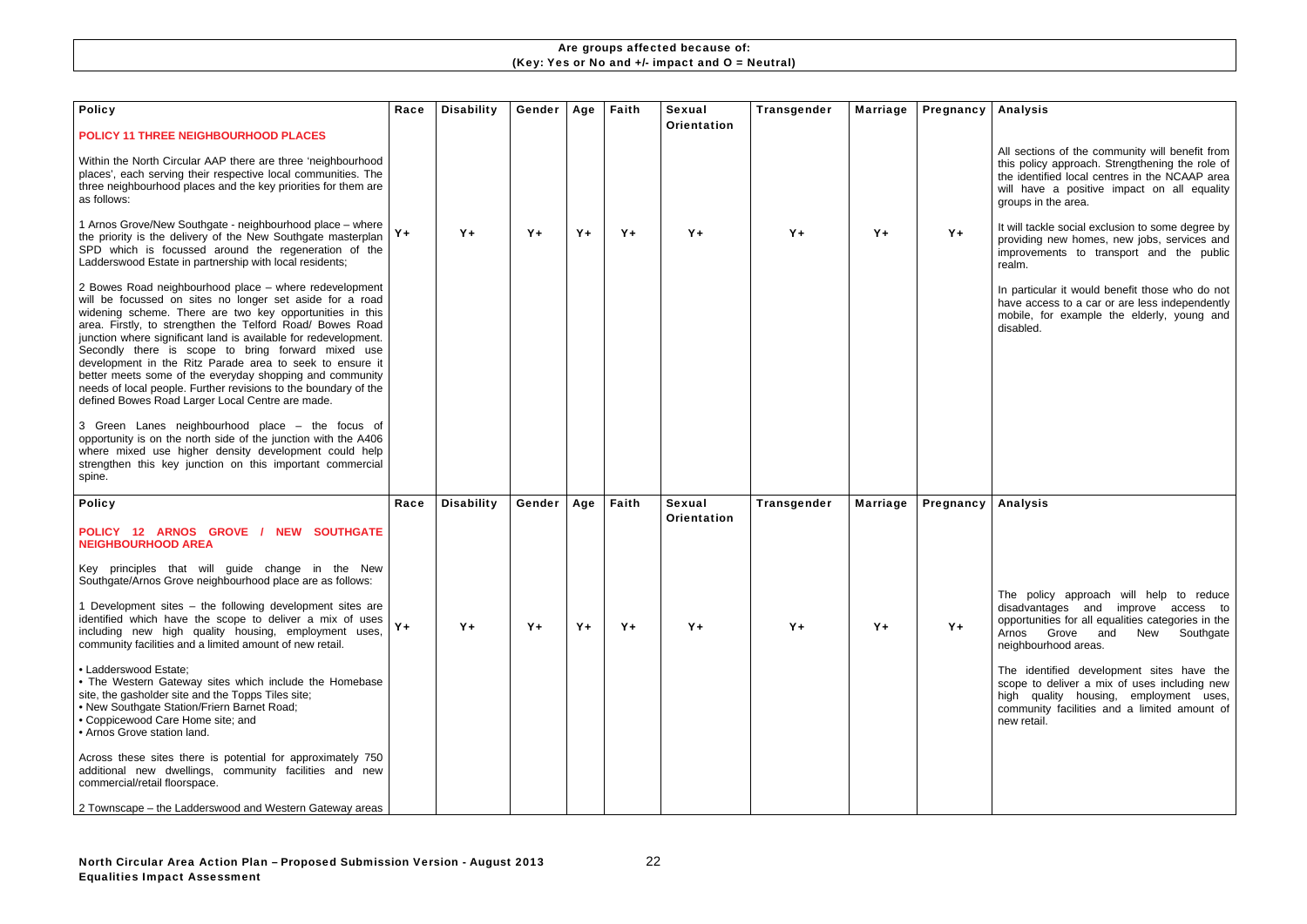| are considered appropriate for tall buildings with development<br>heights and forms elsewhere needing to respect local<br>character and context.                                                                                                                                                            |         |                   |        |       |         |                    |             |                 |           |
|-------------------------------------------------------------------------------------------------------------------------------------------------------------------------------------------------------------------------------------------------------------------------------------------------------------|---------|-------------------|--------|-------|---------|--------------------|-------------|-----------------|-----------|
| 3 Activities – developments will generally be housing led with<br>a small cluster of new commercial uses along key routes and<br>adjacent to train/tube stations and community uses to meet<br>new demand.                                                                                                  |         |                   |        |       |         |                    |             |                 |           |
| 4 Public realm and open space – the priority will be to improve<br>existing spaces including those along the High Road axis.<br>Improvements to other nearby open spaces may be<br>considered more appropriate depending on the location of the<br>proposed development.                                    |         |                   |        |       |         |                    |             |                 |           |
| 5 Movement and connections – the key routes across the area<br>will be improved with new Palmer's Road and Station Road<br>being reconnected as part of the redevelopment of the<br>Ladderswood Estate.                                                                                                     |         |                   |        |       |         |                    |             |                 |           |
| 6 Infrastructure – the significant planned residential growth in<br>this area must be supported by appropriate contributions to<br>the provision of community infrastructure in accordance with<br>Policy 4 and Policy 5 above.                                                                             |         |                   |        |       |         |                    |             |                 |           |
| 7 Garfield Primary School - the site has capacity to deliver 2<br>additional forms of entry to help ensure sufficient primary<br>school capacity is provided to meet additional demand.                                                                                                                     |         |                   |        |       |         |                    |             |                 |           |
| This policy should be read in conjunction with site specific<br>policies for key development sites within the Arnos Grove/New<br>Southgate neighbourhood place.                                                                                                                                             |         |                   |        |       |         |                    |             |                 |           |
| <b>Policy</b>                                                                                                                                                                                                                                                                                               | Race    | <b>Disability</b> | Gender | Age   | Faith   | <b>Sexual</b>      | Transgender | <b>Marriage</b> | Pregnancy |
| <b>POLICY 13 LADDERSWOOD ESTATE (SITE 1)</b>                                                                                                                                                                                                                                                                |         |                   |        |       |         | <b>Orientation</b> |             |                 |           |
| Redevelopment of the estate will provide a new high quality<br>housing environment with new buildings directly addressing<br>key existing streets in the area. Taking full account of the<br>guidance contained with the New Southgate Masterplan, new<br>development should take account of the following: |         |                   |        |       |         |                    |             |                 |           |
| 1 The opportunity to deliver a new high quality neighbourhood<br>through a more traditional form of housing base around the<br>existing street network.                                                                                                                                                     | $Y_{+}$ | $Y +$             | $Y +$  | $Y +$ | $Y_{+}$ | $Y +$              | $Y_{+}$     | $Y +$           | $Y_{+}$   |
| 2 The height of new buildings should range from between 2<br>storeys housing on streets with existing housing of that height<br>to apartment buildings of up to 10 storeys on the Station Road<br>frontage.                                                                                                 |         |                   |        |       |         |                    |             |                 |           |
| 3 Existing open spaces in the area to be improved and new<br>public realm created associated with the new housing<br>development.                                                                                                                                                                           |         |                   |        |       |         |                    |             |                 |           |
| 4 The site is considered to have capacity for approximately                                                                                                                                                                                                                                                 |         |                   |        |       |         |                    |             |                 |           |

# Analysis

The phased redevelopment of the Ladderswood Estate including public realm and other improvements including new homes, commercial and community space will help support the inequality in the New Southgate area and deliver homes, fit for purpose that meets the needs of all of the equality groups. It will provide for a balance of unit sizes that meet the needs of larger families and provide a sense of place.

The density ranges will create a balanced range of dwelling typologies and elements of mixed-use including community facilities and commercial floorspace that will improve the overall character of the area. Public open spaces will be improved, be safe, overlooked and managed. A key objective is to tackle the high levels of crime and anti social behaviour in the area.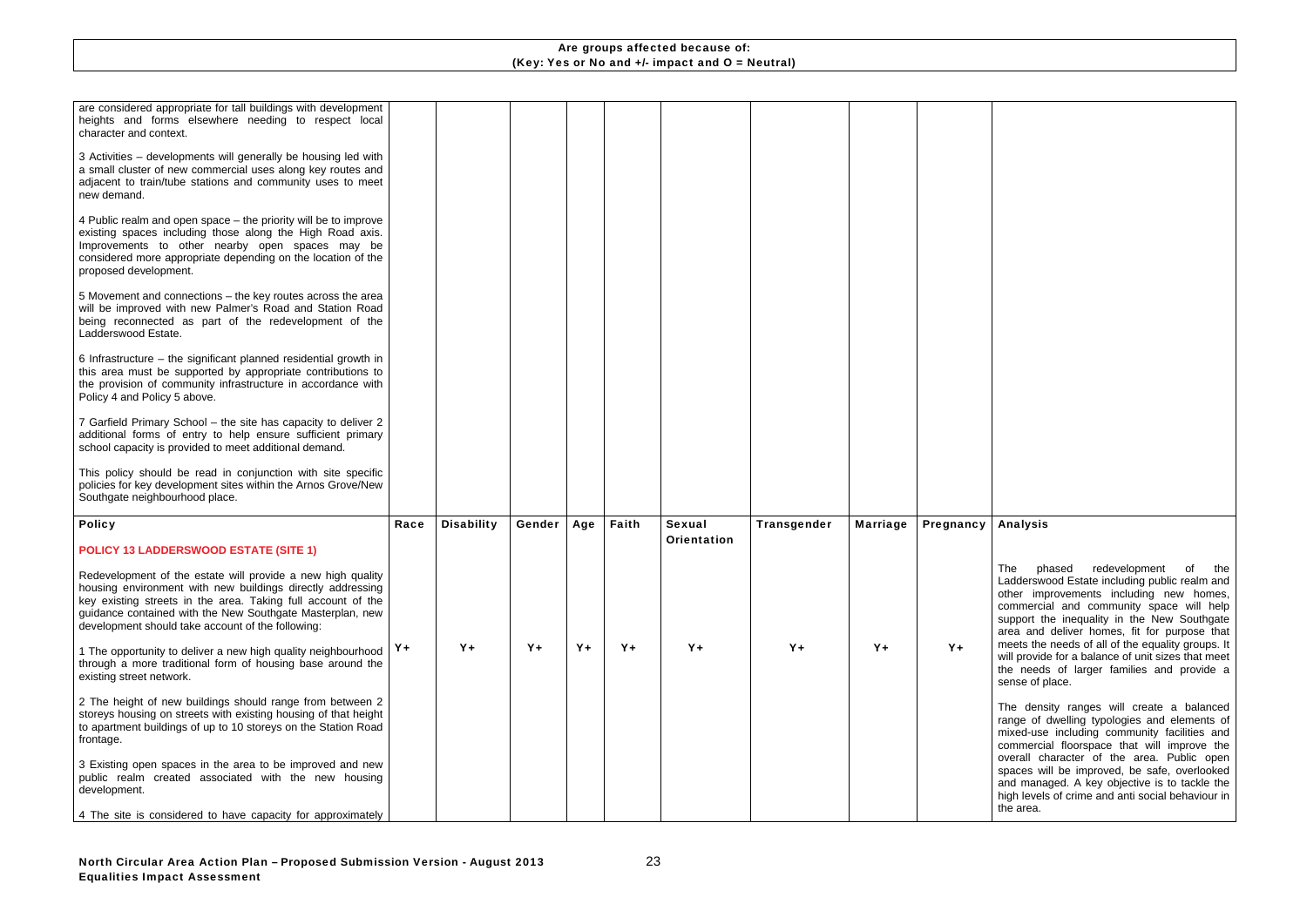A minimum of 300 sqm flexible community space will be provided and managed on-site.

| 400 dwellings in total (net increase of approximately 240).                                                                                                                                                                                                                                                                                      |       |                   |        |       |       |                    |             |                 |           |
|--------------------------------------------------------------------------------------------------------------------------------------------------------------------------------------------------------------------------------------------------------------------------------------------------------------------------------------------------|-------|-------------------|--------|-------|-------|--------------------|-------------|-----------------|-----------|
| 5 Redevelopment should deliver new onsite community<br>facilities of approximately 300sqm.                                                                                                                                                                                                                                                       |       |                   |        |       |       |                    |             |                 |           |
| 6 Where possible, new commercial floorspace adjacent to the<br>retained part of the New Southgate Industrial Estate.                                                                                                                                                                                                                             |       |                   |        |       |       |                    |             |                 |           |
| 7 CHP should be provided as part of the scheme and be able<br>to feed into surrounding developments as they come forward<br>as part of a district heating network.                                                                                                                                                                               |       |                   |        |       |       |                    |             |                 |           |
| <b>Policy</b>                                                                                                                                                                                                                                                                                                                                    | Race  | <b>Disability</b> | Gender | Age   | Faith | <b>Sexual</b>      | Transgender | <b>Marriage</b> | Pregnancy |
| POLICY 14 WESTERN GATEWAY (SITE NUMBER 2, 3 AND<br>4)                                                                                                                                                                                                                                                                                            |       |                   |        |       |       | <b>Orientation</b> |             |                 |           |
| Redevelopment of the retail warehousing and gasholder site<br>provides a major opportunity to deliver a landmark<br>development at this key gateway to the Borough. Taking full<br>account of the guidance contained within the New Southgate<br>Masterplan, new development should take account of the<br>following:                            | $Y +$ | $Y +$             | $Y +$  | $Y +$ | $Y +$ | $Y_{+}$            | $Y_{+}$     | $Y_{+}$         | $Y_{+}$   |
| 1 Great emphasis must be placed on delivering a scheme of<br>the highest architectural quality on this most prominent site.                                                                                                                                                                                                                      |       |                   |        |       |       |                    |             |                 |           |
| 2 The mixed use development of the site should deliver<br>housing, commercial space, community facilities and retail<br>development, subject to the provisions of the sequential test.                                                                                                                                                           |       |                   |        |       |       |                    |             |                 |           |
| 3 The gasholder site presents the opportunity for a taller<br>building of up to 10 storeys. The Station Road frontage should<br>also present a strong urban edge with building rising to 6<br>storeys. Within the main part of the site development should<br>be more modest in scale with heights typically being<br>approximately 2-4 storeys. |       |                   |        |       |       |                    |             |                 |           |
| 4 Station Road should be enhanced to ensure it presents an<br>environment less dominated by the car and more conducive to<br>a high quality living environment.                                                                                                                                                                                  |       |                   |        |       |       |                    |             |                 |           |
| 5 There is an opportunity to deliver a new neighbourhood<br>square which would create a new focal point for the<br>development. Links to other improved public open space will<br>be created and enhanced.                                                                                                                                       |       |                   |        |       |       |                    |             |                 |           |
| 6 The site has the capacity to deliver approximately 360 new<br>dwellings of a mixed tenure and size.                                                                                                                                                                                                                                            |       |                   |        |       |       |                    |             |                 |           |
| 7 Best located adjacent to the railway embankment, there is<br>potential for approximately 3,500sqm of new commercial<br>floorspace.                                                                                                                                                                                                             |       |                   |        |       |       |                    |             |                 |           |
| 8 The masterplan also accounts for approximately 500sqm of<br>flexible space which would be occupied by small local shops<br>to serve this new community.                                                                                                                                                                                        |       |                   |        |       |       |                    |             |                 |           |

#### Analysis

The redevelopment of sites at the Western Gateway guided by the New Southgate Masterplan will have a positive impact on all of the equality groups in the area.

The density ranges with new development will create a balanced environment with a sense of arrival. It will include a range of dwelling typologies and elements of mixed-use including community facilities and commercial floorspace together with public realm improvements that will improve the overall character of the area.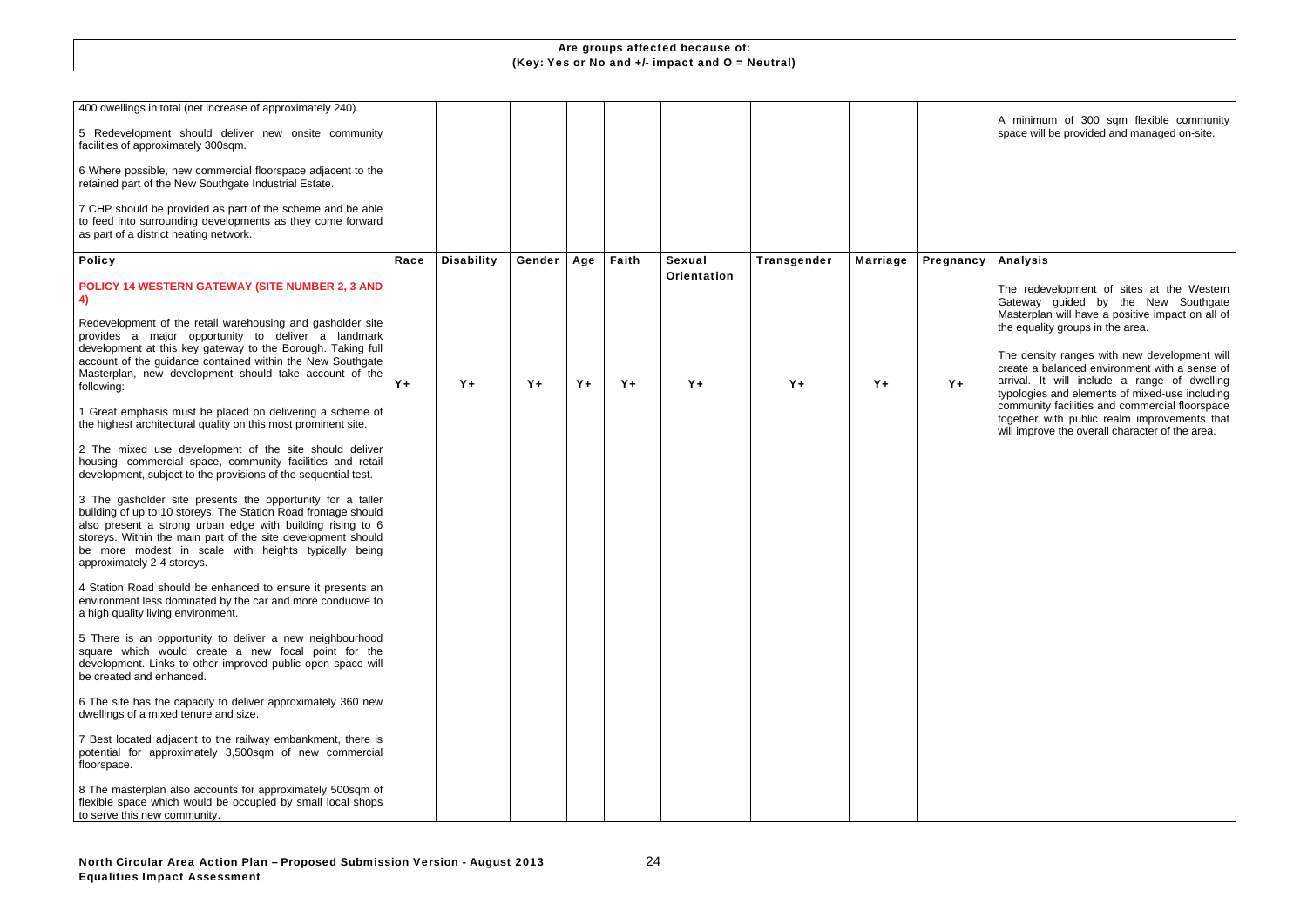#### Analysis

The redevelopment of the New Southgate Station Area guided by the New Southgate Masterplan will have a positive impact on all of the equality groups in the area.

| <b>Policy</b>                                                                                                                                                                                                                                                         | Race | <b>Disability</b> | Gender | Age    | Faith   | <b>Sexual</b>      | Transgender | <b>Marriage</b> | Pregnancy |
|-----------------------------------------------------------------------------------------------------------------------------------------------------------------------------------------------------------------------------------------------------------------------|------|-------------------|--------|--------|---------|--------------------|-------------|-----------------|-----------|
| <b>POLICY 15 NEW SOUTHGATE STATION AREA (SITE 5)</b>                                                                                                                                                                                                                  |      |                   |        |        |         | <b>Orientation</b> |             |                 |           |
| The site presents potential for mixed use development with<br>commercial uses on lower floors and apartments above.<br>Taking full account of the guidance contained within the New<br>Southgate Masterplan, new development should take account<br>of the following: |      |                   |        |        |         |                    |             |                 |           |
| 1 New improved public space at the area around the station<br>entrance.                                                                                                                                                                                               | Y+   | $Y_{+}$           | $Y +$  | $Y +$  | $Y_{+}$ | $Y_{+}$            | $Y +$       | $Y_{+}$         | $Y_{+}$   |
| 2 High quality design with emphasis on responding positively<br>to the local context of Friern Barnet Road commercial<br>frontage.                                                                                                                                    |      |                   |        |        |         |                    |             |                 |           |
| 3 Commercial/retail uses most appropriate adjacent to the<br>station and on the Friern Barnet Road frontage where there is<br>potential for the building to form an extension to the proposed<br>local centre designation at New Southgate.                           |      |                   |        |        |         |                    |             |                 |           |
| 4 Building heights of 4-5 storeys along Station Road rising to 6<br>storeys on Friern Barnet Road.                                                                                                                                                                    |      |                   |        |        |         |                    |             |                 |           |
| 5 Capacity for approximately 80 apartments with scope for<br>nearly 800sqm of ground floor commercial uses.                                                                                                                                                           |      |                   |        |        |         |                    |             |                 |           |
| <b>Policy</b>                                                                                                                                                                                                                                                         | Race | <b>Disability</b> | Gender | Age    | Faith   | <b>Sexual</b>      | Transgender | <b>Marriage</b> | Pregnancy |
| POLICY 16 COPPICE LODGE CARE HOME SITE (SITE 6)                                                                                                                                                                                                                       |      |                   |        |        |         | <b>Orientation</b> |             |                 |           |
| The site presents potential for mixed use development across<br>a number of buildings. Taking full account of the guidance<br>contained in the New Southgate Masteplan, new development<br>should take account of the following:                                      |      |                   |        |        |         |                    |             |                 |           |
| 1 New development should include a mix of uses including<br>residential development and community uses. A limited $Y+1$ -<br>amount of ancillary retail floorspace which addresses Bowes<br>Road may also be considered appropriate.                                  |      | $Y+/-$            | $Y+/-$ | $Y+/-$ | $Y_{+}$ | $Y_{+}$            | $Y_{+}$     | $Y_{+}$         | $Y_{+}$   |
| 2 Redevelopment of the site should deliver a new pedestrian<br>route between Bowes Road and Grove Road.                                                                                                                                                               |      |                   |        |        |         |                    |             |                 |           |
| 3 Building heights of up to a maximum of 5 storeys, taking<br>account of the setting of the former church building and the<br>relationship with the houses to the east along Bowes Road<br>and other dwellings in the area.                                           |      |                   |        |        |         |                    |             |                 |           |

Sensitive mixed use redevelopment improvements to commercial frontages and the public realm will improve the relationship between the station area and the local commercial parade along Friern Barnet Road which would strengthen the commercial viability of the area as a whole.

#### Analysis

The redevelopment of the Coppicewood Lodge Care Home site guided by the New Southgate Masterplan has the potential to have an overall positive – neutral impact on all of the equality groups in the area.

It is recognised that the existing care home facility on the site is not fit for purpose and does not meet current standards. If alternative accommodation can be found else where the site could deliver a mix of uses or a health care facility.

Providing new community infrastructure on this site would have wider social and community benefit and provide for a positive impact.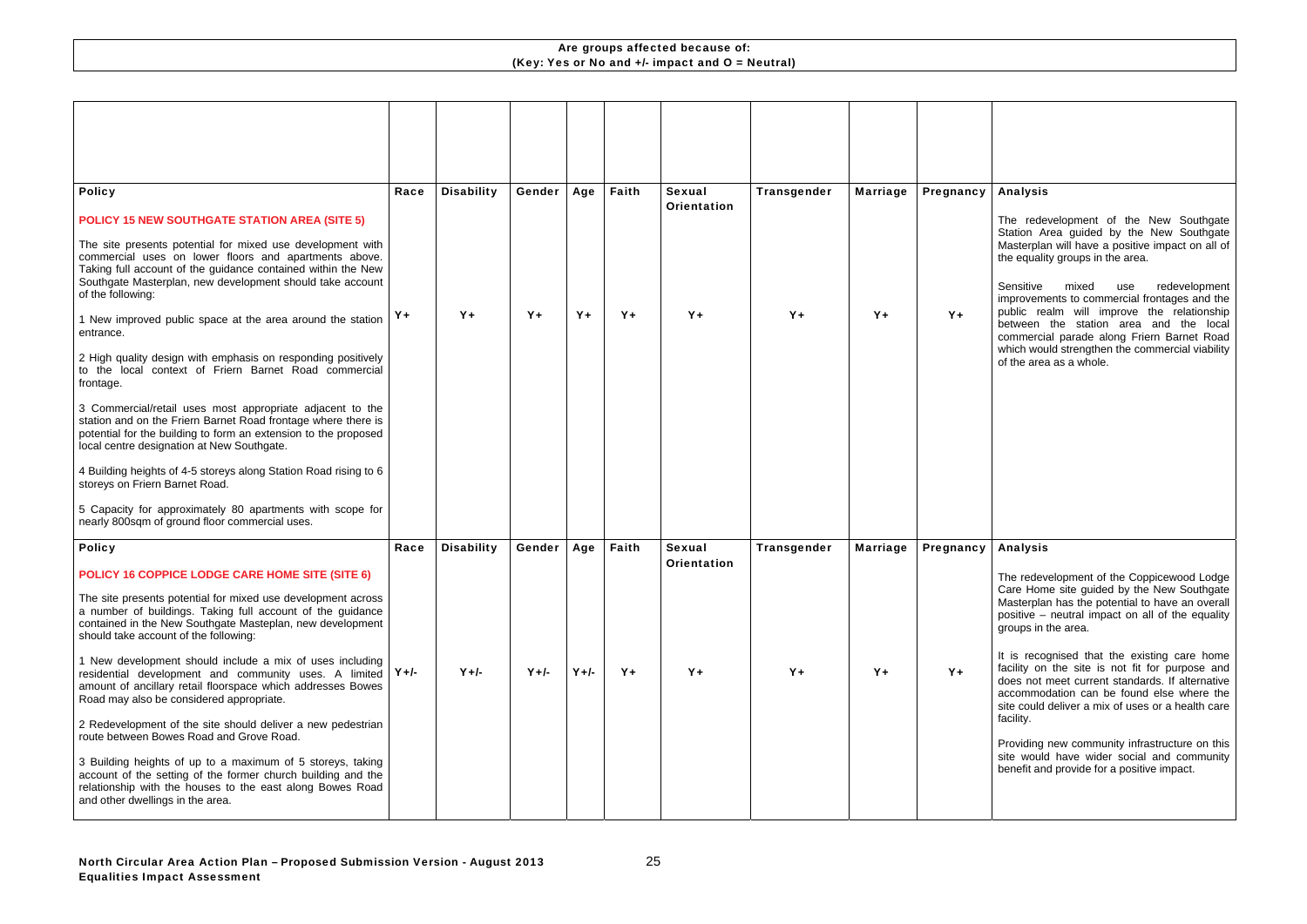| 4 Capacity for approximately 23 dwellings and 1,500sqm of<br>community/retail floorspace.                                                                                                                                                                                                                                                                                                                     |         |                   |        |        |         |                                     |             |                 |           |
|---------------------------------------------------------------------------------------------------------------------------------------------------------------------------------------------------------------------------------------------------------------------------------------------------------------------------------------------------------------------------------------------------------------|---------|-------------------|--------|--------|---------|-------------------------------------|-------------|-----------------|-----------|
|                                                                                                                                                                                                                                                                                                                                                                                                               |         |                   |        |        |         |                                     |             |                 |           |
|                                                                                                                                                                                                                                                                                                                                                                                                               |         |                   |        |        |         |                                     |             |                 |           |
| <b>Policy</b>                                                                                                                                                                                                                                                                                                                                                                                                 | Race    | <b>Disability</b> | Gender | Age    | Faith   | <b>Sexual</b><br><b>Orientation</b> | Transgender | <b>Marriage</b> | Pregnancy |
| POLICY 17 ARNOS GROVE STATION SITE (SITE 7)                                                                                                                                                                                                                                                                                                                                                                   |         |                   |        |        |         |                                     |             |                 |           |
| The site presents potential, subject to further discussions with<br>TfL, for land currently used for surface parking to be released<br>for redevelopment. Any new development would need to<br>respect the setting of the Grade II listed station building.<br>Taking full account of the guidance contained within the New<br>Southgate Masterplan, new development should take account<br>of the following: | $Y +$   | $Y+/-$            | $Y +$  | $Y+/-$ | $Y_{+}$ | $Y_{+}$                             | $Y_{+}$     | $Y_{+}$         | $Y +$     |
| 1 Site west of the station has scope to be redeveloped for a<br>mixed use housing-led development on the assumption that<br>parking capacity on the site east of the station is expanded to<br>compensate for loss.                                                                                                                                                                                           |         |                   |        |        |         |                                     |             |                 |           |
| 2 There is an opportunity to provide commercial/retail units on<br>the Bowes Road frontage to help improve the arrival<br>experience.                                                                                                                                                                                                                                                                         |         |                   |        |        |         |                                     |             |                 |           |
| 3 The setting of the station building will need to be respected.<br>This can be achieved by setting the building line of new<br>development back so views from the local centre of the<br>building are not interrupted.                                                                                                                                                                                       |         |                   |        |        |         |                                     |             |                 |           |
| 4 Including the Arnos Resource Centre site on the opposite<br>side of Bowes Road, there is scope for approximately 50 new<br>dwellings including a mix of apartments and houses together<br>with scope for approximately 1,500sqm of commercial<br>floorspace across the sites.                                                                                                                               |         |                   |        |        |         |                                     |             |                 |           |
| <b>Policy</b>                                                                                                                                                                                                                                                                                                                                                                                                 | Race    | <b>Disability</b> | Gender | Age    | Faith   | <b>Sexual</b>                       | Transgender | <b>Marriage</b> | Pregnancy |
| POLICY 18 ARNOS POOL, BOWES ROAD LIBRARY AND<br><b>ARNOS MEDICAL CENTRE (SITE 8)</b>                                                                                                                                                                                                                                                                                                                          |         |                   |        |        |         | <b>Orientation</b>                  |             |                 |           |
| Any new development would be required to protect and<br>enhance the existing Grade II listed buildings, and should take<br>account of the following:                                                                                                                                                                                                                                                          | $Y_{+}$ | $Y +$             | $Y +$  | $Y +$  | $Y +$   | $Y +$                               | $Y +$       | $Y +$           | $Y +$     |
| 1. There is an opportunity to extend the existing medical centre<br>building which would improve the range and quality of<br>community facilities on the site.                                                                                                                                                                                                                                                |         |                   |        |        |         |                                     |             |                 |           |
| 2. Any extension to the medical centre should be to the north<br>of the existing building and improve the visibility and profile of<br>the facilities from Bowes Road.                                                                                                                                                                                                                                        |         |                   |        |        |         |                                     |             |                 |           |
| 3. Any proposal for new development on the site should                                                                                                                                                                                                                                                                                                                                                        |         |                   |        |        |         |                                     |             |                 |           |

#### Analysis

The potential for mixed use redevelopment of the Arnos Grove Station site would have an overall positive impact on all of the equality groups in the area. However the potential reduction in car parking provision may result in a negative impact for some equality groups that are dependent of the car parking for commuter travel, travelling with children and those less mobile.

Improvements to the Arnos Grove Station entrance will provide positive impact and improve accessibility for those with mobility impairments.

#### Analysis

Overall the intention to promote this site for further enhanced community and health needs would have a positive impact an all equality groups. In particular the elderly and disabled groups who require good access to primary care services. Enfield Community Services have identified a local need to improve access to family and sexual health services and mental health services, therefore certain age, marriage disability and gender profile groups may see more of a positive impact.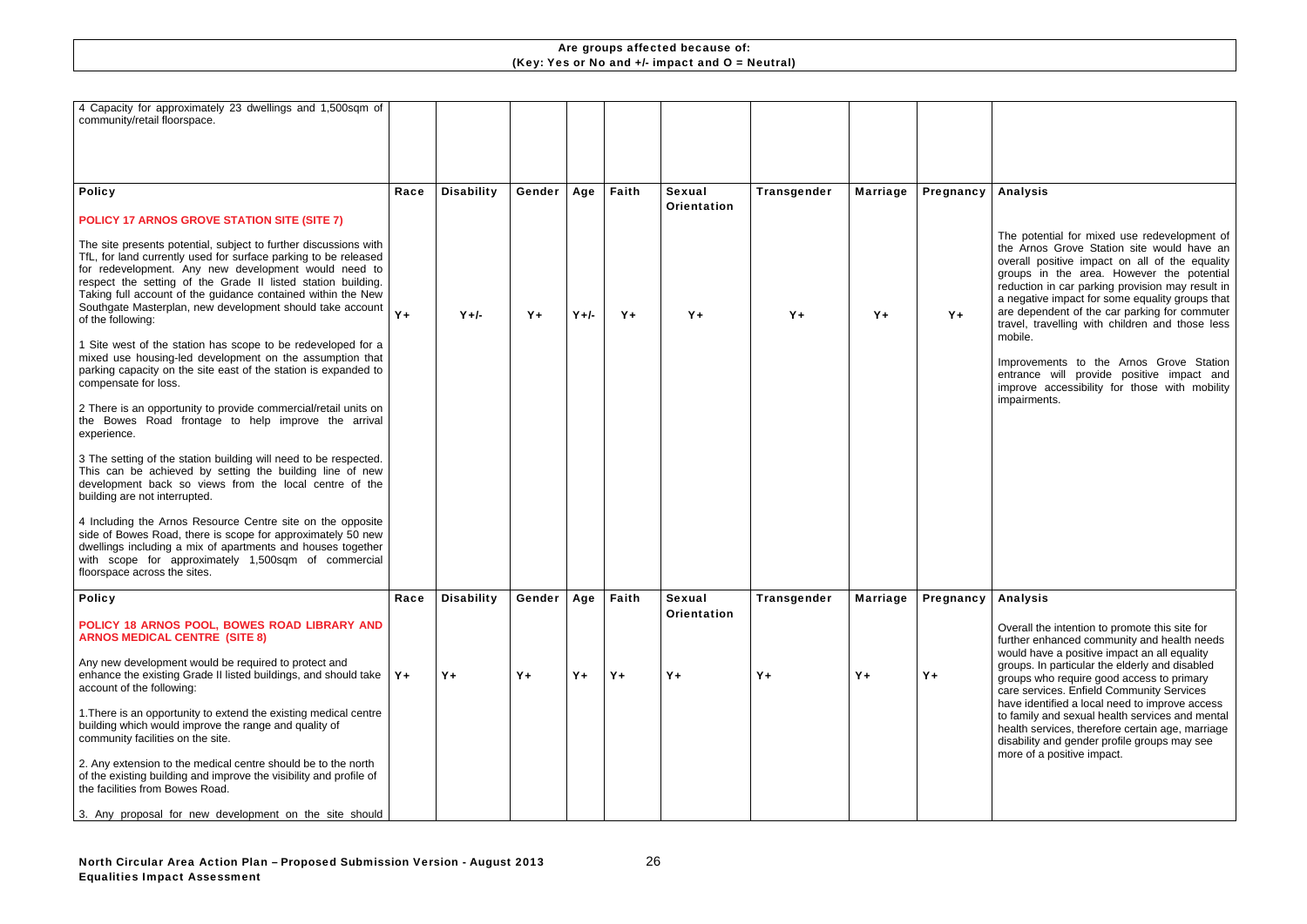| include the retention of the existing open space and important<br>landscape features and include a landscaping scheme that<br>enhances the setting of the buildings.                                                                                                                                                                                                                                          |         |                   |        |       |         |                    |             |                 |           |
|---------------------------------------------------------------------------------------------------------------------------------------------------------------------------------------------------------------------------------------------------------------------------------------------------------------------------------------------------------------------------------------------------------------|---------|-------------------|--------|-------|---------|--------------------|-------------|-----------------|-----------|
| <b>Policy</b>                                                                                                                                                                                                                                                                                                                                                                                                 | Race    | <b>Disability</b> | Gender | Age   | Faith   | <b>Sexual</b>      | Transgender | <b>Marriage</b> | Pregnancy |
| POLICY 19 BOWES ROAD NEIGHBOURHOOD PLACE                                                                                                                                                                                                                                                                                                                                                                      |         |                   |        |       |         | <b>Orientation</b> |             |                 |           |
| Key principles that will guide change in the Bowes Road<br>neighbourhood place are as follows:                                                                                                                                                                                                                                                                                                                |         |                   |        |       |         |                    |             |                 |           |
| 1 Development sites – the following development sites are<br>identified which have the scope to deliver a mix of uses<br>including new high quality housing, employment uses,<br>community facilities and a limited amount of new retail.                                                                                                                                                                     | $Y_{+}$ | $Y +$             | $Y +$  | $Y +$ | $Y_{+}$ | $Y_{+}$            | $Y_{+}$     | $Y_{+}$         | $Y_{+}$   |
| • Telford Road sites;<br>• Telford Road/Bowes Road corner sites<br>• Bowes Road/Wilmer Way sites<br>• Ritz Parade sites<br>• Bowes Road sites                                                                                                                                                                                                                                                                 |         |                   |        |       |         |                    |             |                 |           |
| Across these sites there is potential for approximately 250<br>additional new dwellings, with some scope for new<br>commercial/retail floorspace and community facilities.                                                                                                                                                                                                                                    |         |                   |        |       |         |                    |             |                 |           |
| 2 Townscape – the area is characterised by predominantly<br>two storey traditional/street based housing neighbourhoods.<br>The transition into and beyond the area is marked by two<br>threshold points at the A406 Telford Road/Bowes Road and<br>the Bowes Road/Green Lanes junctions.                                                                                                                      |         |                   |        |       |         |                    |             |                 |           |
| 3 Activities - developments will generally be housing led with<br>scope for mixed used development within identified<br>commercial centres and at key nodes/thresholds.                                                                                                                                                                                                                                       |         |                   |        |       |         |                    |             |                 |           |
| 4 Public realm and open space - the priority will be to improve<br>access to and the quality of the existing network of waterways.<br>Development in areas of open space deficiency will be<br>required to contribute towards the improvement of existing<br>open space. Providing access to and improving the quality of<br>spaces along the New River corridor are considered a priority<br>in this regard. |         |                   |        |       |         |                    |             |                 |           |
| 5 Infrastructure $-$ the significant planned residential growth in<br>this area must be supported by appropriate contributions to<br>the provision of community infrastructure in accordance with<br>Policy 3 above.                                                                                                                                                                                          |         |                   |        |       |         |                    |             |                 |           |

#### Analysis

The potential for redevelopment of sites within the Bowes Road area will have a positive impact on all of the equality groups in the area.

The identification of sites through NCAAP will remove uncertainty for future regeneration prospects of the area. It will assist to deliver mixed use development comprising housing, commercial floorspace, community facilities, open space and public realm improvements.

Delivery of sites will provide future economic viability to the local centres and shopping parades in the area and will improve overall accessibility to them.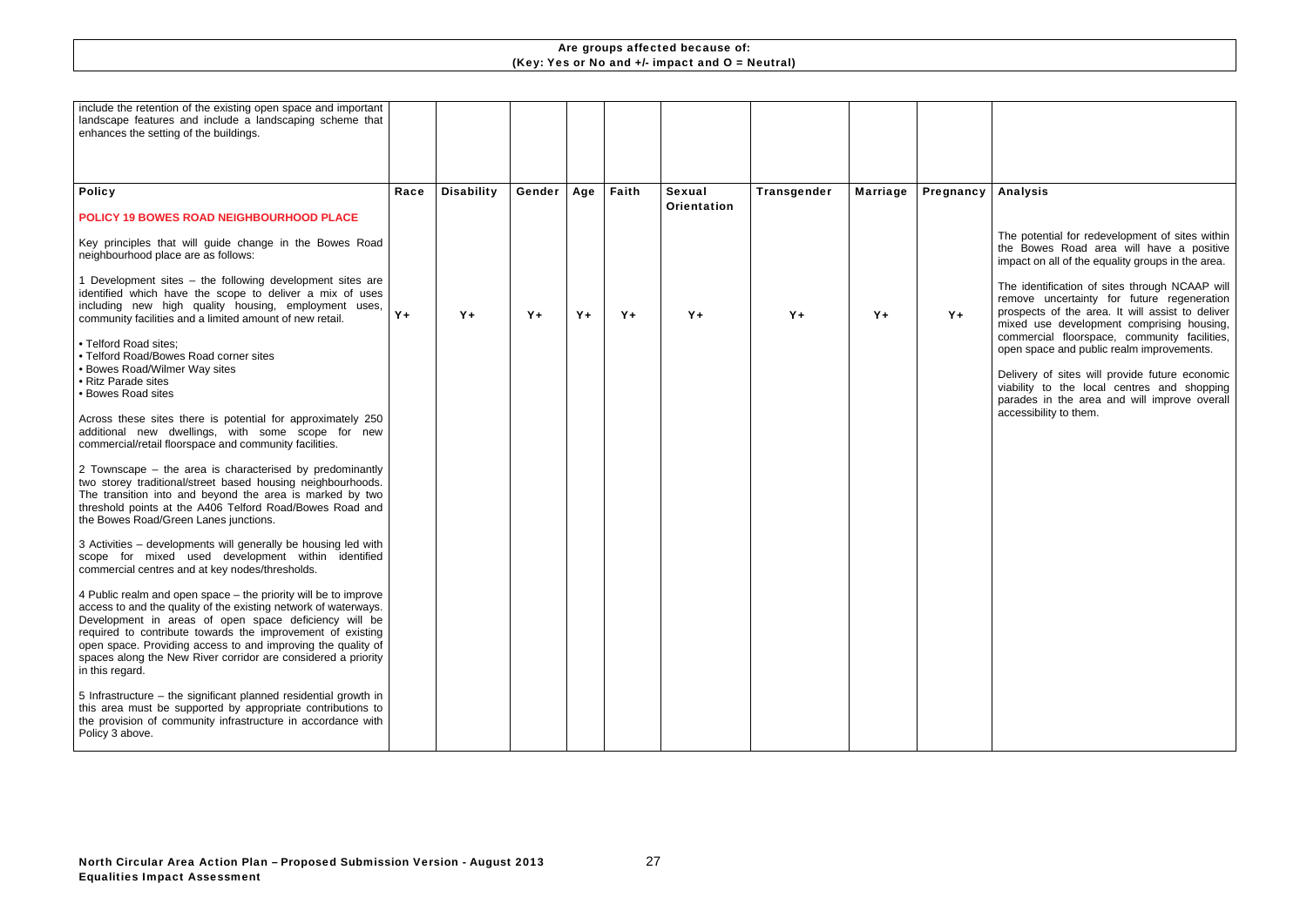| <b>Policy</b>                                                                                                                                                                                                                                       | Race    | <b>Disability</b> | Gender  | Age     | Faith   | <b>Sexual</b>      | <b>Transgender</b> | <b>Marriage</b> | Pregnancy |
|-----------------------------------------------------------------------------------------------------------------------------------------------------------------------------------------------------------------------------------------------------|---------|-------------------|---------|---------|---------|--------------------|--------------------|-----------------|-----------|
| POLICY 20 TELFORD ROAD SITES (SITE 9);                                                                                                                                                                                                              |         |                   |         |         |         | <b>Orientation</b> |                    |                 |           |
| This is a small collection of already cleared housing<br>opportunity sites with frontage to Telford Road. Key principles<br>to be taken into account in new development proposals<br>include:                                                       |         |                   |         |         |         |                    |                    |                 |           |
| 1 Respecting the prevailing local character of the area.                                                                                                                                                                                            | $Y_{+}$ | $Y +$             | $Y_{+}$ | $Y +$   | $Y_{+}$ | $Y +$              | $Y +$              | $Y_{+}$         | $Y_{+}$   |
| 2 In so doing, building heights should not higher that 3 to 4<br>storeys with the higher part of the building making use of the<br>change of levels across the site and the opportunity to<br>strengthen the turn of a street corner.               |         |                   |         |         |         |                    |                    |                 |           |
| 3 Buildings should directly address Telford Road with doors<br>and windows.                                                                                                                                                                         |         |                   |         |         |         |                    |                    |                 |           |
| 4 Boundary treatments should be appropriate to the area and<br>ensure there is a clear distinction between the public and<br>private realms.                                                                                                        |         |                   |         |         |         |                    |                    |                 |           |
| 5 Improving residential amenity - new infill development<br>provides the opportunity to help mitigate the impacts of the<br>North Circular Road on existing housing in adjacent streets.                                                            |         |                   |         |         |         |                    |                    |                 |           |
| <b>Policy</b>                                                                                                                                                                                                                                       | Race    | <b>Disability</b> | Gender  | Age     | Faith   | <b>Sexual</b>      | <b>Transgender</b> | <b>Marriage</b> | Pregnancy |
| <b>POLICY 21 TELFORD ROAD/BOWES ROAD CORNER</b><br><b>SITES (SITE 10)</b>                                                                                                                                                                           |         |                   |         |         |         | <b>Orientation</b> |                    |                 |           |
| This is a key junction and point of transition along the North<br>Circular Road. New development should help define and<br>enclose this junction. Key principles to be taken into account<br>in new development proposals include:                  |         |                   |         |         |         |                    |                    |                 |           |
| 1 New housing development providing a range of dwelling<br>types with the opportunity for some houses at the rear and<br>apartments on the main road frontage.                                                                                      | $Y_{+}$ | Y+                | $Y_{+}$ | $Y_{+}$ | Y+      | $Y_{+}$            | $Y_{+}$            | $Y_{+}$         | Y+        |
| 2 High quality new development of up to 5 storeys in height<br>which directly addresses the main road is considered<br>appropriate.                                                                                                                 |         |                   |         |         |         |                    |                    |                 |           |
| 3 On the land away from the central corner area and to the<br>rear particular car is required to ensure the amenities of<br>existing residents are protected. Three storey residential<br>development would be more appropriate in these locations. |         |                   |         |         |         |                    |                    |                 |           |
| 4 The design of new housing development must respond to<br>townscape, views, approach from all directions given the<br>exposed and prominent nature of this site.                                                                                   |         |                   |         |         |         |                    |                    |                 |           |
| 5 In view of the traffic dominated environment around this<br>junction and the new pedestrian bridge, the pedestrian<br>environment is particularly important. Boundary treatments                                                                  |         |                   |         |         |         |                    |                    |                 |           |

| <b>Analysis</b>                                                                                  |
|--------------------------------------------------------------------------------------------------|
|                                                                                                  |
|                                                                                                  |
|                                                                                                  |
|                                                                                                  |
| The redevelopment of identified sites will have                                                  |
| an overall positive impact on all of the equality<br>groups in the area.                         |
|                                                                                                  |
| Through sensitive infill redevelopment there is                                                  |
| the potential to improve the residential amenity                                                 |
| of existing housing, mitigate the impacts of the<br>North Circular Road.                         |
|                                                                                                  |
|                                                                                                  |
|                                                                                                  |
|                                                                                                  |
|                                                                                                  |
|                                                                                                  |
|                                                                                                  |
|                                                                                                  |
|                                                                                                  |
|                                                                                                  |
| <b>Analysis</b>                                                                                  |
|                                                                                                  |
|                                                                                                  |
|                                                                                                  |
| The scope for new housing development on                                                         |
| these key corner sites would have an overall<br>positive impact on all of the equality groups in |
| the area.                                                                                        |
|                                                                                                  |
| New development has the potential to improve<br>residential amenity of existing residents and    |
| mitigate negative impacts of air and noise                                                       |
| pollution through landscaping and boundary                                                       |
| treatments.                                                                                      |
|                                                                                                  |
|                                                                                                  |
|                                                                                                  |
|                                                                                                  |
|                                                                                                  |
|                                                                                                  |
|                                                                                                  |
|                                                                                                  |
|                                                                                                  |
|                                                                                                  |
|                                                                                                  |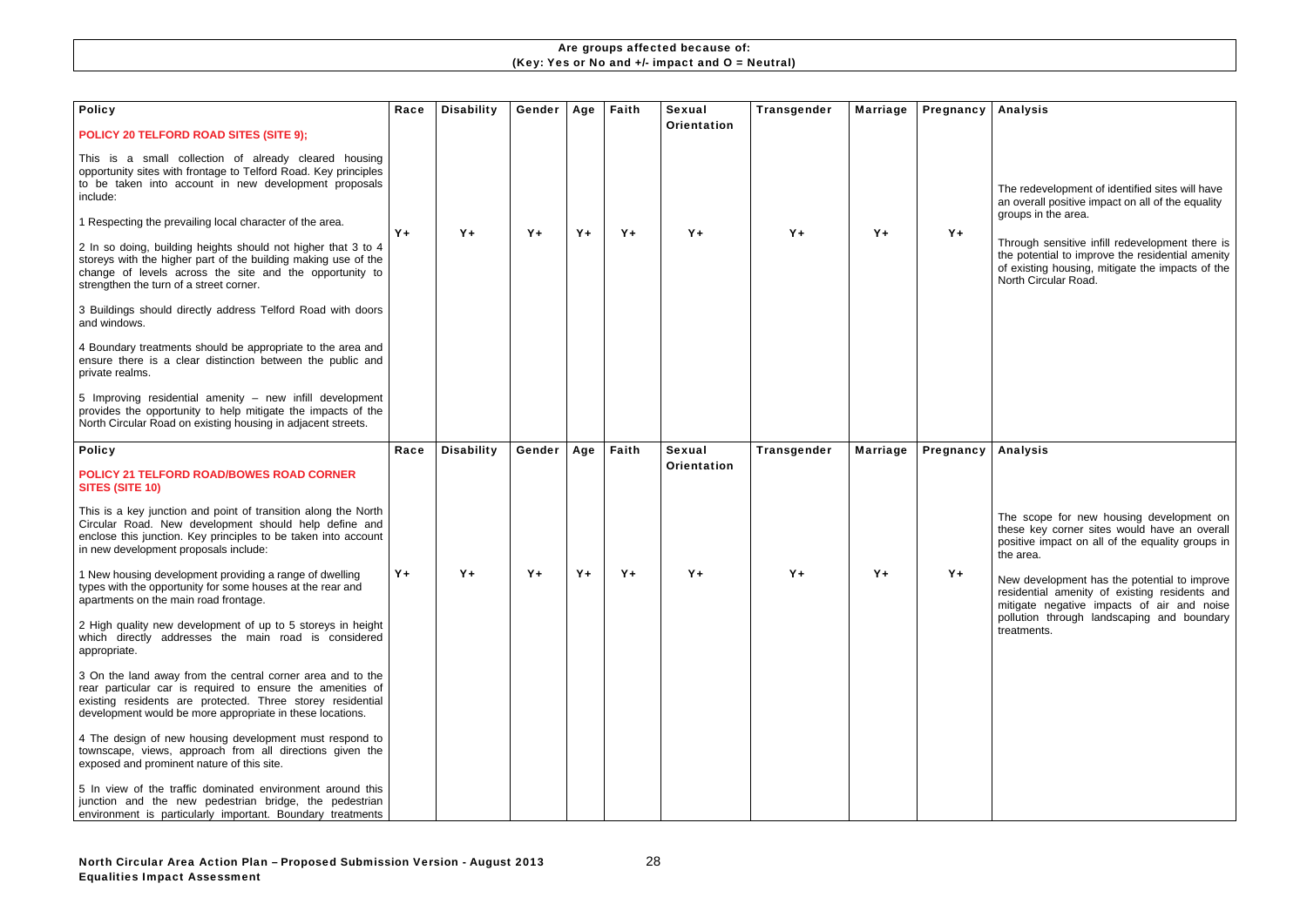| have a direct bearing on the pedestrian environment and care<br>should be taken to ensure pedestrians feel safe and<br>comfortable in this area.<br>6 The design of and landscaping associated with new<br>development should incorporate measures to mitigate against<br>noise and air pollution. |      |                   |        |       |         |                                     |             |                 |           |
|----------------------------------------------------------------------------------------------------------------------------------------------------------------------------------------------------------------------------------------------------------------------------------------------------|------|-------------------|--------|-------|---------|-------------------------------------|-------------|-----------------|-----------|
| <b>Policy</b>                                                                                                                                                                                                                                                                                      | Race | <b>Disability</b> | Gender | Age   | Faith   | <b>Sexual</b><br><b>Orientation</b> | Transgender | <b>Marriage</b> | Pregnancy |
| POLICY 22 BOWES ROAD/WILMER WAY SITES (SITE 11)<br>New development on the part of the site which addresses the<br>Telford Road/Bowes Road junction should help define and<br>enclose this key junction. Key principles for this part of the site<br>include:                                       |      |                   |        |       |         |                                     |             |                 |           |
| 1 Site is appropriate for housing-led redevelopment with the<br>ground/lower floors being appropriate for community uses.                                                                                                                                                                          | Y+   | $Y +$             | $Y +$  | $Y +$ | $Y_{+}$ | $Y +$                               | $Y_{+}$     | $Y_{+}$         | $Y_{+}$   |
| 2 Access and parking should be resolved via the Wilmer Way<br>entrance to the site.                                                                                                                                                                                                                |      |                   |        |       |         |                                     |             |                 |           |
| 3 High quality design is a priority on this highly prominent site<br>with new development of up to 6 storeys being considered<br>appropriate.                                                                                                                                                      |      |                   |        |       |         |                                     |             |                 |           |
| 4 New development on the lower and upper floors, should<br>address and be accessible from the Bowes Road frontage.                                                                                                                                                                                 |      |                   |        |       |         |                                     |             |                 |           |
| 5 The design of and any landscaping associated with new<br>development should incorporate measures to mitigate against<br>noise and air pollution.                                                                                                                                                 |      |                   |        |       |         |                                     |             |                 |           |
| The land to the rear of the corner plot presents the opportunity<br>for new mews style development which could contribute<br>significantly to the provision of family houses in the area. Key<br>principles for this part of the site include:                                                     |      |                   |        |       |         |                                     |             |                 |           |
| 1 Accessed directly off Wilmer Way, the site is suitable for two<br>storey mews style housing with private gardens arranged<br>along the boundary with Broomfield Secondary School.                                                                                                                |      |                   |        |       |         |                                     |             |                 |           |
| 2 There is an opportunity to create a new link to the Ritz<br>Parade subject to land becoming available.                                                                                                                                                                                           |      |                   |        |       |         |                                     |             |                 |           |
| 3 Care should be taken in the design of the buildings and the<br>boundary treatment to respect residential amenity of occupiers<br>of the Bowes Road properties and to create an appropriate<br>boundary between the school and the dwellings.                                                     |      |                   |        |       |         |                                     |             |                 |           |
| Combined, the sites have the capacity for approximately 55<br>dwellings with capacity for ground floor community uses of<br>approximately $600 - 1,200$ sqm.                                                                                                                                       |      |                   |        |       |         |                                     |             |                 |           |

| <b>Analysis</b>                                                                                                                                                                          |
|------------------------------------------------------------------------------------------------------------------------------------------------------------------------------------------|
|                                                                                                                                                                                          |
| New housing development will have an overall<br>positive impact on all of the equality groups in<br>the area.                                                                            |
| Redevelopment opportunities have<br>the<br>potential to contribute to the provision of much<br>family<br>housing and<br>needed<br>improve<br>accessibility to the local shopping parade. |
|                                                                                                                                                                                          |
|                                                                                                                                                                                          |
|                                                                                                                                                                                          |
|                                                                                                                                                                                          |
|                                                                                                                                                                                          |
|                                                                                                                                                                                          |
|                                                                                                                                                                                          |
|                                                                                                                                                                                          |
|                                                                                                                                                                                          |
|                                                                                                                                                                                          |
|                                                                                                                                                                                          |
|                                                                                                                                                                                          |
|                                                                                                                                                                                          |
|                                                                                                                                                                                          |
|                                                                                                                                                                                          |
|                                                                                                                                                                                          |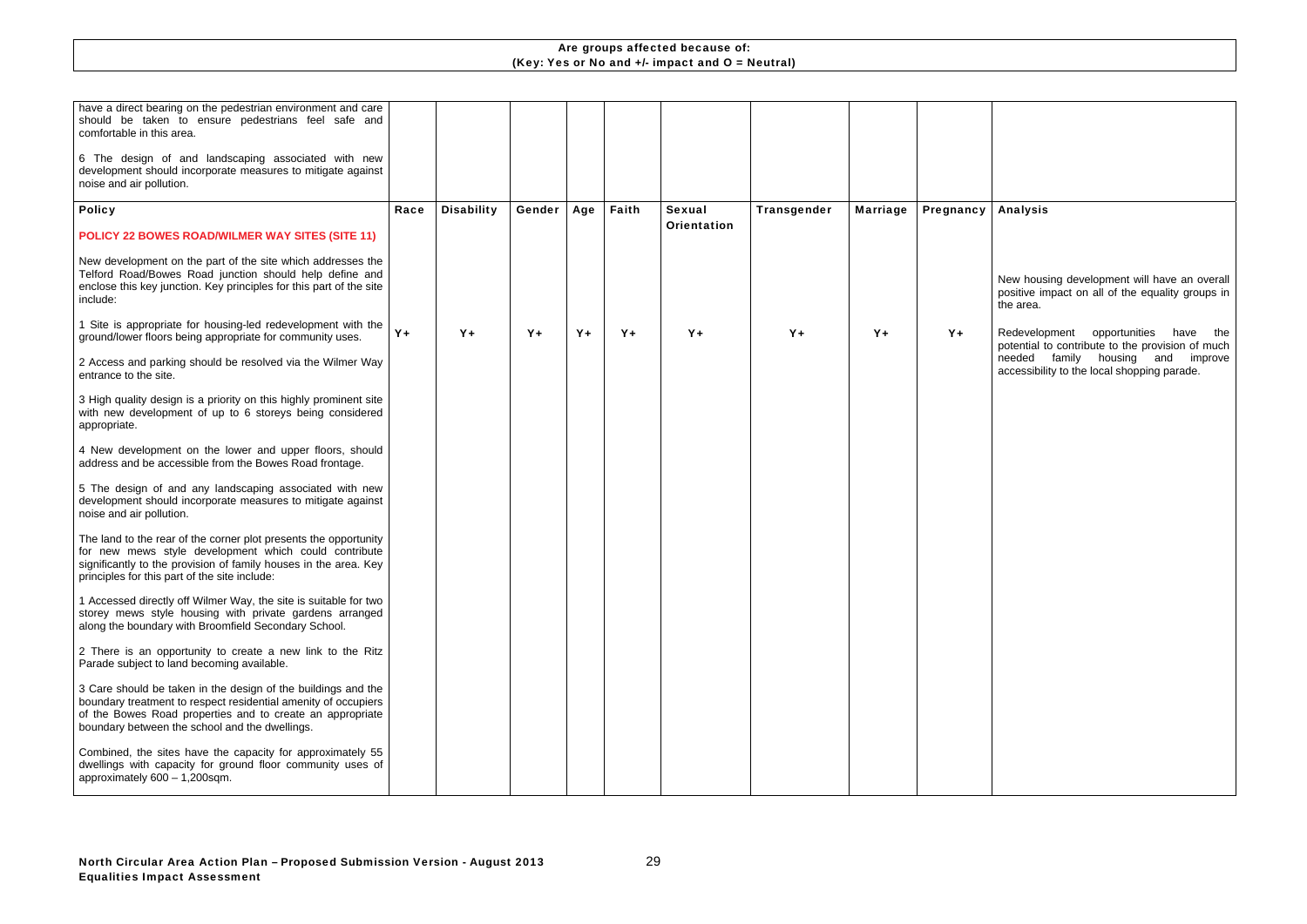| <b>Policy</b>                                                                                                                                                                                                                                                                                                     | Race    | <b>Disability</b> | <b>Gender</b> | Age   | Faith   | <b>Sexual</b>      | Transgender | <b>Marriage</b> | Pregnancy |
|-------------------------------------------------------------------------------------------------------------------------------------------------------------------------------------------------------------------------------------------------------------------------------------------------------------------|---------|-------------------|---------------|-------|---------|--------------------|-------------|-----------------|-----------|
| <b>POLICY 23 RITZ PARADE (SITE 12)</b>                                                                                                                                                                                                                                                                            |         |                   |               |       |         | <b>Orientation</b> |             |                 |           |
| Mixed use development opportunities exist on sites either side<br>of the central section of the parade. Key principles relevant to<br>the redevelopment of these sites include:                                                                                                                                   |         |                   |               |       |         |                    |             |                 |           |
| 1 Redevelopment will retain and strengthen the commercial<br>frontage at ground floor.                                                                                                                                                                                                                            | $Y_{+}$ | $Y +$             | $Y +$         | $Y +$ | $Y_{+}$ | $Y_{+}$            | $Y_{+}$     | $Y_{+}$         | $Y_{+}$   |
| 2 On the west side, there is significant scope to incorporate a<br>new modestly sized foodstore with some parking to the rear<br>which would serve the centre as a whole and two storeys of<br>flats above.                                                                                                       |         |                   |               |       |         |                    |             |                 |           |
| 3 On the east side redevelopment should benefit from bringing<br>the existing parking area into everyday use so this area can<br>benefit the viability of the centre more directly.                                                                                                                               |         |                   |               |       |         |                    |             |                 |           |
| 4 On the west side there is potential for smaller commercial<br>units on the ground floor with two storeys of flats above.                                                                                                                                                                                        |         |                   |               |       |         |                    |             |                 |           |
| The sites either side of the central part of the Ritz Parade has<br>potential for a total of approximately 28 new residential<br>dwellings which represents a net increase of approximately 20<br>units.                                                                                                          |         |                   |               |       |         |                    |             |                 |           |
| The comprehensive redevelopment of the parade is being<br>promoted, in accordance with Core Policy 30, a planning/<br>development brief for the site will be required to help guide<br>development proposals. This brief should be prepared with the<br>benefit of the active involvement of the local community. |         |                   |               |       |         |                    |             |                 |           |
| <b>Policy</b>                                                                                                                                                                                                                                                                                                     | Race    | <b>Disability</b> | Gender        | Age   | Faith   | <b>Sexual</b>      | Transgender | <b>Marriage</b> | Pregnancy |
| <b>POLICY 24 BOWES ROAD SITES (SITE 13 - POWYS LANE</b><br><b>TO BROOMFIELD ROAD)</b>                                                                                                                                                                                                                             |         |                   |               |       |         | <b>Orientation</b> |             |                 |           |
| This large site will deliver a range of housing types and<br>present a strong built edge to Bowes Road taking advantage<br>of existing access points into the site. Key principles relevant<br>to the redevelopment of these sites include:                                                                       |         |                   |               |       |         |                    |             |                 |           |
| 1 Provision of high quality new housing which delivers a range  <br>of housing types.                                                                                                                                                                                                                             | $Y_{+}$ | $Y +$             | $Y +$         | $Y +$ | $Y_{+}$ | $Y_{+}$            | $Y_{+}$     | $Y +$           | $Y +$     |
| 2 New housing should directly address and be accessed from<br>Bowes Road with windows and door facing the street and<br>providing activity.                                                                                                                                                                       |         |                   |               |       |         |                    |             |                 |           |
| 3 Development should take particular care to ensure the<br>amenities of residents in surrounding streets are not adversely<br>affected.                                                                                                                                                                           |         |                   |               |       |         |                    |             |                 |           |
| 4 The principal vehicular access point is from Powys Lane<br>with access also access also being provided via Broomfield Road.                                                                                                                                                                                     |         |                   |               |       |         |                    |             |                 |           |

| <b>Analysis</b>                                                                                                                                                |
|----------------------------------------------------------------------------------------------------------------------------------------------------------------|
|                                                                                                                                                                |
| Redevelopment of the parade will have an<br>overall positive impact on all of the equality<br>groups in the area and increase convenience<br>goods provision.  |
| The viability of the parade will be improved<br>through maximising development opportunities.                                                                  |
|                                                                                                                                                                |
|                                                                                                                                                                |
|                                                                                                                                                                |
|                                                                                                                                                                |
| <b>Analysis</b>                                                                                                                                                |
| Development of this site will have an overall<br>positive impact on all of the equality groups in<br>the area and provide a choice of high quality<br>housing. |
| The open space network in the area will be<br>improved that will be of benefit to the wider<br>community.                                                      |
|                                                                                                                                                                |
|                                                                                                                                                                |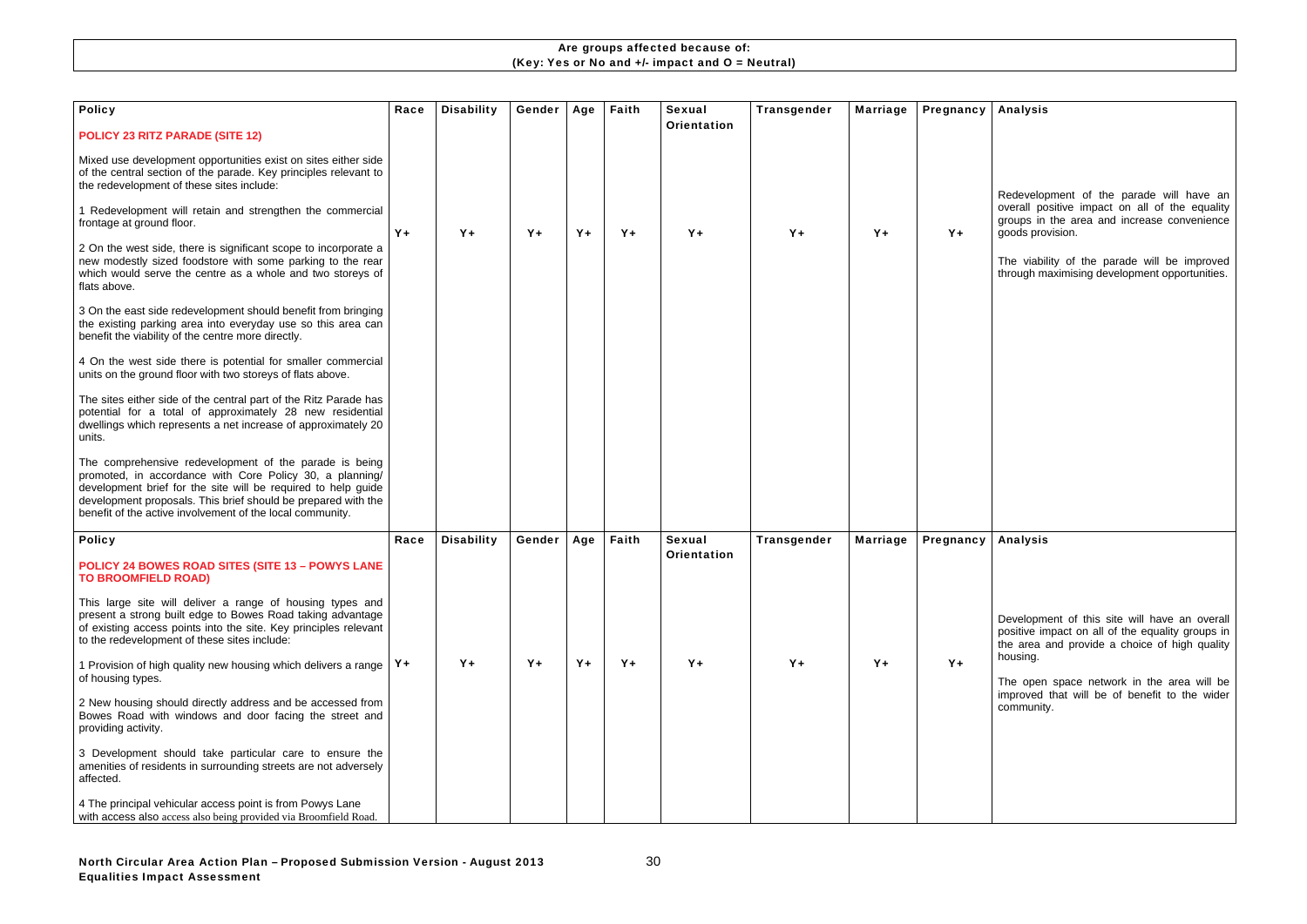Redevelopment of sites in the Green Lanes area will have an overall positive impact on all of the equality groups in the area.

There is scope to deliver new quality housing, employment uses, community facilities and new retail development that will benefit the wider community.

| 5 The mature trees on the site provide the opportunity to<br>provide high quality shared open amenity space for the<br>enjoyment of new and existing residents.<br>6 Development should improve access to the local network of<br>green spaces. In particular, there is also the opportunity to<br>deliver improvements to the nearby small open space at the<br>northern end of Russell Road. |       |                   |        |       |         |                                     |             |                 |           |
|------------------------------------------------------------------------------------------------------------------------------------------------------------------------------------------------------------------------------------------------------------------------------------------------------------------------------------------------------------------------------------------------|-------|-------------------|--------|-------|---------|-------------------------------------|-------------|-----------------|-----------|
| 7 New development addressing Bowes Road should be 4<br>storeys with dwellings within the site reducing to three storeys.                                                                                                                                                                                                                                                                       |       |                   |        |       |         |                                     |             |                 |           |
| This large site has the capacity for the delivery of<br>approximately 130 additional dwellings.                                                                                                                                                                                                                                                                                                |       |                   |        |       |         |                                     |             |                 |           |
| <b>Policy</b>                                                                                                                                                                                                                                                                                                                                                                                  | Race  | <b>Disability</b> | Gender | Age   | Faith   | <b>Sexual</b><br><b>Orientation</b> | Transgender | <b>Marriage</b> | Pregnancy |
| POLICY 25 GREEN LANES NEIGHBOURHOOD PLACE                                                                                                                                                                                                                                                                                                                                                      |       |                   |        |       |         |                                     |             |                 |           |
| Key principles that will guide change in the Green Lanes<br>neighbourhood place are as follows:                                                                                                                                                                                                                                                                                                |       |                   |        |       |         |                                     |             |                 |           |
| 1 Development sites - the following development sites are<br>identified which have the scope to deliver a mix of uses<br>including new high quality housing, employment uses,<br>community facilities and new retail development.                                                                                                                                                              | $Y +$ | $Y +$             | $Y +$  | $Y +$ | $Y_{+}$ | $Y +$                               | $Y_{+}$     | $Y_{+}$         | $Y_{+}$   |
| • Southgate Town Hall site;<br>• Green Lanes north sites;<br>• Green Lanes/A406 junction site north west;<br>• Green Lanes/A406 junction site north east;<br>• Green Lanes/A406 junction site south west;<br>• Green Lanes/A406 junction site south east;<br>· Birchwood Court sites.                                                                                                          |       |                   |        |       |         |                                     |             |                 |           |
| Across these sites there is potential for approximately 135<br>additional new dwellings supported by a range of commercial<br>and other uses.                                                                                                                                                                                                                                                  |       |                   |        |       |         |                                     |             |                 |           |
| 2 Townscape – protection of and improvement to the Green<br>Lanes commercial frontage is a priority, particularly south of<br>the A406 junction. The strengthening of the junction with the<br>A406 in townscape terms is another priority through the mixed<br>use of opportunity sites on the north side of the junction.                                                                    |       |                   |        |       |         |                                     |             |                 |           |
| 3 Activities – New development which strengthens the<br>commercial uses along Green Lanes both north and south of<br>the A406 will be strongly encouraged. Existing community<br>uses should be maintained and supported wherever possible,<br>with any refurbishment of buildings retaining community use.                                                                                    |       |                   |        |       |         |                                     |             |                 |           |
| 4 Public realm and open space - the public realm along Green<br>Lanes should be improved. Green routes in the area should<br>be strengthened, particularly the New River Path and other<br>waterway routes. New development in areas of open space<br>deficiency will be required to improve access to existing open                                                                           |       |                   |        |       |         |                                     |             |                 |           |

# Analysis

The commercial viability of Green Lances will be strengthened by improvements to the public realm and accessibility.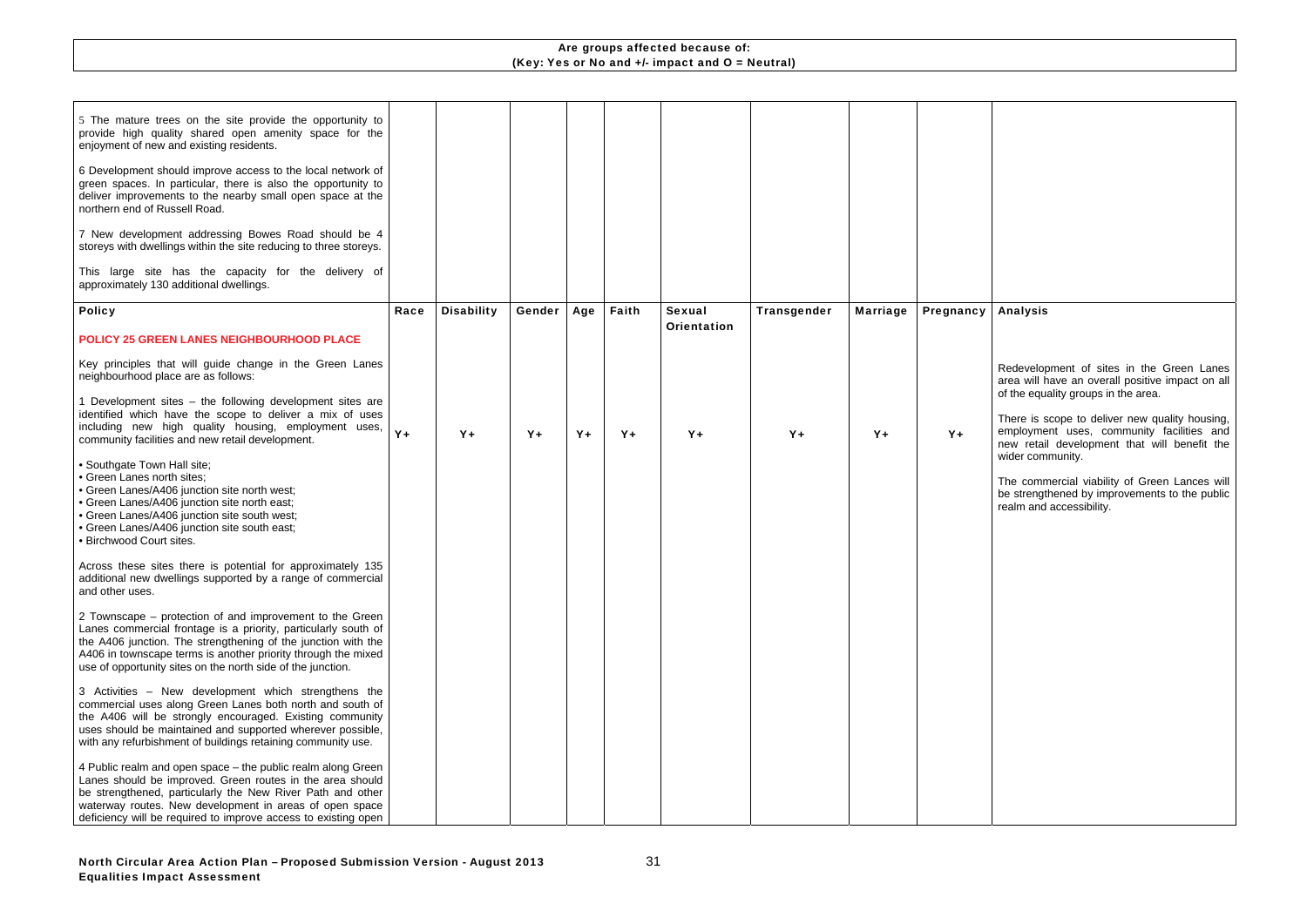| space network. The waterside spaces along the New River<br>corridor are a priority in this regard.<br>5 Infrastructure $-$ the significant planned residential growth in<br>this area must be supported by appropriate contributions to<br>the provision of community infrastructure in accordance with<br>Policy 4 and Policy 5 above.<br>This general policy should be read in conjunction with more<br>specific policies for larger/more significant development sites<br>within the Green Lanes neighbourhood place. |         |                   |         |       |         |                    |                    |                 |           |
|--------------------------------------------------------------------------------------------------------------------------------------------------------------------------------------------------------------------------------------------------------------------------------------------------------------------------------------------------------------------------------------------------------------------------------------------------------------------------------------------------------------------------|---------|-------------------|---------|-------|---------|--------------------|--------------------|-----------------|-----------|
| <b>Policy</b>                                                                                                                                                                                                                                                                                                                                                                                                                                                                                                            | Race    | <b>Disability</b> | Gender  | Age   | Faith   | <b>Sexual</b>      | <b>Transgender</b> | <b>Marriage</b> | Pregnancy |
| <b>POLICY 26 SOUTHGATE TOWN HALL (SITE 14)</b>                                                                                                                                                                                                                                                                                                                                                                                                                                                                           |         |                   |         |       |         | <b>Orientation</b> |                    |                 |           |
| In accordance with the Southgate Town Hall planning brief,<br>the principal spaces in the former town hall and library building<br>will be retained refurbished and/or converted with appropriate<br>uses including community and office/commercial uses. The<br>site is also appropriate for new high quality residential<br>development on the Shapland Way and New River frontages.                                                                                                                                   | $Y_{+}$ | $Y +$             | $Y_{+}$ | $Y +$ | $Y_{+}$ | $Y_{+}$            | $Y_{+}$            | $Y_{+}$         | $Y_{+}$   |
| In addition to the refurbished floorspace, this site has the<br>scope to deliver approximately 15 dwellings.                                                                                                                                                                                                                                                                                                                                                                                                             |         |                   |         |       |         |                    |                    |                 |           |
|                                                                                                                                                                                                                                                                                                                                                                                                                                                                                                                          |         |                   |         |       |         |                    |                    |                 |           |
| <b>Policy</b>                                                                                                                                                                                                                                                                                                                                                                                                                                                                                                            | Race    | <b>Disability</b> | Gender  | Age   | Faith   | <b>Sexual</b>      | Transgender        | <b>Marriage</b> | Pregnancy |
| <b>POLICY 27 GREEN LANES SITES (SITES 15)</b>                                                                                                                                                                                                                                                                                                                                                                                                                                                                            |         |                   |         |       |         | <b>Orientation</b> |                    |                 |           |
| Sites at the northern extents of the Green Lanes Large Local<br>Centre provide an opportunity to establish a more distinct<br>relationship between the Palmers Green District Centre and<br>the Green Lanes Large Local Centre. The Council will<br>therefore take a flexible approach to proposed ground floor<br>uses on sites in this location. Key principles relevant to the<br>redevelopment of these sites include:                                                                                               | $Y +$   | $Y_{+}$           | $Y +$   | $Y +$ | $Y_{+}$ | $Y_{+}$            | $Y_{+}$            | $Y_{+}$         | $Y_{+}$   |
| 1 New development will present a strong and active built edge<br>to Green Lanes with windows and doors addressing the street<br>directly.                                                                                                                                                                                                                                                                                                                                                                                |         |                   |         |       |         |                    |                    |                 |           |
| 2 Entirely residential schemes may be considered appropriate<br>where they are of sufficiently high quality in terms of their<br>design and materials.                                                                                                                                                                                                                                                                                                                                                                   |         |                   |         |       |         |                    |                    |                 |           |
| 3 New buildings in this location should respect local<br>townscape character and in doing so be approximately three<br>or four storeys in height.                                                                                                                                                                                                                                                                                                                                                                        |         |                   |         |       |         |                    |                    |                 |           |

Analysis Redevelopment of this site has the potential of an overall positive impact on all of the equality groups in the area. Community, office, commercial and housing will benefit the wider community and long term uses will be secured for the Town Hall building. Analysis Sensitive redevelopment of sites along Green Lanes will have an overall positive impact on all of the equality groups in the area. There is potential to strengthen this large local centre for the benefit of the wider community through improving the quality of design of new development and placing importance on delivering development that addresses the street scene in an appropriate manner.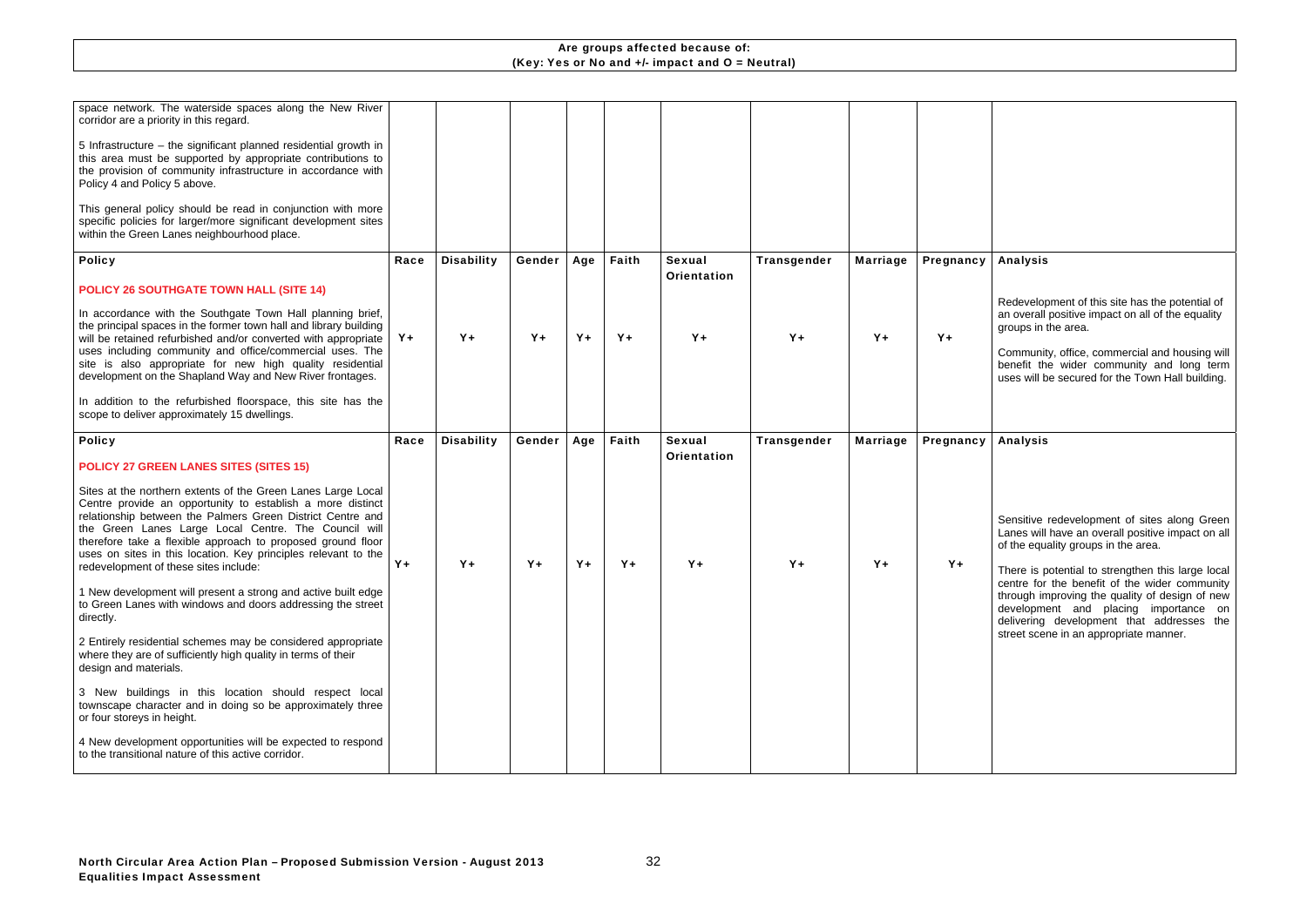| <b>Policy</b>                                                                                                                                                                                                                                                 | Race    | <b>Disability</b> | <b>Gender</b> | Age     | Faith   | <b>Sexual</b><br><b>Orientation</b> | Transgender | <b>Marriage</b> | Pregnancy |
|---------------------------------------------------------------------------------------------------------------------------------------------------------------------------------------------------------------------------------------------------------------|---------|-------------------|---------------|---------|---------|-------------------------------------|-------------|-----------------|-----------|
| POLICY 28 GREEN LANES/A406 JUNCTION NORTH<br><b>(SITES 16 AND 17)</b>                                                                                                                                                                                         |         |                   |               |         |         |                                     |             |                 |           |
| The parcels of land either side of Green Lanes on the north<br>side of the junction with the A406 present major opportunities<br>for a new development to address the prominent corner. Key<br>principles relevant to the redevelopment of this site include: |         |                   |               |         |         |                                     |             |                 |           |
| 1 New development should contribute positively to the local<br>townscape and take the opportunity to strengthen this<br>prominent corner with high quality development.                                                                                       | Y+      | $Y_{+}$           | $Y_{+}$       | $Y +$   | $Y +$   | $Y_{+}$                             | $Y_{+}$     | $Y_{+}$         | $Y_{+}$   |
| 2 Both the Bowes Road and Green Lanes frontages should be<br>addressed by new development.                                                                                                                                                                    |         |                   |               |         |         |                                     |             |                 |           |
| 3 The site is appropriate for retail/commercial uses on the<br>ground floor. Upper floors could accommodate a mix of new<br>offices and residential development.                                                                                              |         |                   |               |         |         |                                     |             |                 |           |
| 4 It is appropriate for new development to be approximately<br>four to five storeys in height at this important node and point of<br>transition on the road corridor.                                                                                         |         |                   |               |         |         |                                     |             |                 |           |
| <b>Policy</b>                                                                                                                                                                                                                                                 | Race    | <b>Disability</b> | Gender        | Age     | Faith   | <b>Sexual</b>                       | Transgender | <b>Marriage</b> | Pregnancy |
| POLICY 29 GREEN LANES/A406 JUNCTION SITE SOUTH<br><b>WEST (SITE 18)</b>                                                                                                                                                                                       |         |                   |               |         |         | <b>Orientation</b>                  |             |                 |           |
| This is a small housing opportunity site. Key principles<br>relevant to the redevelopment of this site include:                                                                                                                                               |         |                   |               |         |         |                                     |             |                 |           |
| 1 This cleared site presents an opportunity for a new housing<br>development which continues the strong residential building<br>line from the site's neighbouring Bowes Road houses.                                                                          | $Y_{+}$ | $Y +$             | $Y_{+}$       | $Y_{+}$ | $Y +$   | $Y_{+}$                             | $Y_{+}$     | $Y_{+}$         | $Y_{+}$   |
| 2 Boundary treatment will be important to ensure there is a<br>clear distinction between public and private environments.                                                                                                                                     |         |                   |               |         |         |                                     |             |                 |           |
| 3 There is scope to provide vehicular access to the site via the<br>access lane on site immediately to the east, subject to<br>negotiation and approval of relevant land owners.                                                                              |         |                   |               |         |         |                                     |             |                 |           |
| 4 Buildings should be a maximum of three storeys.                                                                                                                                                                                                             |         |                   |               |         |         |                                     |             |                 |           |
| <b>Policy</b>                                                                                                                                                                                                                                                 | Race    | <b>Disability</b> | Gender        | Age     | Faith   | <b>Sexual</b>                       | Transgender | <b>Marriage</b> | Pregnancy |
| POLICY 30 GREEN LANES/A406 JUNCTION SITE SOUTH<br><b>EAST (SITE 19)</b>                                                                                                                                                                                       |         |                   |               |         |         | <b>Orientation</b>                  |             |                 |           |
| former Labour Exchange site is suitable for<br>This<br>commercial/office accommodation. Key principles relevant to<br>the redevelopment of this site include:                                                                                                 | $Y_{+}$ | $Y +$             | $Y_{+}$       | $Y +$   | $Y_{+}$ | $Y_{+}$                             | $Y_{+}$     | $Y +$           | $Y_{+}$   |
| 1 New commercial development will address the A406 directly                                                                                                                                                                                                   |         |                   |               |         |         |                                     |             |                 |           |

| <b>Analysis</b>                                                                                                                                                                                                                                                                     |
|-------------------------------------------------------------------------------------------------------------------------------------------------------------------------------------------------------------------------------------------------------------------------------------|
| Redevelopment of these prominent corner sites<br>will have an overall positive impact on all of the<br>equality groups in the area.<br>New development will contribute in improving<br>the overall image, character and environment<br>of the area to the benefit of the community. |
|                                                                                                                                                                                                                                                                                     |
| <b>Analysis</b><br>Redevelopment of this site will have an overall<br>positive impact on all of the equality groups in<br>the area.<br>The character of the area will be enhanced with<br>continuation of building lines.                                                           |
| <b>Analysis</b>                                                                                                                                                                                                                                                                     |
| Redevelopment of this site will have an overall<br>positive impact on all of the equality groups in<br>the area.                                                                                                                                                                    |
| The undeveloped site has the potential to<br>deliver commercial/office floorspace that will<br>contribute to the local economy.                                                                                                                                                     |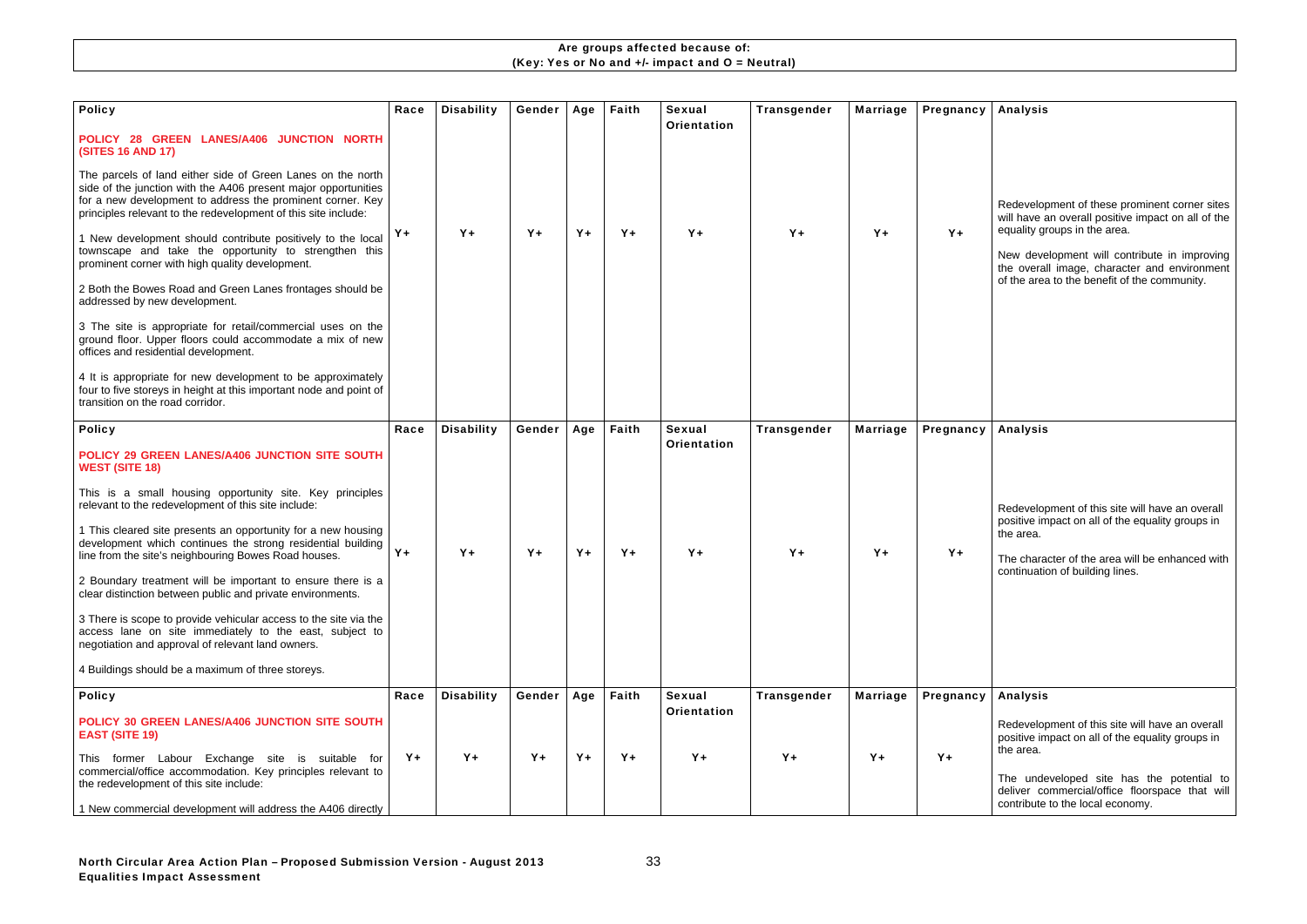

| and create a strong street frontage at this key junction; and          |  |  |  |  |  |
|------------------------------------------------------------------------|--|--|--|--|--|
| 2 The height of new building should be approximately three<br>storeys. |  |  |  |  |  |
|                                                                        |  |  |  |  |  |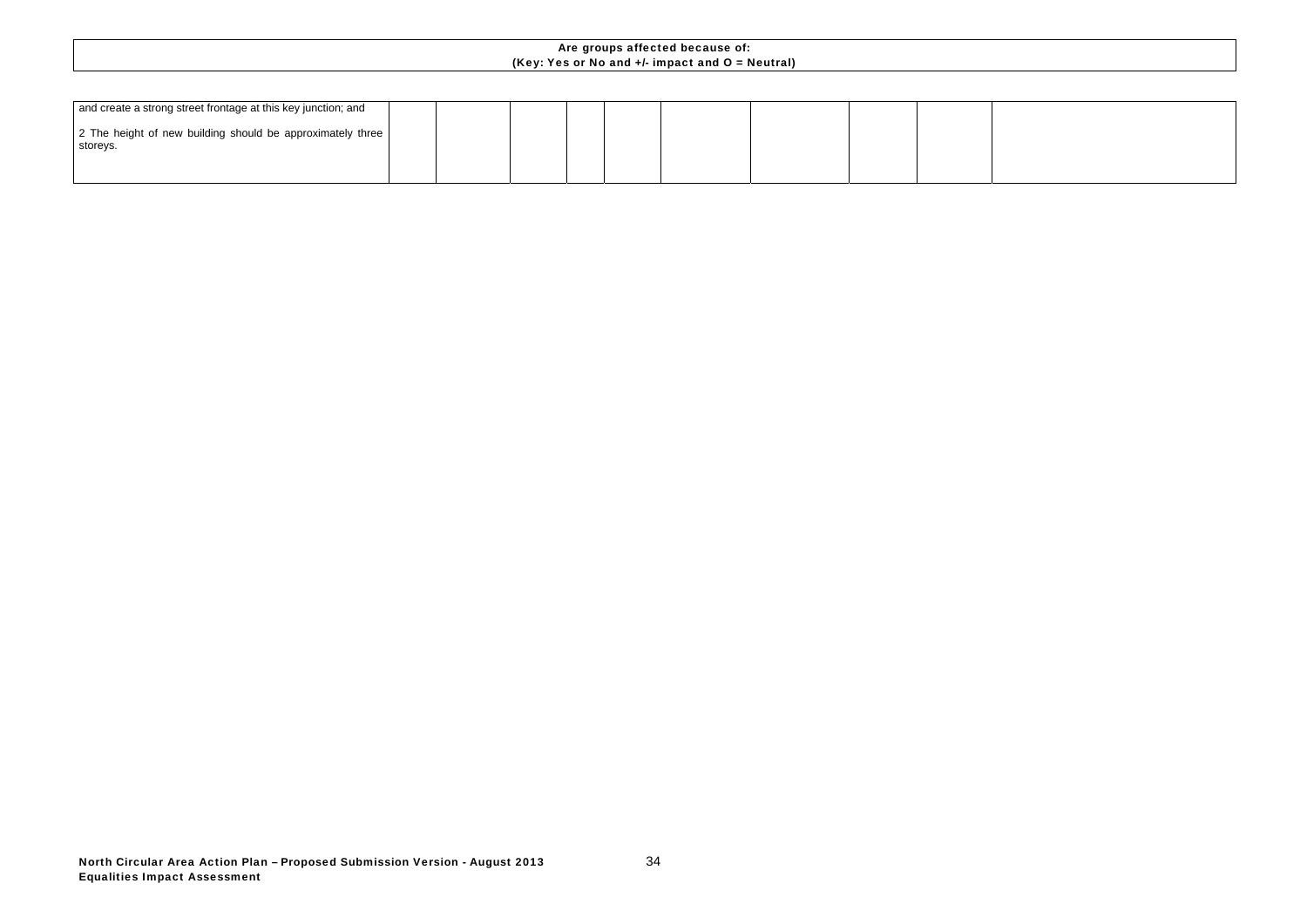| <b>Section 5</b>                                                                                                                                                                                                                                                                                                          |       |                   |        |       |         |                                     |             |                 |           |
|---------------------------------------------------------------------------------------------------------------------------------------------------------------------------------------------------------------------------------------------------------------------------------------------------------------------------|-------|-------------------|--------|-------|---------|-------------------------------------|-------------|-----------------|-----------|
| <b>INFRASTRUCTURE</b><br><b>PRIORITIES</b><br><b>AND</b><br><b>DELIVERY</b><br><b>MECHANISMS</b>                                                                                                                                                                                                                          | Race  | <b>Disability</b> | Gender | Age   | Faith   | <b>Sexual</b><br><b>Orientation</b> | Transgender | <b>Marriage</b> | Pregnancy |
| Key Infrastructure Requirements:                                                                                                                                                                                                                                                                                          |       |                   |        |       |         |                                     |             |                 |           |
| Education<br>Provision of Flexible Community Infrastructure Space<br><b>Childcare Facilities</b><br>Play Development<br><b>Elderly Care</b><br>Provision of Health Infrastructure Space and<br>Programmes<br>Open Space, Blue Ribbon Network, and Biodiversity<br>Improvements<br><b>Transport and Sustainable Travel</b> | $Y +$ | $Y+$              | $Y +$  | $Y +$ | $Y_{+}$ | $Y_{+}$                             | $Y_{+}$     | $Y +$           | $Y +$     |

#### Analysis

The identified infrastructure priorities and delivery mechanisms will have a positive impact on all of the equality groups in the area.

#### **Education**

Through private sector development the Council will secure financial contributions to deliver improvements in community infrastructure provision to fulfil a range of social infrastructure requirements. With detailed requirements yet to be determined in liaison with community service providers.

#### **Childcare Facilities**

The NCAPP will ensure that as well as providing sufficient childcare facilities for three and four year old pre-school children, it will ensure that infrastructure provision caters for deprived younger children.

The Council will keep the situation under continual review. The private sector may respond to fulfil this additional demand resulting from the planned housing growth and the AAP identifies a number of potentially suitable locations where such community facilities could be located.

#### **Play Development**

The Play Development Team (Community Access, Childcare & Early Years) has identified a need for an adventure playground within the area. The Council will look to ensure the delivery of this facility through wider development proposals.

#### **Elderly Care**

The Council will ensure new development opportunities take into account the needs of older residents in terms of security and mobility. In particular, new development will be minded to contribute towards the provision of appropriate community centres locally in the three neighbourhood places and the need for links to supportive community organisations to help older residents overcome social isolation.